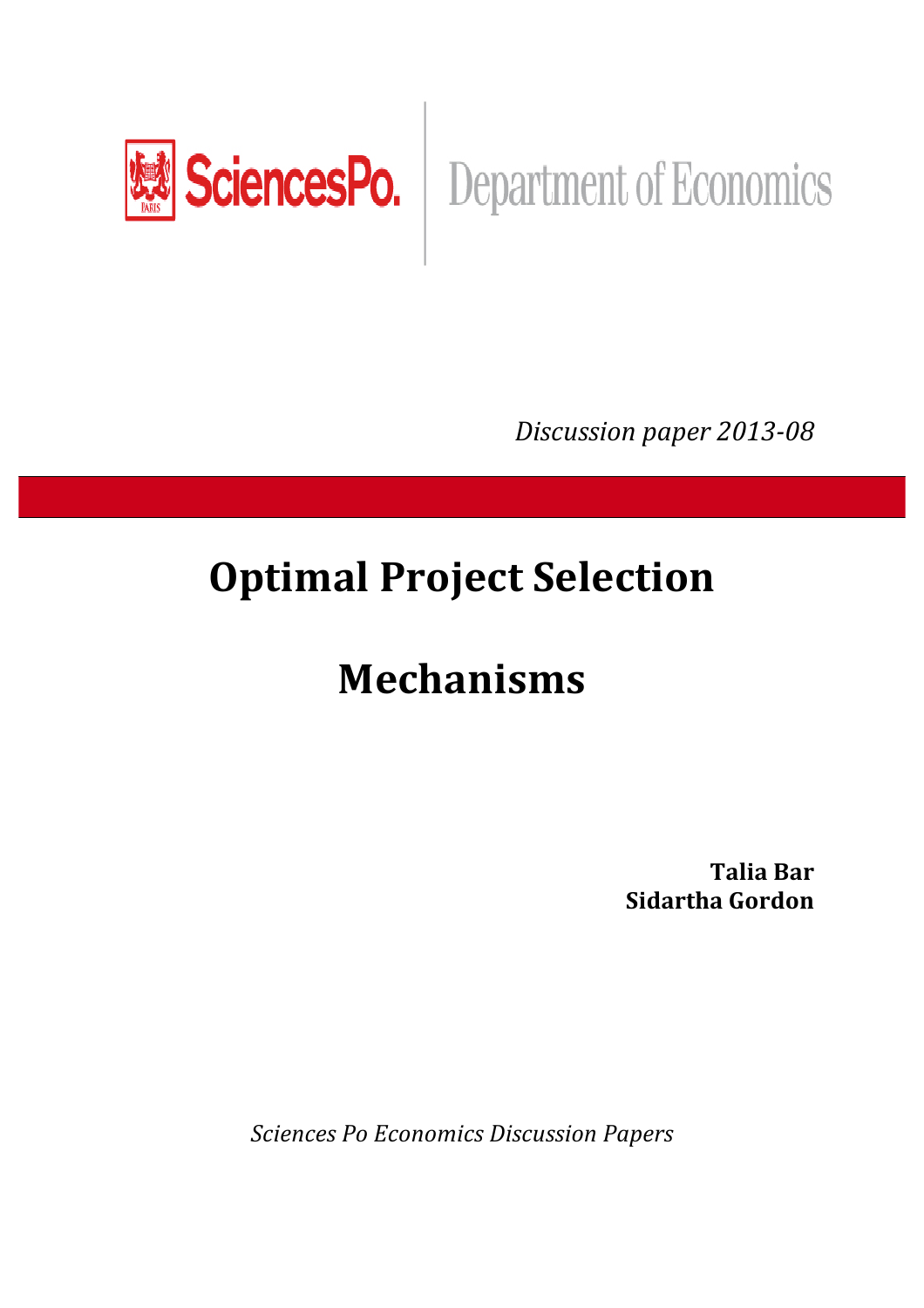# Optimal Project Selection Mechanisms

Talia Bar and Sidartha Gordon

July 22, 2013

#### Abstract

We study mechanisms for selecting up to *m* out of *n* projects. Project managers' private information on quality is elicited through transfers. Under limited liability, the optimal mechanism selects projects that maximize some function of the project's observable and reported characteristics. When all reported qualities exceed their own project-specific thresholds, the selected set only depends on observable characteristics, not reported qualities. Each threshold is related to (i) the outside option level at which the cost and benefit of eliciting information on the project cancel out and (ii) the optimal value of selecting one among infinitely many ex ante identical projects.

JEL classification codes: D82, O32

Keywords: adverse selection, information acquisition, mechanism design, project selection, limited liability, R&D.

Forthcoming in *American Economic Journal: Microeconomics.*

Bar: Department of Economics, University of Connecticut, 365 Fairfield Way, Oak Hall Room 309C, Storrs, CT 06269-1063, talia.bar@Uconn.edu; Gordon: Department of Economics, Sciences Po, 28 rue des Saints-Pères, 75007 Paris, France, sidartha.gordon@sciences-po.org. We are indebted to Dirk Bergemann for his guidance and invaluable advice. We are grateful to Andreas Blume, Steve Coate, Michel Poitevin, Nicolas Sahuguet, Alvaro Sandroni and seminar participants at Cornell University, University of Bern, University of Lausanne, Université de Montréal, University of Pittsburgh, IIOC 2008, the Game Theory World Congress 2008, and the World Congress of the Econometric Society 2010, for enlightening conversations.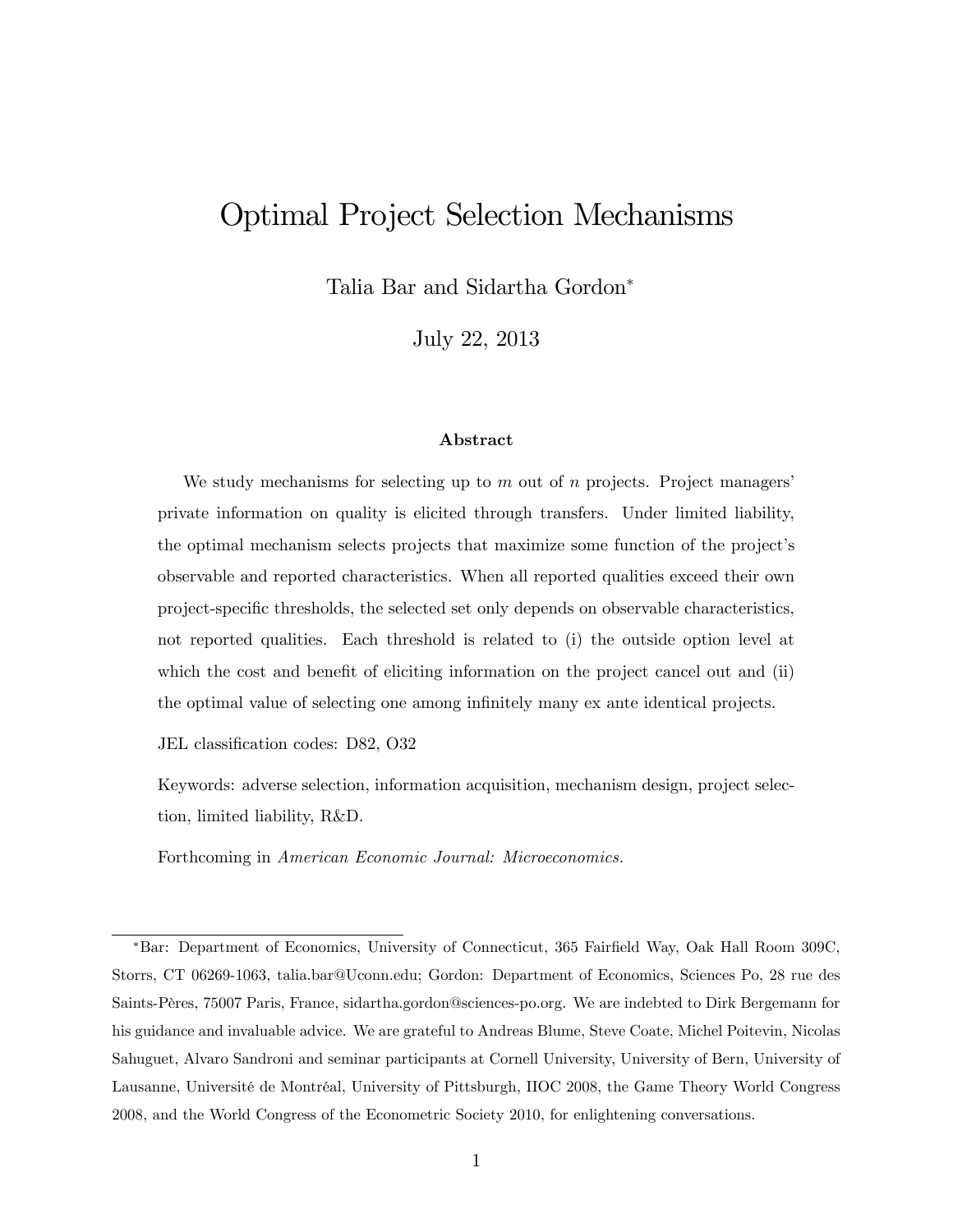Many individuals, firms and government agencies face situations in which they need to choose between a number of projects. Often, when making this choice the decision maker (from now on "the firm") is not fully informed and needs to rely on better informed agents whose interests are not aligned with the firm's. Our paper studies the firm's project selection problem under asymmetric information. For example, a firm, or a government agency, deciding which R&D projects to pursue, from projects proposed by managers working for the firm; or a corporate board deciding which capital investment project to finance.

Projects can be risky, the likelihood of success (or the net expected return) might not be known to the decision maker who is not sufficiently familiar with the technical details. Project managers hold private information about the quality of their projects, and typically prefer that their own project be selected. Hence, their interests are not perfectly aligned with those of the decision maker, and an agency problem arises. As Paul Sharpe (vice president at SmithKline Beecham) and Tom Keelin (1998) described (page 45):

Major resource-allocation decisions are never easy. For a pharmaceuticals company like SB [SmithKline Beecham], the problem is this: How do you make good decisions in a high-risk, technically complex business when the information you need to make those decisions comes largely from the project champions who are competing against one another for resources?

In our model, a firm can only choose to pursue a limited number of projects (up to *m* projects) from a given selection of  $(n \geq m)$  projects. Each project, if selected, would yield some return to the firm. Projects of higher quality yield higher returns. There is a fixed set of projects to choose from and the firm knows the distribution of qualities for each project. Managers have private information about the quality of their project. For example, a manager might know the probability of success of his project. A project manager enjoys a private benefit if his own project is selected, and competes with other managers to be financed. Hence, unless given the right incentives, a project manager might overstate the quality of his project. It is costly for the firm to elicit information on project quality.

We take a mechanism design approach and look for an optimal mechanism. A direct mechanism consists of a project selection rule and a transfer scheme (which depend on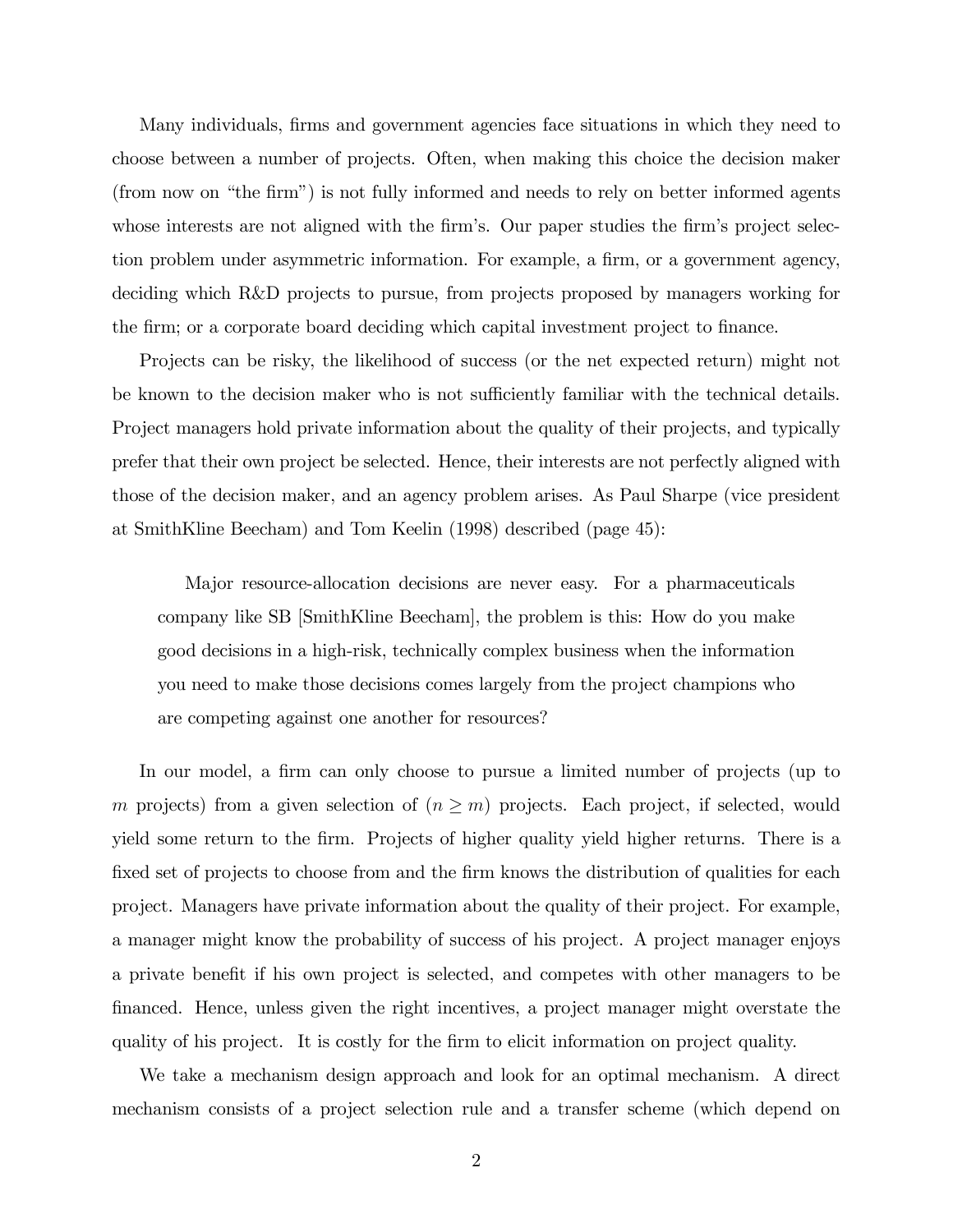reported project qualities). Transfers are restricted to be nonnegative  $-$  a limited liability constraint. This constraint distinguishes our problem from the classic design of an optimal auction, where transfers are bounded by an individual rationality constraint. It is appropriate in contexts where the firm cannot take away money from project managers, or when managers are entitled to some sort of base salary, as may be the case within a firm.

Regarding limited liability, the following remark is in order. The limited liability constraint does not lead to interesting and new solutions in all problems. For example, if the firm only cares about (minimizing) transfers, the solution is trivial. It should select projects randomly and never compensate any manager. Or if the firm only cares about selecting a good project, it should use a Vickrey-Clarke-Groves mechanism. The constraint is theoretically interesting in the case where the firm cares both about selecting a good project and about not spending too much on transfers, as is the case in our model.

We focus on mechanisms that only depend on reported project qualities and not on the realized outcome of the selected projects. Such schemes may be appealing for R&D projects that take a long time to be completed. For example, based on an interview of Merck's CFO Judy Lewent, Nicholas (1994) states that it takes about 10 years to bring a drug to market, and once there, 70 percent of the products fail to return the cost of capital. It may also be that the outcome of the project is only observable by the firm (and not by the project managers or by a third party). This would be the case, for example, if the project is part of a bigger scheme. Moreover, in some cases, for example in basic research projects, verifying success might prove difficult. We also characterize the optimal mechanism when transfers can be contingent on the realization of project selection and returns. We show that in general mechanisms that allow such state dependent transfers can yield higher profits than the simple mechanisms we discussed earlier. But, when private benefits of project managers do not depend on project quality, the firm cannot improve its profits by making transfers state dependent.

If the firm knew the projects' qualities, the optimum would be to choose the *m* highest quality projects. However, in the presence of information asymmetry, the optimal mechanism is such that sometimes the firm selects inferior projects. When project managers are ex-ante identical, the optimal project selection rule involves a cutoff quality such that if at most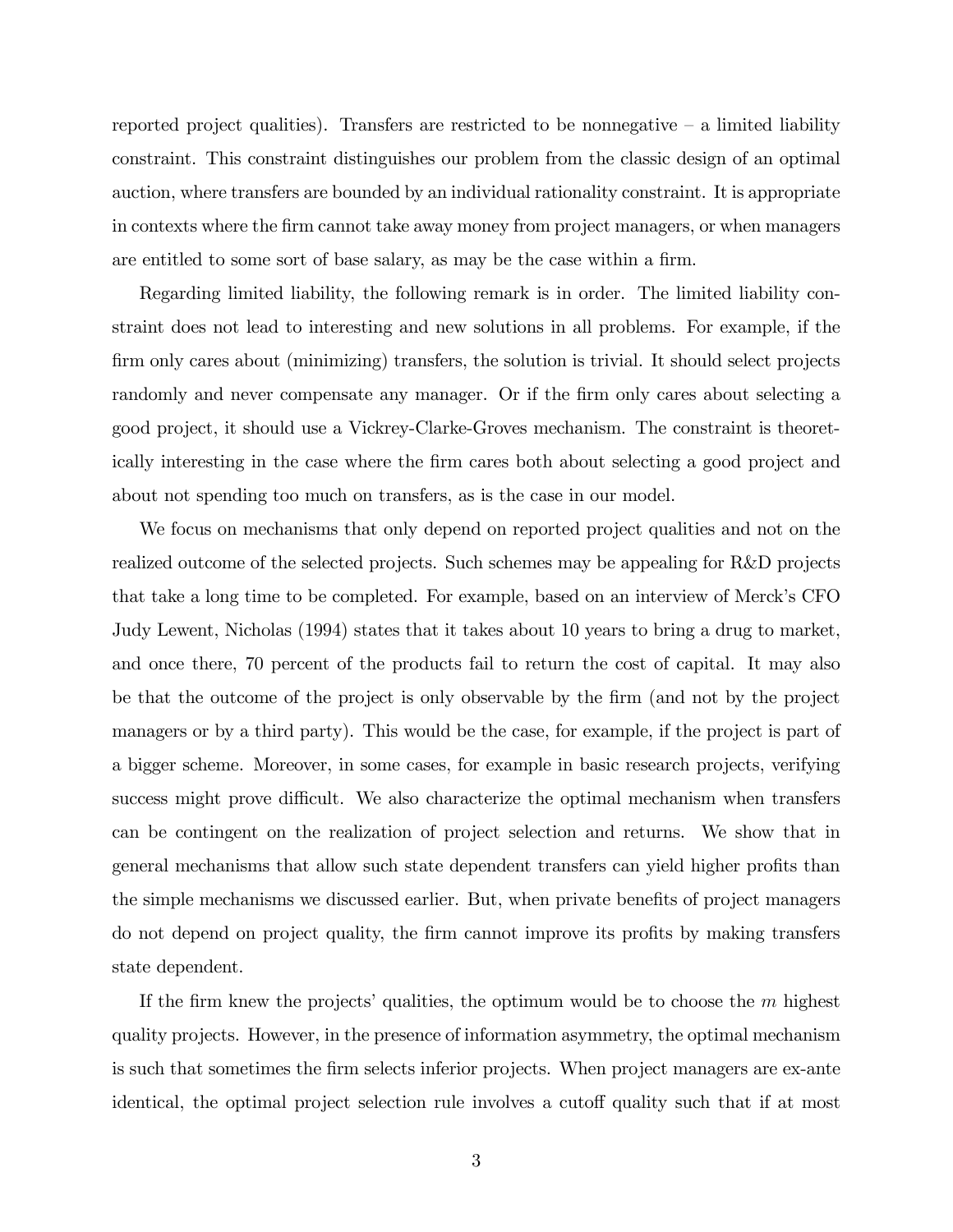*m* project managers report a quality above the cutoff, the highest quality projects would be selected. But if more project managers report high quality, the firm's allocation rule randomizes between those projects whose quality exceeds the cutoff. Hence, suboptimal projects may be selected. When projects are ex-ante asymmetric, the inefficiency of the optimal mechanism takes a more subtle form. For any given realized qualities of the other projects, the probability that any particular project is selected is constant with respect to its own quality when it is higher than some predetermined project-specific quality cutoff. Each project's quality cutoff only depends on the project's own observable characteristics.

Intuitively, the firm faces a trade-off between choosing the most promising project, and saving on costs of eliciting information. When project managers' private benefits from being selected are very high, the cost of eliciting information may be too high, and the optimal mechanism would be to choose a project independent of reported quality. A mechanism that always chooses a fully efficient allocation is only optimal if project managers have no private benefits (or if information is complete). Between these two extremes, there is a subset of the project quality space (one with multiple promising projects) over which the firm's selection is independent of the quality of projects in that range. Within this region, the marginal cost of eliciting additional quality information exceeds the marginal value of this information.

The optimal mechanism involves transfers that help the firm to elicit information. Managers of projects that were not selected may get transfers that compensate them for truthfully reporting lower quality. While rewarding a manager of a project that is not selected may seem surprising at first, such mechanism can be important for providing incentives and can be implemented in practice. Rewards for nonselected projects may be monetary or of other nature. For example, within an organization, an R&D project manager that was not selected may be transferred to a (possibly better paid, more prestigious or more secure) position involving administrative duties.

While our paper's main motivation is project selection, our model may also be applicable to other situations. For example, the model can also capture the problem of a constrained employer who needs to decide who should retire. The employees ("project managers") benefit from continuing to work. Their benefits are positively correlated with their productivity, and some aspects of it is private information (such as the person's health). Those who retire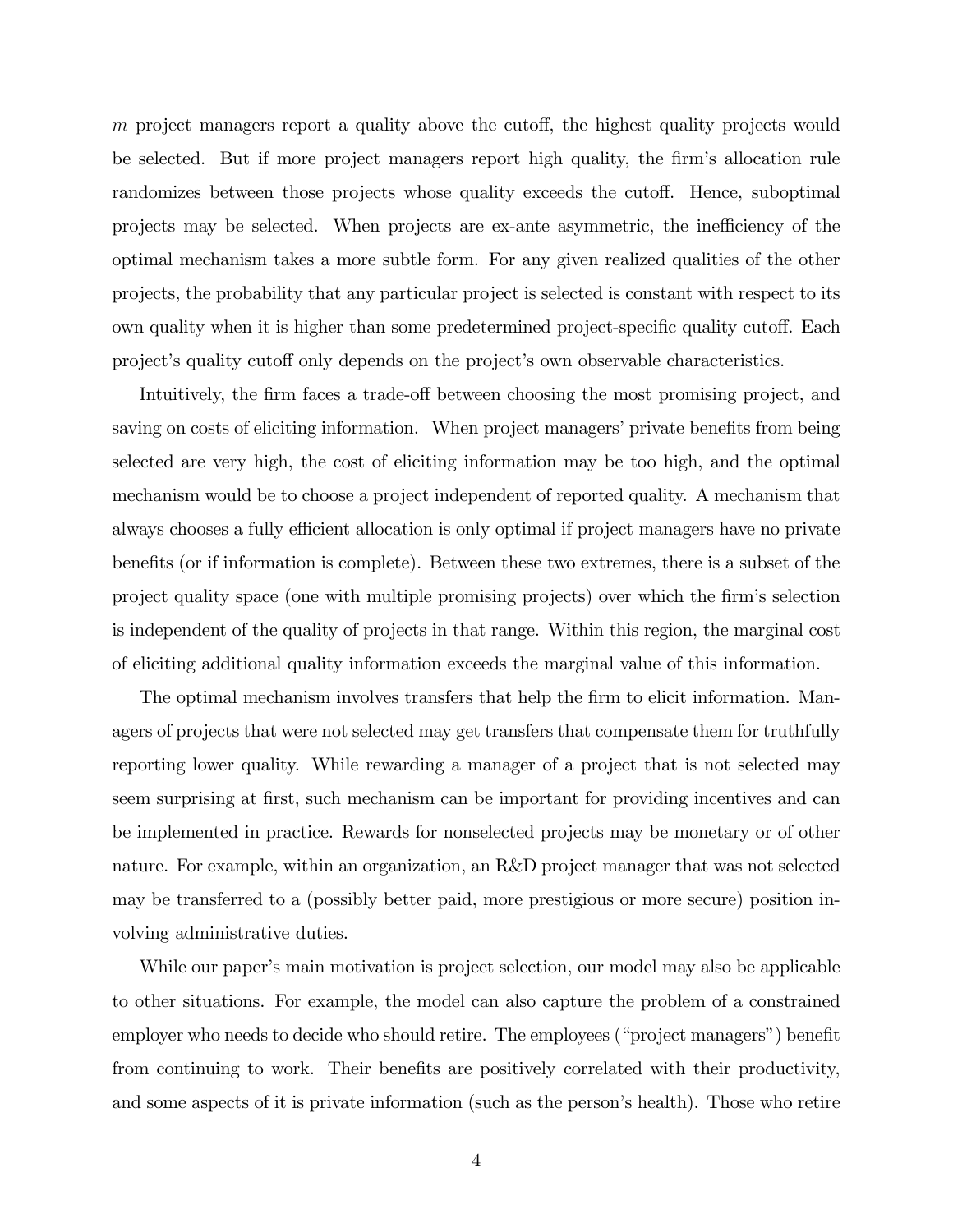receive a monetary incentive to do so. Similarly, our model might capture the decision of an employer who needs to decide whom among *n* employees to promote to  $m \leq n$  desirable positions. In order to select the best candidates for these positions, the others may be offered some compensation. Or consider parents who need to decide who of their kids to send to college, those not sent to college may receive other monetary rewards. In all these examples, it is crucial that the set of candidate projects and their quality distributions is exogenous and fixed. Otherwise, the commitment to pay those not selected could attract bad projects or reduce incentives of a project manager to either improve or acquire information about the quality of his project.

The rest of the paper is organized as follows: in section I we present the model; in section II we consider the simple choice between a single project and an outside option; the optimal mechanism for the general problem is derived in section III. In section IV we present comparative statics results; in section V we discuss extensions of the model, the formal derivations of these are available in an online appendix. In section VI we review related literature; Section VII provides concluding remarks. All proofs are in the appendix.

# 1 Model

A firm faces a choice between *n* projects  $i \in \mathcal{N} = \{1, ..., n\}$ . Being resource constrained, the firm can choose to select up to  $m \leq n$  projects. Each project is represented by an agent (a researcher or project manager). Project *i*'s true quality *qi,* which is its net expected return for the firm, is drawn from a distribution  $F_i(q_i)$  on  $[q_i, \overline{q_i}] \subset \mathbb{R}$  with a positive density function  $f_i(q_i) > 0$ . We assume that  $q_i$  are independent random variables. The quality of each project is private information of its manager. In addition to the *n* projects, the firm has an outside option that must be chosen if no other project is selected. The outside option is the best alternative to selecting a project. It can be that the best alternative is not to select any project which yields  $q^{\circ} = 0$ , or a project whose quality  $q^{\circ} \in \mathbb{R}$  is known to the firm. If not selecting a project is possible then the outside option satisfies  $q^o \geq 0$ .

Project managers enjoy a private benefit  $b_i(q_i) \geq 0$  if their own project is selected, which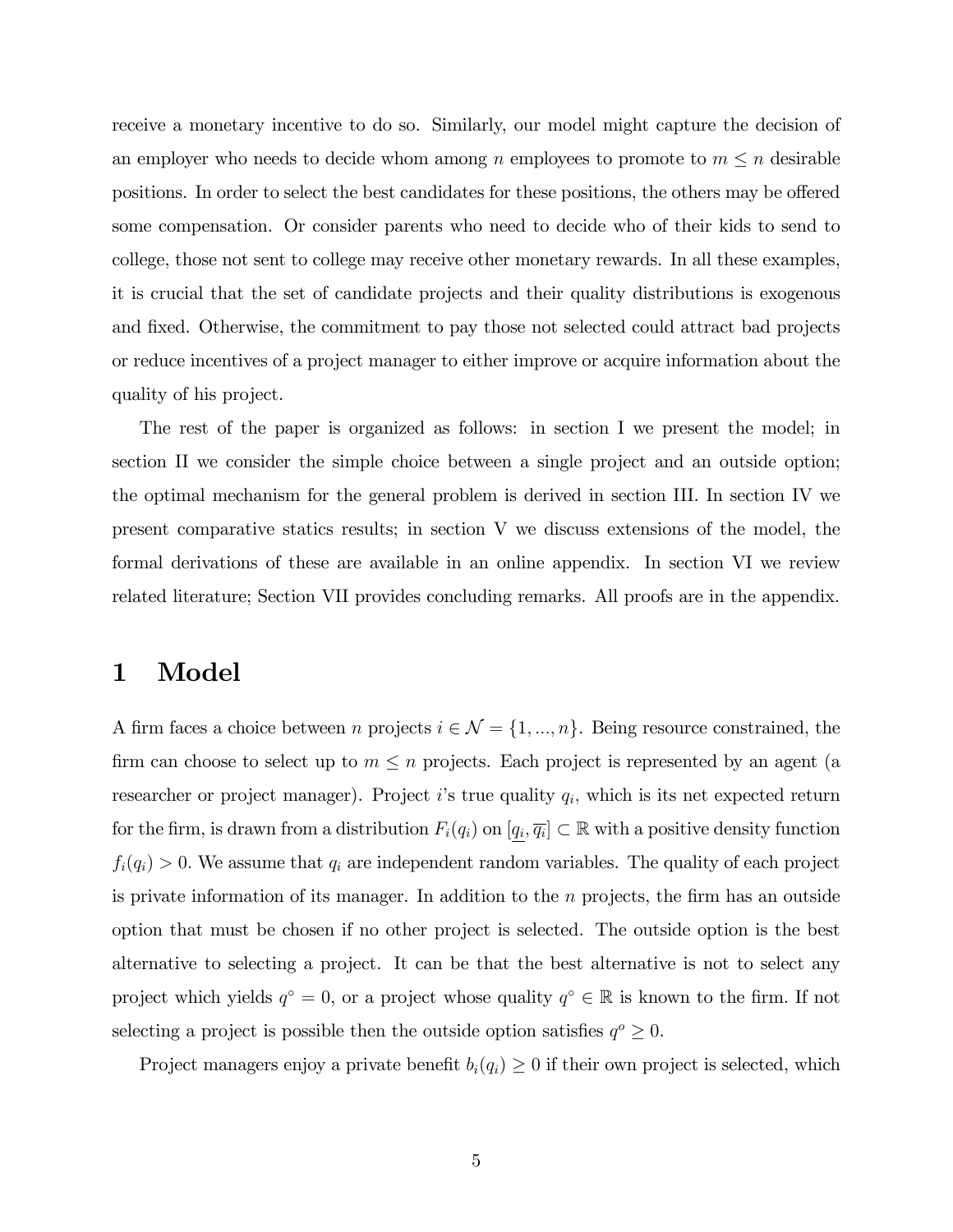represents an expected value of payoffs.<sup>1</sup> Because we assume it is the firm who finances the project, and not the managers, we find it reasonable to assume that benefits are nonnegative. We also assume the private benefit is nondecreasing in the quality of the project  $b_i'(q_i) \geq 0$ . The benefit is assumed weakly increasing to captures the fact that managers may get a higher benefit from being financed when their projects are more profitable. This can result from a grater feeling of satisfaction, pride or reputation from working on a project that is more likely to succeed.2 Higher quality projects can also be easier to implement. The benefit functions are common knowledge. In our model, a project manager cannot benefit from the project unless it is selected and financed. For example, a researcher working for a pharmaceutical company is not likely to be able to develop a drug on her own, and may be limited in her ability to secure other funding for a project (possibly because of "covenant not to compete" agreements with the company she works for, or because the value of the project is firm specific).

The firm decides which projects to select, and whether to offer additional payments to project managers. An allocation  $\mathbf{p} = (p_1, ..., p_n)$  is a vector of probabilities, with  $p_i$ representing project *i*'s probability to be selected. A *transfers vector*  $\mathbf{t} = (t_1, ..., t_n)$  indicates how much money each manager receives from the firm. The firm cannot take money from the managers, i.e. managers have limited liability,  $t \geq 0$ . In a direct mechanism, each project manager reports her quality and the firm selects projects and transfers money to managers depending on the reports. Thus, a direct mechanism is a function  $\mathbf{q} \mapsto (\mathbf{p}(\mathbf{q}), \mathbf{t}(\mathbf{q}))$ .<sup>3</sup>

In the game played, the firm first chooses and commits to a direct mechanism. The managers of the *n* projects simultaneously report to the firm their projects' qualities and the allocation  $p(q)$  and transfers  $t(q)$  are realized. We look for a dominant-strategy incentive

<sup>3</sup>In section V, we also consider more general mechanisms with transfers that depend on observed realized returns of selected projects, when the quality of a project is its expected return.

<sup>&</sup>lt;sup>1</sup>When project quality represents the probability of success of a binary random variable, we can write  $b(q_i) = q_i b_i^s + (1 - q_i) b_i^f$  where  $b_i^s$  is the private benefit in case the project succeeds and  $b_i^f$  is the private benefit in case it fails. It is natural to assume in this example that  $b_i^f < b_i^s$ .

 $2$ Stern (2003) found, using survey data on job offers made to PhD biologists, that offers which contained science-oriented provisions, were associated with lower monetary compensation and starting wages. Such result lends support to the intuitive assumption that project managers enjoy private benefits from having their own projects financed.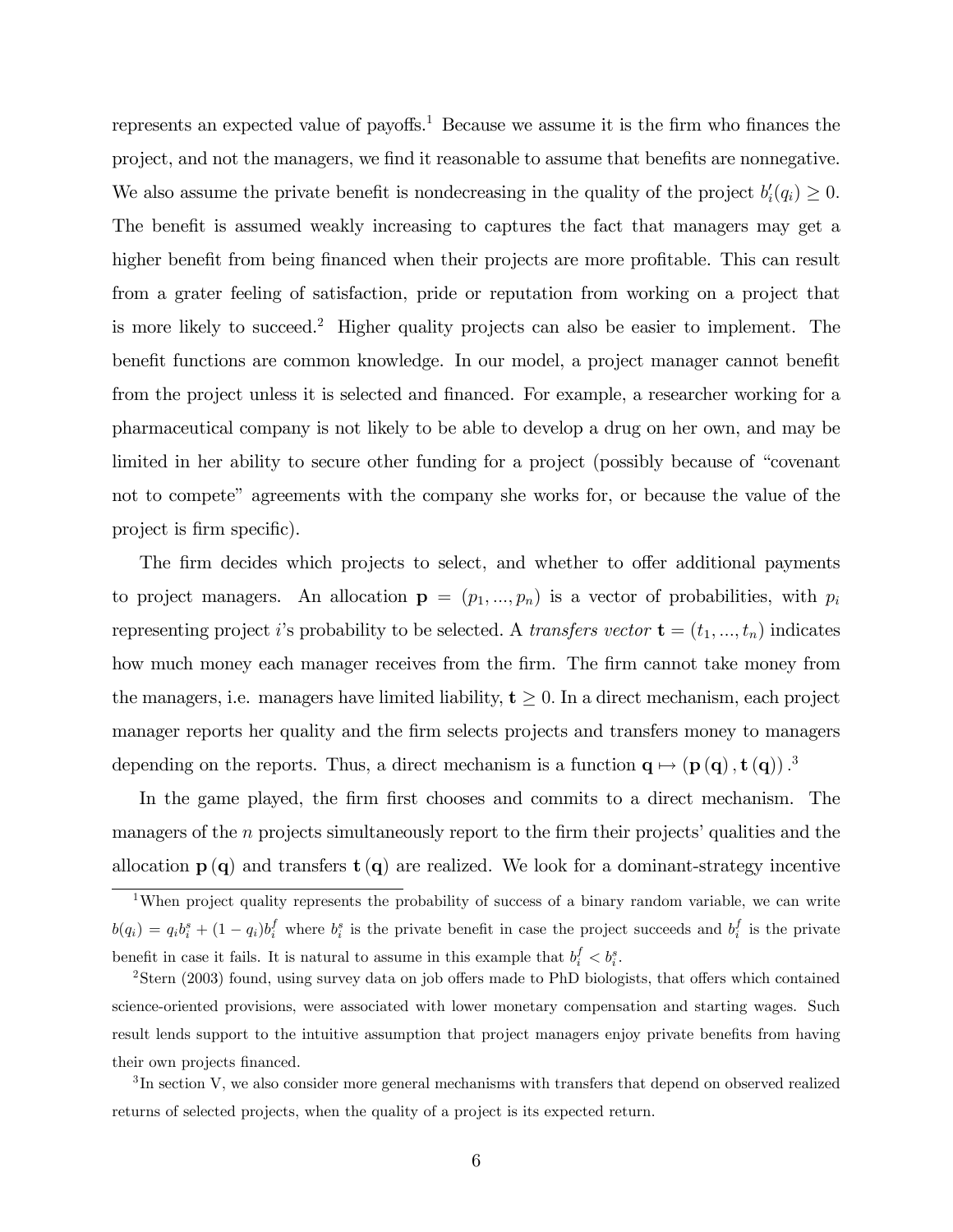compatible mechanism. The firm's objective is to maximize its expected profits:

$$
\max_{\{p_i(\mathbf{q}), t_i(\mathbf{q})\}_i} \left\{ \mathbb{E}_{\mathbf{q}} \left[ \sum_{i=1}^n [(q_i - q^{\circ}) p_i(\mathbf{q}) - t_i(\mathbf{q})] \right] \right\} \tag{1}
$$

subject to

feasibility: 
$$
\sum_{i=1}^{n} p_i(\mathbf{q}) \leq m \text{ and } 0 \leq p_j(\mathbf{q}) \leq 1 \text{ for all } \mathbf{q} \text{ and } j;
$$
 (2)

limited liability 
$$
(LL_i): t_i(\mathbf{q}) \ge 0
$$
 for all *i* and for all **q**;  $(3)$ 

and the following incentive compatibility constraints: for all  $\mathbf{q}$ , for all *i*, and for all  $q_i'$ ,

$$
(IC_i): p_i(\mathbf{q})b_i(q_i) + t_i(\mathbf{q}) \geq p_i(q'_i, \mathbf{q}_{-i})b_i(q_i) + t_i(q'_i, \mathbf{q}_{-i}),
$$
\n(4)

where  $\mathbf{q} = (q_1, ..., q_n)$ , with its *j*-th component being project *j*'s quality, and  $(q'_i, \mathbf{q}_{-i})$  equals **q** everywhere excepts in its *i*-th coordinate which is replaced with  $q_i^{\prime}$ .<sup>4</sup>

Finally, we introduce notation that would be helpful in later analyses. For any quality of project *i, qi*, let

$$
G_i(q_i) = q_i + b_i(q_i) + b'_i(q_i) \frac{F_i(q_i)}{f_i(q_i)}
$$
\n(5)

be the *virtual return* that is obtained from selecting project *i.* Throughout the paper, we assume that this function is strictly increasing. Note that the sum of the first two terms is necessarily strictly increasing. The function is monotone as long as the derivative of the third term is not too negative. This holds true for a wide range of parametric assumptions for example, if  $b_i(q_i)$  is convex (or linear) in  $q_i$  and the reverse hazard  $f_i(q_i)/F_i(q_i)$  is nonincreasing. The latter holds, for nearly all the commonly used distributions (see Moor 1985). Additionally, the function  $G_i(q_i)$  is strictly increasing for any distribution when  $b_i(q_i)$ is constant.

<sup>&</sup>lt;sup>4</sup>The constraint (4) is a dominant-strategy incentive compatibility condition, as opposed to a Bayesian incentive compatibility constraint often used. In an online appendix we show that the optimal mechanism we find is also optimal among Bayesian incentive compatible mechanisms. This result is related to Manelli and Vincent (2010) although we could not directly apply their findings due to the presence of the limited liability constraint.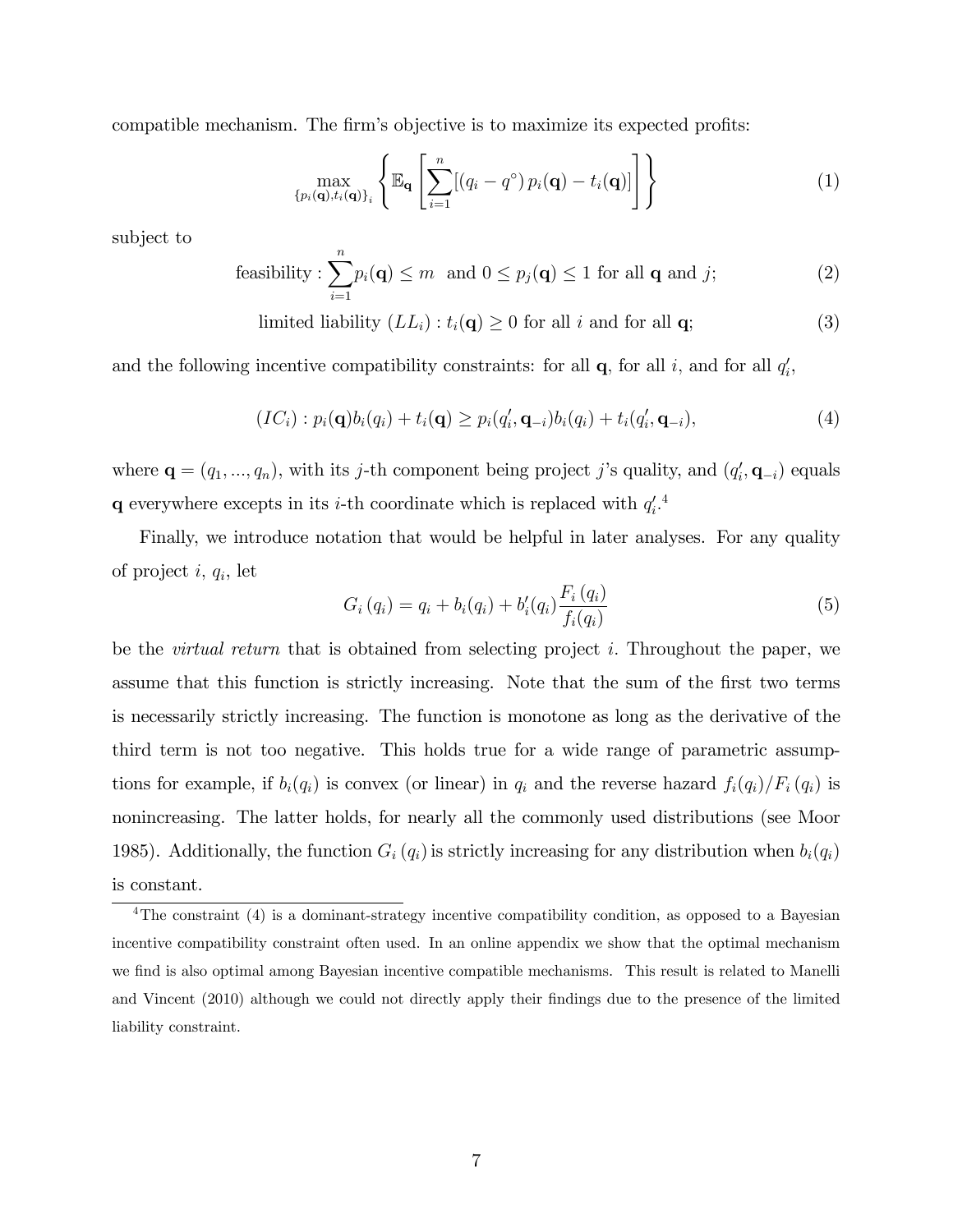# 2 One Project

In this section we derive the optimal mechanism when the firm faces the choice between selecting a unique project *i* or the outside option. The analysis of this case, where  $m = n = 1$ , will facilitate the analysis of the general problem in section IV. The unique project is denoted by *i* rather than 1 to avoid repetitions in the rest of the paper.

#### 2.1 Threshold mechanisms

A natural family of direct mechanisms to consider is to select the project whenever its reported quality exceeds a given threshold, and choose the outside option otherwise.

**Definition 1** *A* threshold mechanism *a*, for  $a \in [q_i, \overline{q_i}]$  is defined by:

$$
p_i(q_i) = \begin{cases} 1 & \text{if } q_i \ge a, \\ 0 & \text{if } q_i < a. \end{cases} \quad \text{and } t_i(q_i) = \begin{cases} 0 & \text{if } q_i \ge a, \\ b_i(a) & \text{if } q_i < a. \end{cases}
$$

*The outside option is selected with probability*  $1 - p_i(q_i)$ .

The transfers make truthful reports incentive compatible. There is no need to give a transfer to the manager whose project is selected. However, whenever the project is not selected, the manager is compensated an amount equal to  $b_i(a)$ . By falsely reporting a quality high enough to be selected, the manager could get at most  $b_i(q_i) \leq b_i(q_i)$ , so there is no incentive to overstate the quality. In a threshold mechanism with  $a = q_i$ , the project is always selected.

Always selecting the outside option, without transfers, is not a threshold mechanism.<sup>5</sup> We refer to this mechanism as the *outside option mechanism*. In the remainder of the section, we look for the optimal mechanism among all threshold mechanisms and the outside option mechanism. In section III, we establish that this restriction is without loss of generality.

In a threshold mechanism  $a$ , when the project quality is  $q_i < a$ , the firm selects the outside option and pays  $b_i(a)$  to the project manager. In this range, the firm's payoff is constant,

<sup>&</sup>lt;sup>5</sup>If we redefine transfers so that  $p_i(q_i) = 1$  for  $q_i > a$ , there is a threshold mechanism that always selects the outside option. However, by definition 1, it would be accompanied by positive transfers. The outside mechanism defined here involves no transfers.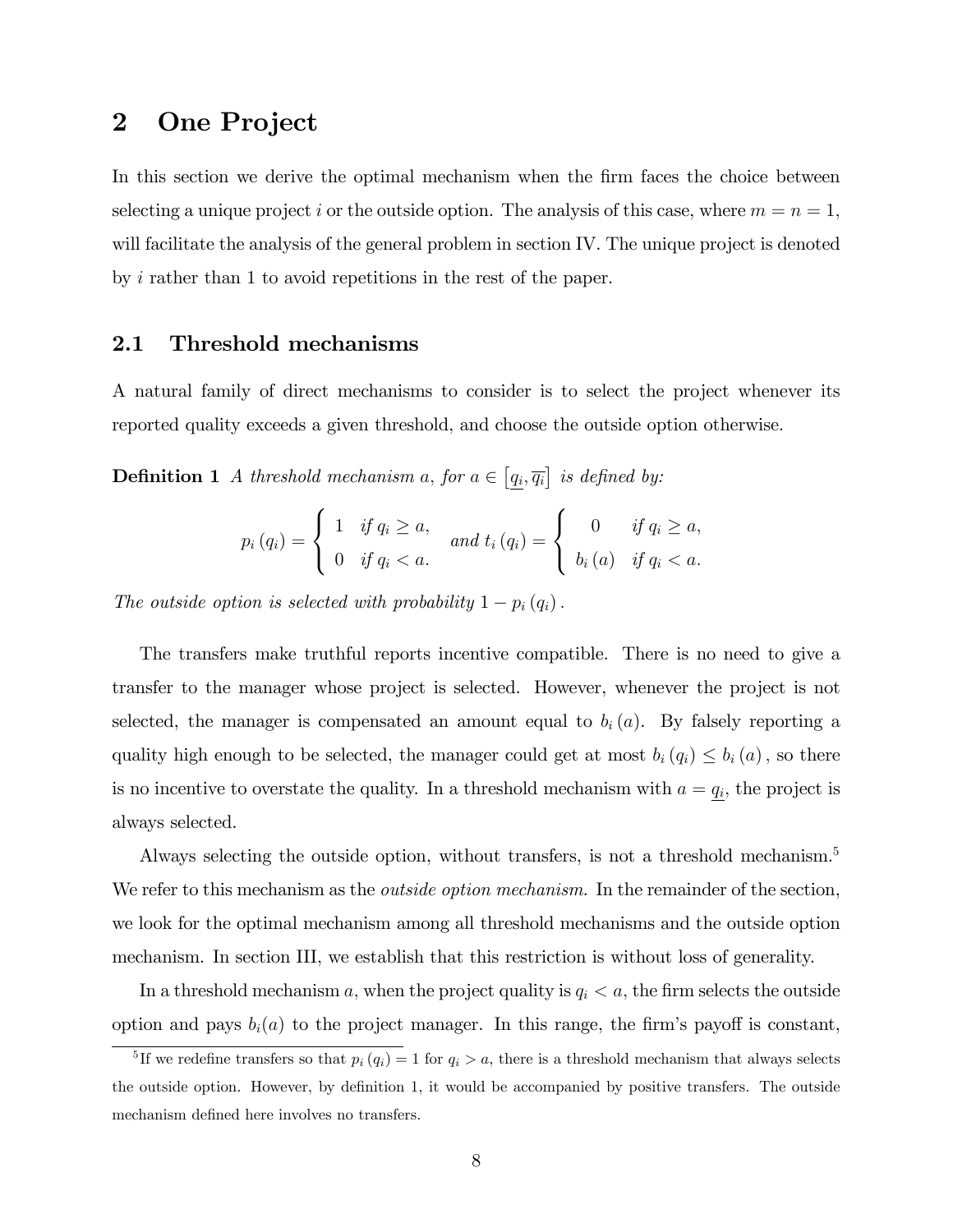$q^{\circ} - b_i(a)$ . When the project quality is  $q_i \ge a$  the project is selected and no transfers are given. In this range, the firm's payoff is  $q_i$ . Thus, the expected profit for the firm under the threshold mechanism  $a$  and the outside option  $q^{\circ}$  equals

$$
V(a,q^{\circ}) = (q^{\circ} - b_i(a)) F(a) + \int_a^{\overline{q_i}} q_i f_i(q_i) dq_i.
$$

Substituting  $b_i(a)F(a) = b_i(\overline{q_i}) \int \overline{q_i}$ *a*  $[b_i(q_i) f_i(q_i) + b'_i(q_i) F(q_i)] dq_i$  we obtain

$$
V\left(a,q^{\circ}\right)=q^{\circ}F\left(a\right)+\int_{a}^{\overline{q_i}}\left[b_i\left(q_i\right)f_i\left(q_i\right)+b_i'\left(q_i\right)F\left(q_i\right)\right]dq_i-b_i\left(\overline{q_i}\right)+\int_{a}^{\overline{q_i}}q_if_i\left(q_i\right)dq_i.
$$

Rearranging and using the definition of the virtual return  $G_i(\cdot)$  in (5) we obtain

$$
V\left(a,q^{\circ}\right) = \int_{a}^{\overline{q_i}} G_i\left(q_i\right) f_i\left(q_i\right) dq_i - b_i\left(\overline{q_i}\right) + q^{\circ} F\left(a\right). \tag{6}
$$

We look for the quality threshold  $a_i^*(q^{\circ})$  that maximizes this value for a given  $q^{\circ}$ . Because  $G_i(\cdot)$  is increasing, the firm's profit  $V(\cdot, \cdot)$  is single-peaked in *a*. In an interior solution,

$$
\frac{\partial V}{\partial a}(a,q^{\circ}) = -G_i(a) f_i(a) + q^{\circ} f_i(a) = 0,
$$

which implies  $G_i(a_i^*(q^{\circ})) = q^{\circ}$ . That is, the profit  $V(a,q^{\circ})$  is maximized at a threshold quality *a* that equalizes the virtual return  $G_i(a)$  with the quality of the outside option  $q^{\circ}$ . For low values of the outside option,  $q^{\circ} < G_i(q_i)$ ,  $\frac{\partial V}{\partial a}(a, q^{\circ}) < 0$  for all *a*, which implies that the optimal threshold is  $q_i$ . Similarly for high values of the outside option,  $q^{\circ} > G_i(\overline{q_i})$  the optimal threshold is  $\overline{q_i}$ . Thus,

$$
a_i^*(q^\circ) = \begin{cases} \overline{q_i} & \text{if } q^\circ > G_i(\overline{q_i}), \\ G_i^{-1}(q^\circ) & \text{if } q^\circ \in \left[G_i\left(\underline{q_i}\right), G_i\left(\overline{q_i}\right)\right], \\ \underline{q_i} & \text{if } q^\circ < G_i\left(\underline{q_i}\right). \end{cases} \tag{7}
$$

From these expressions, we see that the optimal threshold  $a_i^*(q^{\circ})$  is a nondecreasing function of the outside option  $q^{\circ}$ , intuitively, the principal will be more selective when her outside option is better. We also note that if the value of the outside option is at least as large as the worse project  $q^{\circ} \geq \underline{q_i}$  then the threshold is smaller than or equal to the outside option  $a_i^*(q^{\circ}) \leq q^{\circ}$ . This means that some projects may be selected even if their reported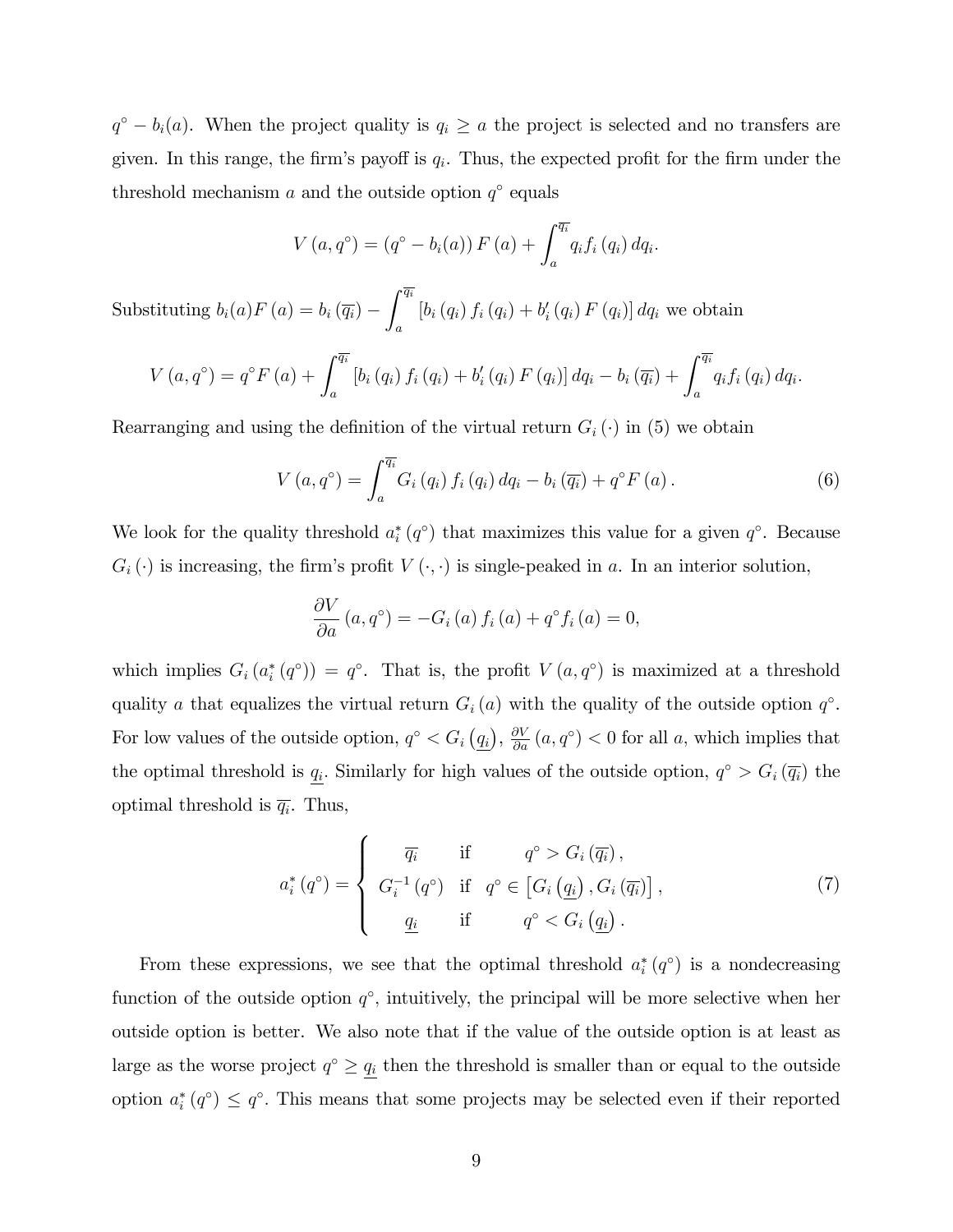return is lower than that of the outside option. The reason for this is that a wider range of selection reduces the need to offer transfers.

Let the value of the optimal threshold mechanism to the firm, given  $q^{\circ}$  be:

$$
V^* (q^{\circ}) = \max_{a} V (a, q^{\circ}) = V (a_i^* (q^{\circ}), q^{\circ}).
$$
 (8)

### 2.2 Best threshold mechanism vs. the outside option mechanism

The outside option mechanism is not a threshold mechanism. Therefore, we still need to compare the value of the optimal threshold mechanism with the outside option  $q^{\circ}$ . For any project *i* (characterized by a distribution of project qualities and a private benefit function) we find the value of the outside option  $g_i^{\circ}$  that makes the firm indifferent between the best threshold mechanism and the outside option mechanism. We refer to this value of the outside option as the *cap*. If the outside option exceeds the cap  $g_i^{\circ}$ , then the firm should stick to the outside option mechanism — always select the outside option and never provide transfers. If the outside option is lower than the cap, then the firm should use the optimal threshold mechanism which sometimes selects the project and other times selects the outside option. The cap  $g_i^{\circ}$  only depends on project *i*'s observable characteristics. It will play an important role in the analysis of the general case in section IV.

**Lemma 1** *There exists a quality*  $g_i^{\circ} \in [\mathbb{E}[q_i], G_i(\overline{q_i})]$ , *unique in* R, *such that* 

$$
V^* (g_i^{\circ}) - g_i^{\circ} = 0. \tag{9}
$$

The threshold mechanism can be thought of as if the firm offers the candidate a choice between being selected for the project and being paid a fixed monetary amount. The optimal monetary amount that the firm should offer and the expected transfer to the candidate are nondecreasing functions of the quality of the outside option. Essentially, the firm buys information on the quality of the project. The better the outside option, the higher the price the firm must pay to elicit this information. If the quality of the outside option is high enough (exceeds the cap  $g_i^{\circ}$ ), it is better to chose the outside option without eliciting any information.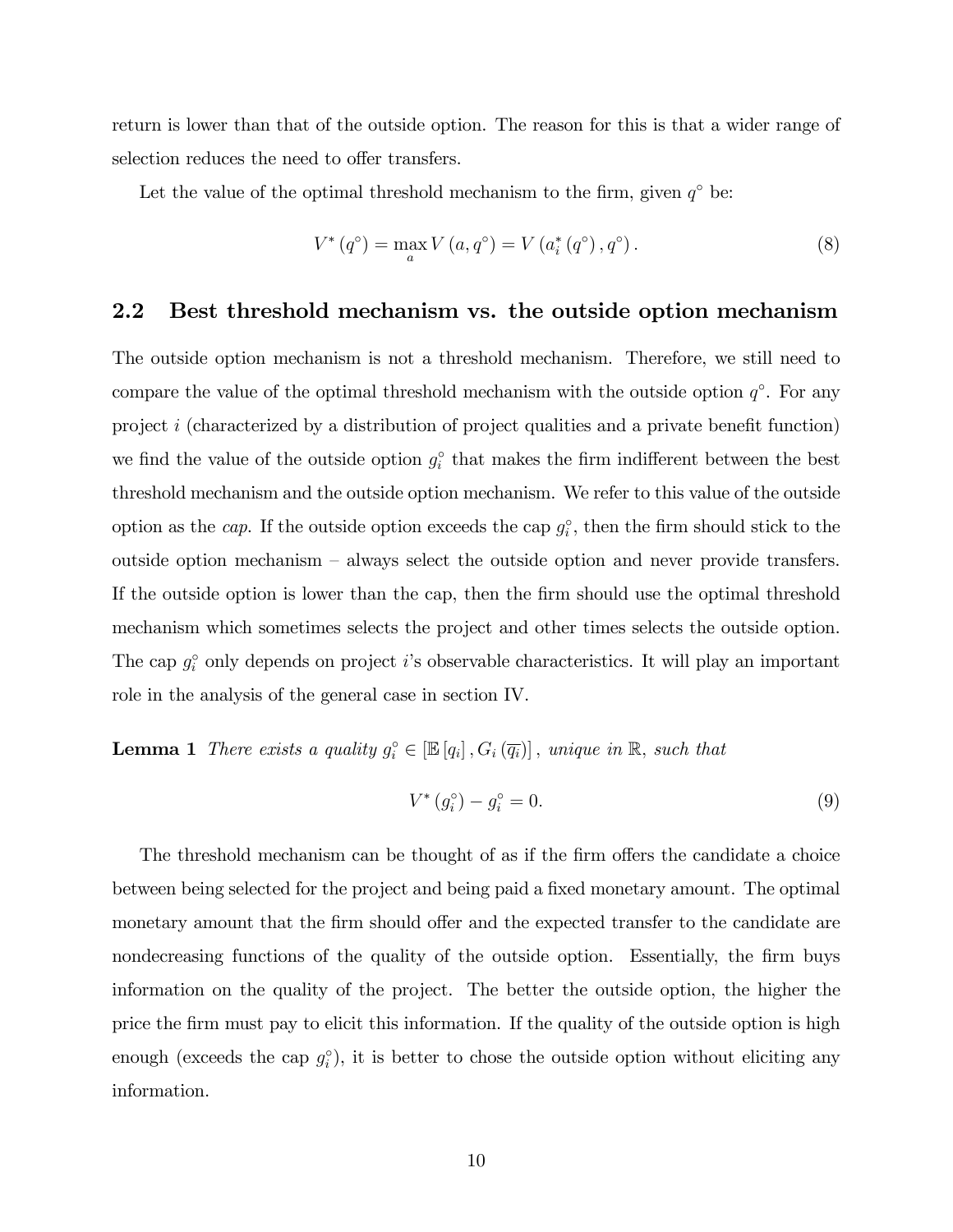#### 2.3 Firm's optimal profit

We now derive a simple expression of the firm's optimal profit. Consider first the case  $q^{\circ} \leq q_i^{\circ}$ , so that the optimal threshold mechanism dominates the outside option mechanism. Using (8) at  $q^{\circ}$  and  $g_i^{\circ}$  and taking the difference between the two expressions, we obtain

$$
V^*(q^{\circ}) - V^*(g_i^{\circ}) = \int_{a_i^*(q^{\circ})}^{a_i^*(g_i^{\circ})} G_i(q_i) f_i(q_i) dq_i + q^{\circ} F(a_i^*(q^{\circ})) - g_i^{\circ} F(a_i^*(g_i^{\circ})) .
$$

Using  $V^*(g_i^{\circ}) = g_i^{\circ}$  and rearranging terms,

$$
V^*(q^{\circ}) = q^{\circ} F(a_i^*(q^{\circ})) + \int_{a_i^*(q^{\circ})}^{a_i^*(g_i^{\circ})} G_i(q_i) f_i(q_i) dq_i + g_i^{\circ} (1 - F(a_i^*(g_i^{\circ})))
$$
  
\n
$$
= \int_{\underline{q_i}}^{a_i^*(q^{\circ})} q^{\circ} f_i(q_i) dq_i + \int_{a_i^*(q^{\circ})}^{a_i^*(g_i^{\circ})} G_i(q_i) f_i(q_i) dq_i + \int_{a_i^*(g_i^{\circ})}^{\overline{q_i}} g_i^{\circ} f_i(q_i) dq_i
$$
  
\n
$$
= \mathbb{E} (\max \{ \min \{ G_i(q_i), g_i^{\circ} \}, q^{\circ} \}).
$$

The third equality is true because  $q^{\circ} \leq G_i(q_i)$  if and only if  $a_i^*(q^{\circ}) \leq q_i$  and because  $g_i^{\circ} \le G_i(q_i)$  if and only if  $a_i^*(g_i^{\circ}) \le q_i$ .

Let the *virtual quality* of the project be denoted by

$$
x_i = \min\left\{G_i\left(q_i\right), g_i^{\circ}\right\}.\tag{10}
$$

The project is selected if its virtual quality exceeds the outside option and otherwise the outside option is chosen. Hence

$$
V^*(q^{\circ}) = \mathbb{E}\left(\max\left\{x_i, q^{\circ}\right\}\right). \tag{11}
$$

In the case where the outside option is better than the optimal threshold mechanism, i.e.  $q^{\circ} \ge q_i^{\circ}$ , the profit of the firm at the optimal mechanism is  $q^{\circ}$ , which also equals the expression (11). Therefore, the expression (11) describes the optimal profit of the firm for any outside option  $q^{\circ}$ .

An implication of these derivations is that there are projects for which the decision maker never elicits information from the manager regardless what the outside option is, and for this reason, the manager will also never receive any compensation. For such project the virtual quality is constant  $x_i = g_i^{\circ} = \mathbb{E}(q_i)$  for all  $q_i$  and the project will be selected if an only if its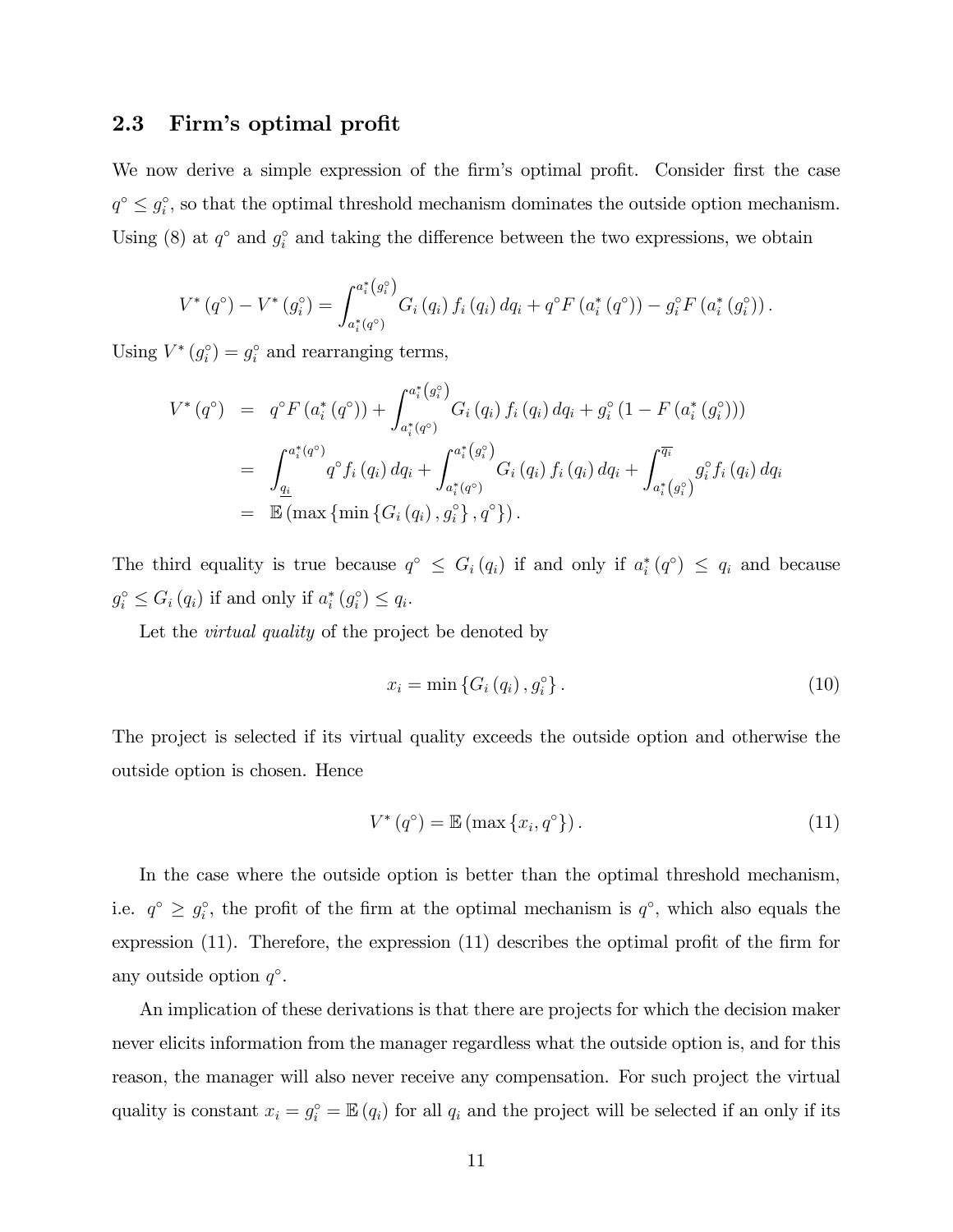expected value  $\mathbb{E}(q_i)$  exceeds the outside option  $q^{\circ}$ . We provide a necessary and sufficient condition for the manager's report to be ignored in the following proposition.

**Proposition 1** *A project's virtual quality is constant and equals*  $g_i^{\circ} = \mathbb{E}(q_i)$  *if and only if*  $f_i(\cdot)$  *and*  $b_i(\cdot)$  *satisfy the inequality*  $b_i(q_i) \geq \mathbb{E}(q_i) - \underline{q_i}$ .

According to the condition in proposition 1, the decision maker is more likely to ignore the manager's reports when the manager has a lot to benefit even from the lowest quality project, or when the distribution of project qualities exhibits less uncertainty in a mean preserving spread order. In other words, transfers are used to elicit information when the cost (the need to compensate) is not too high, and the benefit (avoiding the need to finance low quality projects) is high.

In the next section we use the derivations we made for the single project case to solve the problem of choosing *m* out of *n* projects. When multiple projects are available, for each project we define the virtual quality as in (10). We generalize the expression in (11) for the optimal value and suggest a candidate optimal mechanism — the highest *m* virtual quality projects should be selected when these exceed the outside option. Our proof for the general case confirms that the optimal threshold mechanism we derived for the single project case is optimal among all feasible direct mechanisms.

### 3 Optimal Mechanisms in the General Case

We search for a profit maximizing incentive compatible mechanism with a feasible project selection rule and transfers that satisfy the limited liability constraint. For simplicity, and without loss of generality, we will assume that the outside option has quality  $q^{\circ} = 0$ .

### 3.1 Optimal mechanisms

If information was symmetric, the firm would have always selected the *m* highest quality projects (or as many that are better than the outside option). However, the manager's private information on project qualities is costly for the firm to elicit. Because each project manager benefits if his project is selected, absent compensation, selecting the highest quality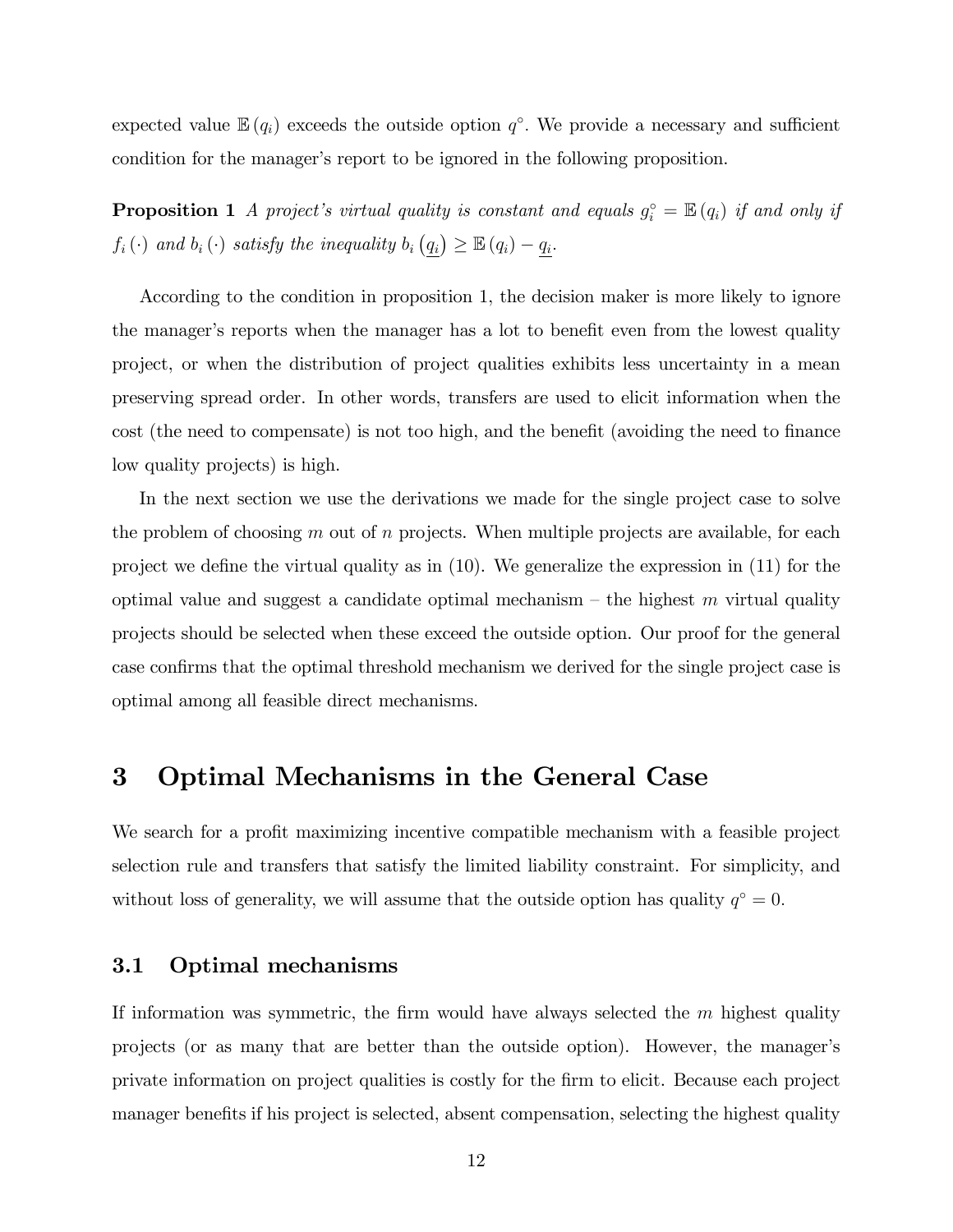projects creates an incentive for managers to overstate the quality of their projects. In any incentive compatible mechanism the firm needs to compensate project managers for truth telling. Thus, when choosing projects the firm takes into account not only the quality of projects but also the cost of eliciting information. This is done by choosing the *m* highest virtual quality projects instead of simply the highest *m* quality projects.

Given a vector of real numbers  $\mathbf{x} = (x_1, ..., x_{n+m})$ , let  $(x_{(1)}, ..., x_{(n+m)})$  denote the order statistics of  $x$ , i.e. the vector obtained by sorting the coordinates of  $x$  in a nonincreasing order, so that  $x_{(1)} \geq ... \geq x_{(n+m)}$ . Let  $S_m(x_1, ..., x_{n+m})$  be the sum of the first *m* coordinates of the order statistics vector, i.e. the sum of the *m* highest coordinates of x*.*

The firm needs to choose at most *m* out of *n* projects, it obtains its outside option of  $q^{\circ} = 0$  for a project not selected. Let us represent its problem as a choice of exactly m projects from the set of  $n + m$  project that contains the original  $n$  projects and in addition *m* projects that have a known quality  $q^{\circ} = 0$ . For any (*n*-dimensional) vector of project qualities q we define an (*n* + *m*)-dimensional vector of *virtual project qualities*

$$
\mathbf{x}(\mathbf{q}) = \left(\min\left\{G_1(q_1), g_1^{\circ}\right\}, \dots, \min\left\{G_n(q_n), g_n^{\circ}\right\}, \underbrace{0, \dots, 0}_{m \text{ times}}\right). \tag{12}
$$

where  $G_i$  and  $g_i^{\circ}$  are defined in (5) and (9). The first *n* coordinates represent the virtual qualities of the *n* projects as we derived for the single project case in (10) in section III. The last *m* coordinates represent the outside option which can replace each of the *m* selections.

For the vector of virtual qualities  $\mathbf{x}(\mathbf{q})$  in (12)  $x_{(m)}(\mathbf{q})$  is its *m*-th highest coordinate. There may be multiple projects with this virtual quality. The allocation we propose selects with probability 1 any project that has a virtual quality which is strictly higher than the *m*-th highest virtual quality (there are less than *m* such projects). For the remaining selections, the mechanism chooses with equal probabilities projects from the set of (one or more) projects that have the *m*-th highest virtual quality. Other projects are not selected.

$$
p_i^{\ast}(\mathbf{q}) = \begin{cases} 1 & \text{if } x_i(\mathbf{q}) > x_{(m)}(\mathbf{q}) \\ \frac{m - |i \in \{i \in \mathcal{N} : x_i(\mathbf{q}) > x_{(m)}(\mathbf{q})\}|}{|\{i \in \mathcal{N} : x_i(\mathbf{q}) = x_{(m)}(\mathbf{q})\}|} & \text{if } x_i(\mathbf{q}) = x_{(m)}(\mathbf{q}) \\ 0 & \text{if } x_i(\mathbf{q}) < x_{(m)}(\mathbf{q}) \end{cases} (13)
$$

With this allocation,  $x_{(m)}(q)$  is the lowest virtual quality that is selected with a positive probability. To find transfers that ensure this allocation is incentive compatible we first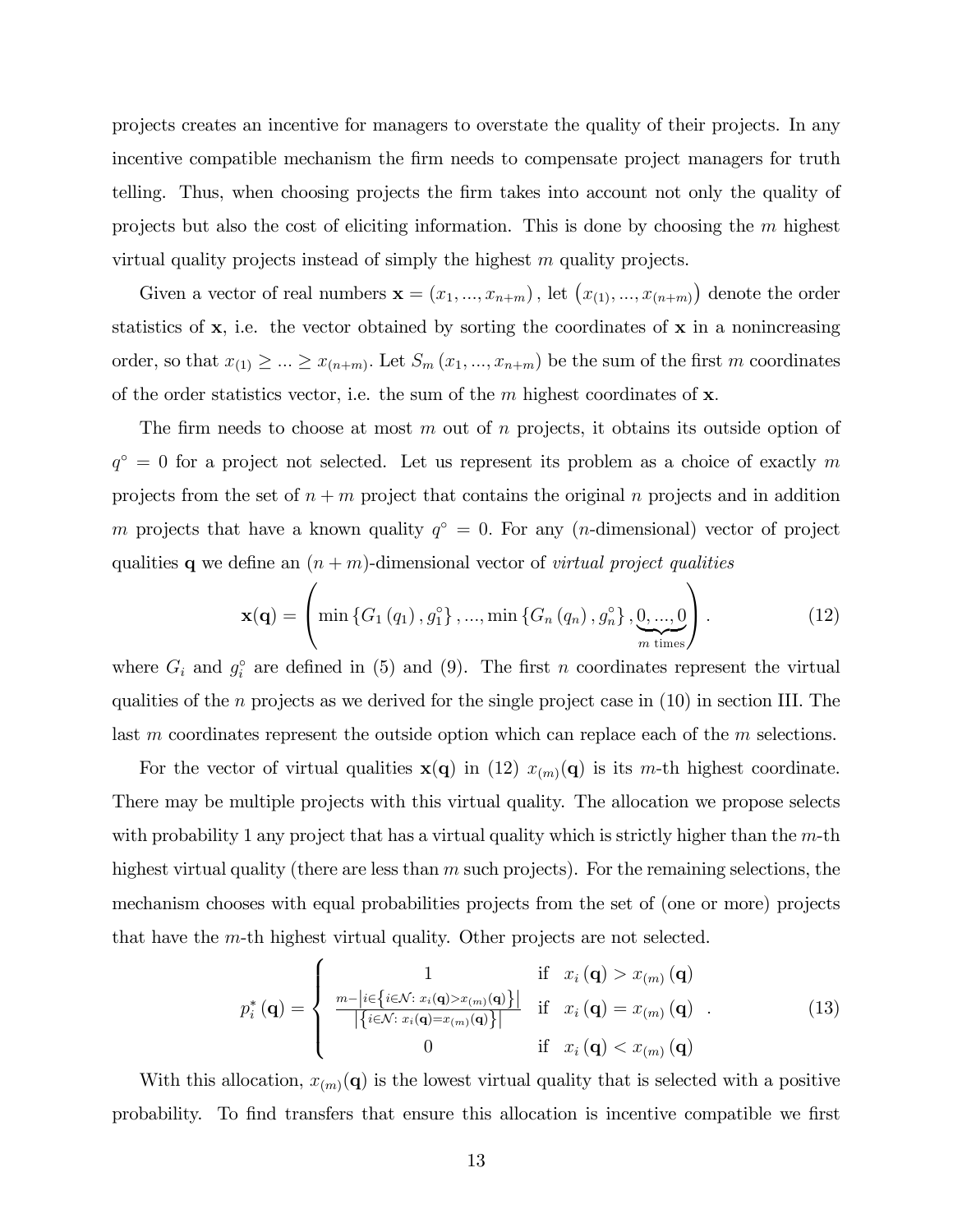find the quality of project *i* such that  $G(q_i^m)$  yields the virtual quality  $x_{(m)}(q)$  (when it exists). For each  $i \in \mathcal{N}$ , let  $q_i^m = a_i^* (x_{(m)}(\mathbf{q}))$ . For the allocation rule  $p_i^* (\mathbf{q})$  to be incentive compatible transfers are as follows

$$
t_i^* \left( \mathbf{q} \right) = \left( p_i \left( \overline{q_i}, \mathbf{q}_{-i} \right) - p_i \left( \mathbf{q} \right) \right) b_i(q_i^m). \tag{14}
$$

With these transfers, a project that is selected with probability  $p_i = 1$  receives no transfer  $t_i^* = 0$ . For a project selected with probability  $p_i = 0$ , the transfer equals the highest expected benefit from misreporting. A manager with quality lower but arbitrarily close to  $q_i^m$  is not selected and his transfer should be arbitrarily close to  $p_i(\overline{q_i}, \mathbf{q}_{-i}) b_i(q_i^m)$ , because he can misreport  $\overline{q_i}$ . Hence,  $p_i(\overline{q_i}, \mathbf{q}_{-i})$   $b_i(q_i^m)$  must be the transfer of any manager with  $p_i = 0$  who could report a quality arbitrarily close to  $q_i^m$ . A manager with  $p_i \in (0,1)$  receives a positive transfer only if  $p_i(\overline{q_i}, \mathbf{q}_{-i}) = 1$ .

The following theorem generalizes the results obtained for the case  $m = n = 1$  in section III to the general case  $n \geq m \geq 1$ . Let  $V_m$  denote the optimal profit for the firm that can select up to *m* projects. The optimal profit for the firm is the expected value of the sum of the highest *m* virtual qualities out of the  $n + m$  available virtual qualities.

Theorem 1 *The project selection mechanism defined by the allocation rule (13) and the transfers (14) solves the problem stated in (1)-(4). It gives the firm the optimal profit*

$$
V_m = \mathbb{E}_{\mathbf{q}} \left[ S_m \left( \mathbf{x}(\mathbf{q}) \right) \right]. \tag{15}
$$

In the following Corollary we describe the allocation rule of the optimal mechanism when all projects are ex-ante symmetric.

**Corollary 1** In the symmetric problem,  $g_1^\circ = ... = g_n^\circ := g^\circ$ . (i) If all projects have negative *virtual qualities*  $x_i = \min \{ G_i(q_i), g^{\circ} \} < 0$ , then the outside option is selected; (ii) If there are *at least m projects in the sample such that*  $G(q_i) \geq g^{\circ} \geq 0$ , *then in an optimal mechanism*, *m of these projects are selected at random; (iii) Otherwise, the m (or less) projects satisfying*  $G(q_i) \geq 0$  *whose qualities rank among the m highest are selected.* 

In the symmetric case, when sufficiently many projects have a quality that exceeds a threshold quality, selection among these top candidates is random, and therefore a lower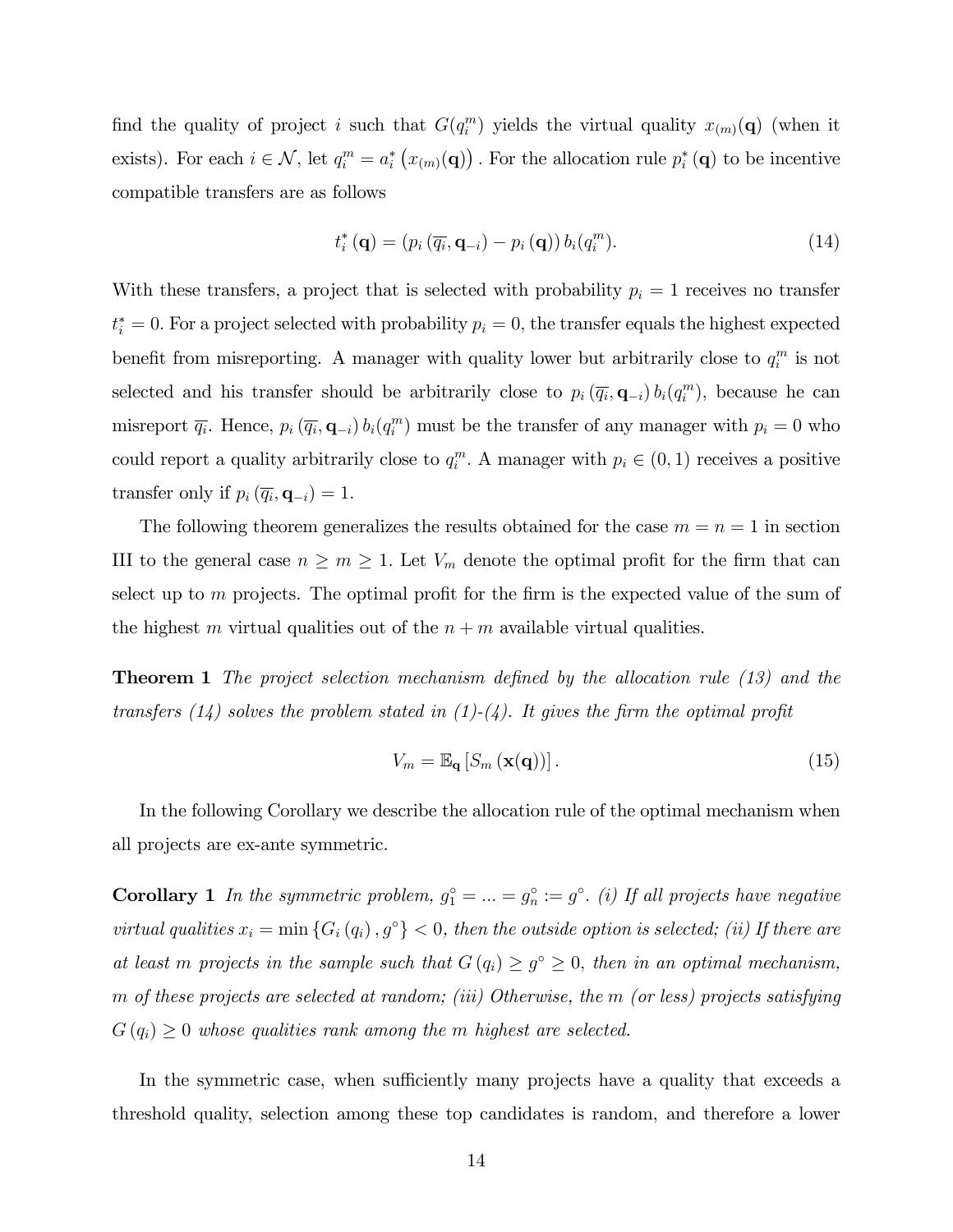quality project can be selected over a higher quality one. The mechanism we propose in Theorem 1 is essentially the only symmetric optimal mechanism, except in the boundary case where  $g^{\circ} = 0$ . However, even in the generic case  $(g^{\circ} \neq 0)$ , nonsymmetric generalizations of the proposed mechanism, which assign fixed (not necessarily equal) selection probabilities to agents whose virtual qualities equal the *m*-th highest virtual quality, are also optimal. The results for the symmetric case are illustrated in the following example.

Example 1 *Suppose that the projects are ex-ante symmetric, and that the quality is uniformly distributed on* [0,1] *and that the private benefit is a constant*  $b \in (0, 0.5)$ *. In the optimal mechanism (see Figure 1), when at least one project manager reports a quality which is lower than the cutoff*  $a^* = 1 - \sqrt{2b}$ *, the highest quality project is selected. However, in the top region, where*  $q_1, q_2 \geq a^*$ , the two projects are selected with equal probabilities  $p_i = 0.5$ . *Hence, a less e*¢*cient project may be selected. Figure 1a illustrates the project selection probabilities. Transfers are shown in figure 1b. Compensation for the manager whose project was not selected is just enough to ensure incentive compatibility. Hence, it equals zero if this manager's reported quality was higher than a, otherwise, it equals b if the selected project had a quality below*  $a^*$  *and* 0.5*b if it exceeded*  $a^*$ .

#### [Figure 1]

#### 3.2 Optimal vs. constant mechanisms

In section II, we showed that when there is only one project to evaluate against the outside option, it is sometimes optimal not to elicit any information from its manager. We ask here a similar question, when there are several candidate projects. We consider the family of simpler mechanisms that do not attempt to elicit information from managers. In such mechanisms the allocation does not depend on reported qualities and no transfers are made to the managers. We refer to these mechanisms as *constant mechanisms*. The optimal mechanism we derived before clearly generates at least as high a profit to the firm as any constant mechanism (constant mechanisms are a subset of all mechanisms we considered). Following Theorem 1, we ask, when is the optimal mechanism strictly better than the best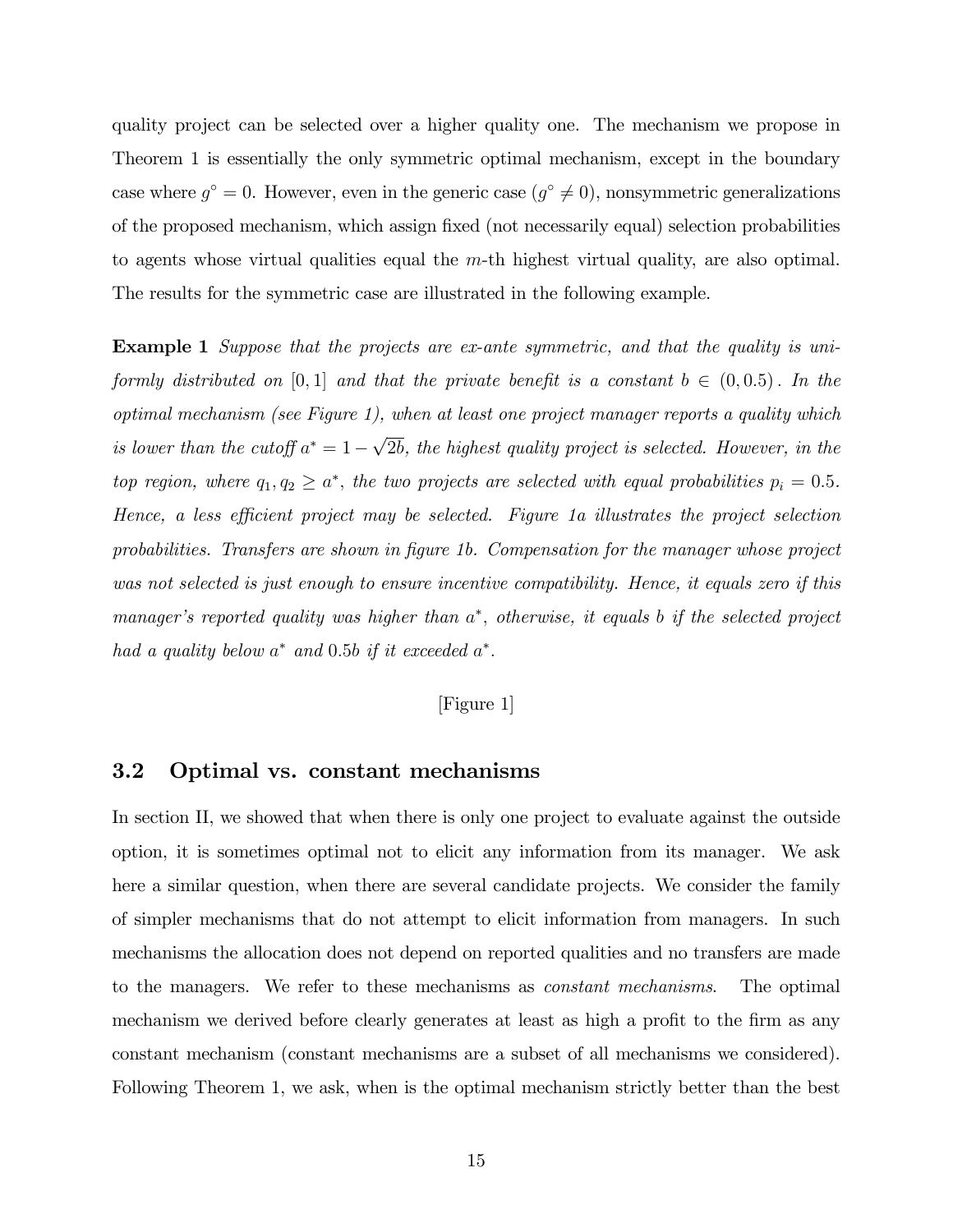constant mechanism. We first provide conditions for a mechanism to be optimal among all constant mechanisms.

**Lemma 2** For any  $M \subset \mathcal{N}$  with  $|M| \leq m$ , the constant mechanism that selects the subset *of projects* M *is optimal among all constant mechanisms if and only if*

$$
\max\left\{\max_{j\in\mathcal{N}\setminus\mathcal{M}}\mathbb{E}\left[q_j\right],0\right\}\leq\min_{i\in\mathcal{M}}\mathbb{E}\left[q_i\right]
$$

*and*

$$
|\mathcal{M}| < m \implies \max_{j \in \mathcal{N} \setminus \mathcal{M}} \mathbb{E}\left[q_j\right] \leq 0.
$$

The first condition states that the least attractive project that is selected is better than the best project that is not selected and also better than the outside option (zero return). The second condition states that if less than the *m* projects are selected, the best project that is not selected is less preferred than the outside option. From Theorem 1 and Lemma 2, we now derive conditions under which a constant mechanism is optimal among all mechanisms.

For the best constant mechanism  $\mathcal M$  to coincide with the optimal mechanism, the allocations of the two mechanisms must coincide for any realization of q. This is equivalent to say that the virtual quality of any project  $i$  in  $\mathcal M$  must be greater than the virtual quality of any project  $j$  outside of  $M$ , and also greater than the outside option  $0$ , for any realization of q. For this condition to hold it is sufficient (and clearly also necessary) that it holds for the realization of  $q$  which are worst for projects in  $M$  and at the same time, are best for projects not in  $M$ . In the worst case scenario for a project  $i$  in  $M$ , its virtual quality either equals  $q_i + b_i (q_i)$ , if for project *i*,  $b_i (q_i) + q_i \geq \mathbb{E}(q_i)$  or else it equals  $\mathbb{E}(q_i)$ . In the best case scenario for a project *j* outside of them  $M$ , its virtual quality equals  $g_j^{\circ}$ . In the case where M contains less than *m* projects, optimality among all mechanisms also requires that in the best realization for any project *j* outside of  $M$ , its virtual quality  $g_j^{\circ}$  is also smaller than the outside option 0*.* We summarize these conditions in the following result.

Corollary 2 *An optimal constant mechanism that selects a subset of projects* M *is optimal among all mechanisms if and only if*

$$
\max\left\{\max_{j\in\mathcal{N}\setminus\mathcal{M}}\left\{g_j^{\circ}\right\},0\right\} \leq \min_{i\in\mathcal{M}}\min\left\{\mathbb{E}\left[q_i\right],\underline{q_i} + b_i\left(\underline{q_i}\right)\right\}
$$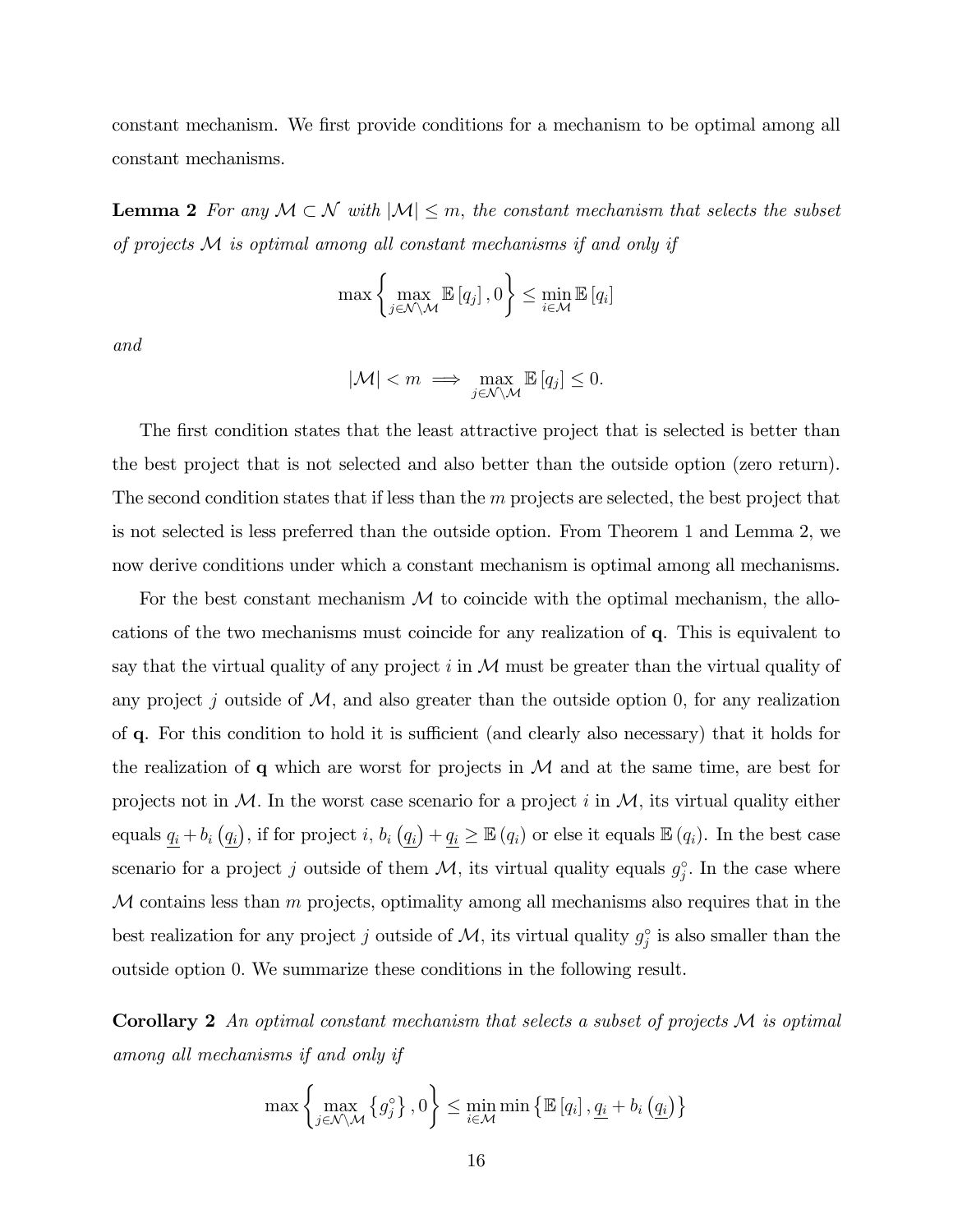*and*

$$
|\mathcal{M}| < m \implies \max_{j \in \mathcal{N} \setminus \mathcal{M}} g_j^\circ \le 0.
$$

When the conditions of the corollary are not satisfied for any subset M*,* the optimal mechanism is not a constant one and involves eliciting private information through transfers. Interestingly, one can construct examples where the optimal mechanism improves upon the outside option mechanism, even though the outside option mechanism happens to be the optimal constant mechanism. In such situations, using the optimal mechanism enables the firm to select a project, although it wouldn't have selected any if only constant (independent of reported qualities) mechanisms were allowed. The following result provides the necessary and sufficient conditions, as a direct implication of Corollary 2.

Corollary 3 *The outside option is the best constant mechanism and is inferior to the optimal mechanism if and only if for all j in*  $\mathcal{N}$ ,  $E(q_j) \leq 0$  *and for some i in*  $\mathcal{N}$ ,  $g_i^{\circ} > 0$ .

The first inequality ensures that the outside option mechanism is the best constant mechanism. The second inequality ensures that it is inferior to the optimal mechanism. These conditions are likely to be satisfied if all projects have a negative expected quality, but at least one of the candidate projects has a highly uncertain quality relative to its manager willingness to be selected.<sup>6</sup>

# 4 Comparative Statics

In this section, we provide comparative statics results on the number of projects, the private benefit function and the distribution of quality.

#### 4.1 The number of projects

We have computed the optimal project selection mechanism for a fixed number of projects *n*. The caps  $g_i^{\circ}$ , defined in (9), that we use to define the optimal mechanism only depends on the characteristics of project *i,* not on other projects' characteristics, nor on the number of

 $6$ See the comparative statics on mean preserving spreads at the end of section 5.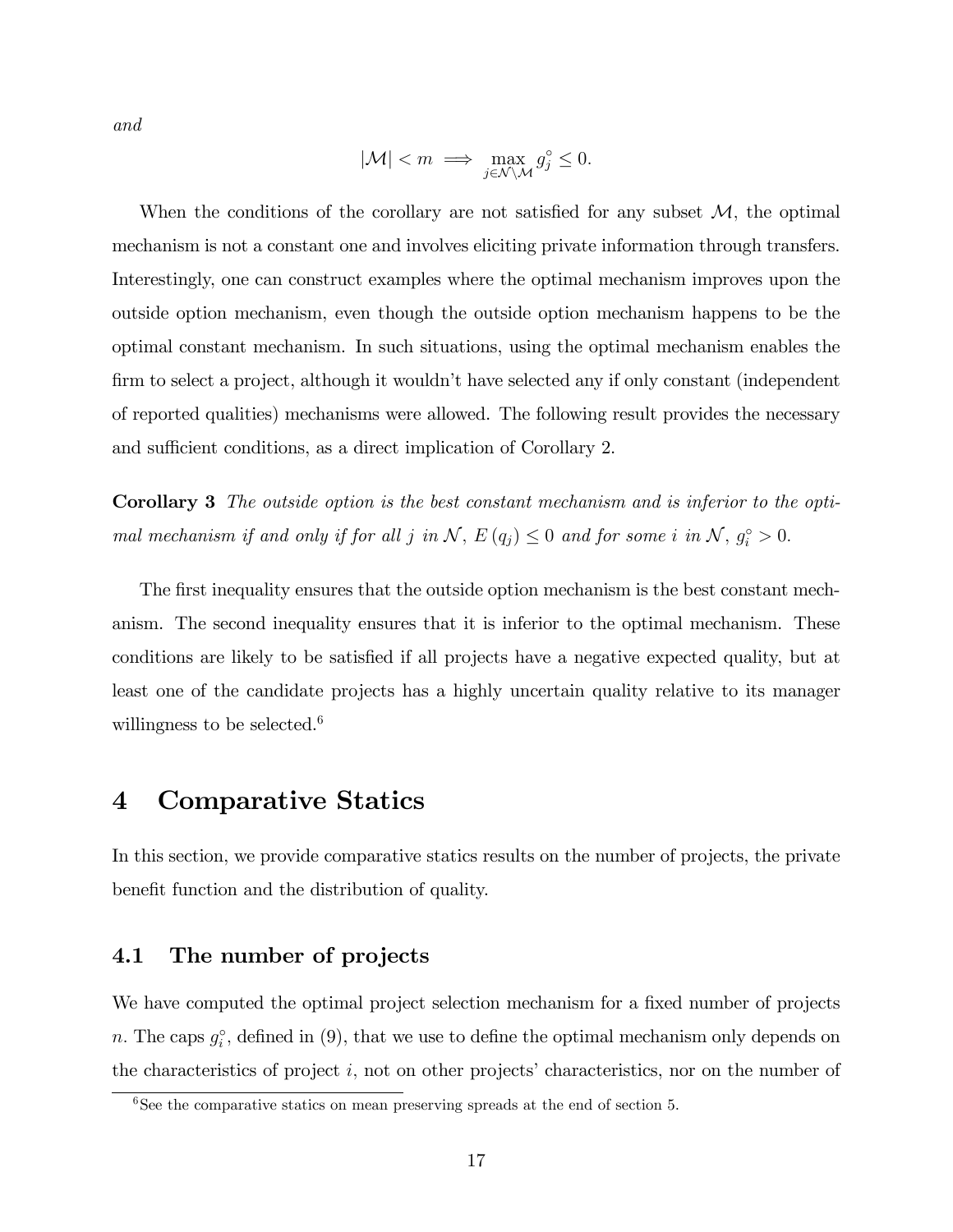candidate projects. However, the profit of the firm does depend on the number of available projects to choose from. We first observe that when the set of projects the firm can select from expands, for a fixed *m,* profit (weakly) increases. To see this, consider a firm that originally faced selection between *n* projects now faces selection between these same projects and one additional  $n + 1$ -th project. A mechanism that treats the first  $n$  projects just like when these where the only projects and ignores the last project,  $t_{n+1}(\mathbf{q}) = p_{n+1}(\mathbf{q}) = 0$  for all q*,* is feasible and achieves the same profit as before. Hence, with the optimal mechanism profit is at least as high.

In the symmetric case and for a fixed *m,* one can show that the optimal expected profit  $(15)$  is concave in  $n^7$ . In the general case, while profit increases as the set of available projects expands, as long as project quality is bounded, so is the expected profit. In the following proposition we derive a limit result. Suppose that the set of projects is randomly chosen from some population. The distribution of the caps  $g_i^{\circ}$  defined in (9) determines the profit per project in the limit as the number of projects to choose from goes to infinity.

**Proposition 2** (*i*) Suppose that the vectors  $(g_i^{\circ}, q_i)$  of caps and project qualities are independently and identically drawn from a continuous distribution.<sup>8</sup> Let  $\left[g_i^{\circ}, \overline{g_i^{\circ}}\right]$ i *be the support of the marginal distribution of*  $g_i^{\circ}$ *. Suppose that the conditional cdf*  $F(\cdot | g_i^{\circ})$  *are such that any distributions conditional on a higher value of*  $g_i^{\circ}$  *first order stochastically dominates a distributions conditional on a lower*  $g_i^{\circ}$ . Then for a fixed *m*, *in the limit where n* goes to *infinity, the profit of the firm at the optimal mechanism converges in probability to*  $m\overline{g_i^o}$ .

*(ii) In the symmetric case, where all thresholds equal*  $g^{\circ}$ *, the profit of the firm as the number of projects increases to infinity converges in probability to mg.*

The second part of this proposition provides an asymptotic interpretation of the threshold  $g_i^{\circ}$  of a project *i*. It is the limit of the per selected project return when the number of available

<sup>&</sup>lt;sup>7</sup>This is because the expected value of each of the *k*-th order-statistics for  $k = 1, ..., m$  of an  $n + m$ dimensional i.i.d. random vector is concave in *n.* The firm's profit is the sum of the first *m* order-statics of the vector of virtual qualities.

<sup>8</sup>Note that the assumption require independence across projects, but a project *i*'s quality and the cap associated with that project may be dependent.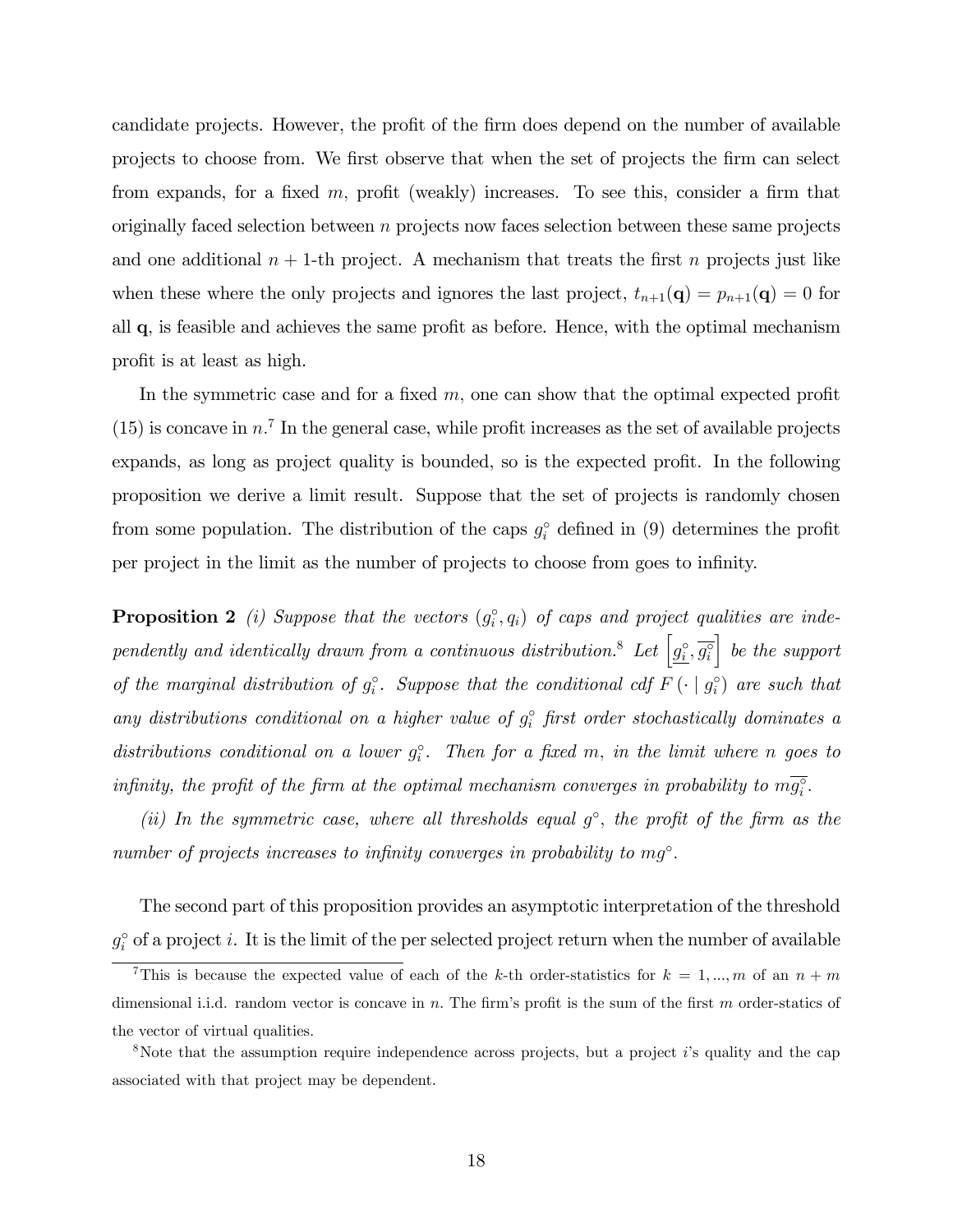projects approaches infinity and all candidate projects are ex-ante identical to project *i,* i.e. they all have the same threshold  $g_i^{\circ}$ .

The number of projects available to a firm to choose from is likely however to be finite. The number of skilled researchers in the relevant technology might be limited. It is likely costly to increase the pool of potential projects identifying candidates and the relevant distribution from which their quality is drawn. There can also be administrative costs to consider more projects. In the following example we derive the profit from choosing one project  $(m = 1)$  as a function of the number of projects *n* in the symmetric model when project qualities are uniformly distributed and benefits are constant. This profit is increasing and concave in *n*. Hence accounting for some convex cost  $c(n)$  there would be a unique optimal finite number of projects.

**Example 2** Suppose  $b(q_i) = b < 0.5$  for all  $q_i$  and that the distribution is uniform on  $[0, 1]$ . *The firm faces a choice of*  $m = 1$  *out of n projects. Then,* 

$$
g_i^{\circ} = 1 - \sqrt{2b} + b. \tag{16}
$$

$$
a^* \equiv a^* (g_i^{\circ}) = 1 - \sqrt{2b} \tag{17}
$$

*In the optimal mechanism, if at most one project has a quality that exceeds*  $1 - \sqrt{2b}$ , *the highest quality project would be selected. If two or more project qualities exceed this cutoff, one project among the projects with a quality higher than*  $1-\sqrt{2b}$  *would be selected at random. The expected profit for the firm is*

$$
V(n) = \frac{1}{2}(1 + a^{*2}) - \frac{a^{*n+1}}{n+1}.
$$
\n(18)

*The profit*  $V(n)$  *is increasing and concave in the number of projects n. As the number of projects approaches infinity,*  $V(n) \to 0.5(1 + a^{*2}) = 1 - \sqrt{2b} + b = g_i^{\circ}$ .

#### 4.2 Changes in private benefits

We study here the effect on the optimal mechanism of changes in the benefit functions  $b_i$ .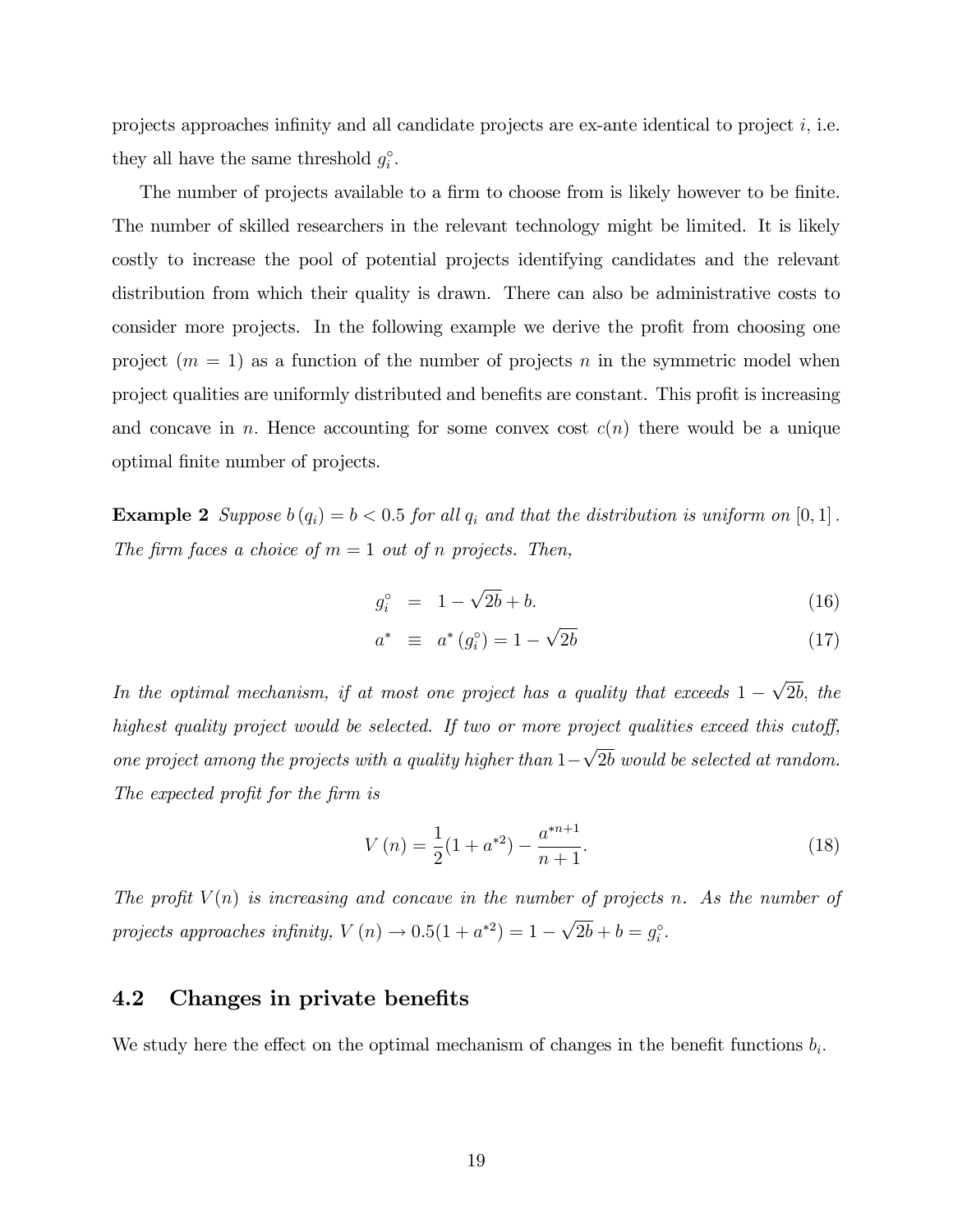#### 4.2.1 Asymmetric benefits

In the general asymmetric case, let *i* be an arbitrary project. Consider a change in project *i*'s benefit function from  $b_i(\cdot)$  to another benefit function  $\widetilde{b}_i(\cdot)$  for project *i*, such that  $\widetilde{b}_i(q_i)$  <  $b_i(q_i)$  for all  $q_i$ , but no other change in the fundamentals of the model. How does this change affect the optimal mechanism and profit?

Let *V* and  $\widetilde{V}$  respectively denote the profit of the firm under the benefit functions  $b_i(\cdot)$ and  $\tilde{b}_i(\cdot)$ . We will show that  $V \leq \tilde{V}$ . To see this, observe that under the benefit function  $b_i(\cdot)$ , the value *V* is achieved by the optimal mechanism defined by (13) and (14). Under the benefit function  $\widetilde{b}_i(\cdot)$ , this same allocation  $p^*(\cdot)$  defined by (13) is implemented, provided that transfers (14) are replace by transfers such that

$$
\widetilde{t}_i(\mathbf{q}) = (p_i(\widehat{q}, \mathbf{q}_{-i}) - p_i(\mathbf{q})) \widetilde{b}_i(q_i^m).
$$

This mechanism is feasible under the benefit function  $\tilde{b}_i(\cdot)$ , i.e. it satisfies the constraints  $(2)$ ,  $(3)$  and  $(4)$ *.* Since  $\widetilde{b}_i(q_i) < b_i(q_i)$  for all  $q_i$ , this mechanism gives the firm a higher profit than the initial one. This mechanism may not be optimal under the benefit function  $\widetilde{b}_i(\cdot)$ , but the optimal expected profit of the firm is at least the profit achieved by this mechanism. Thus, the firm's optimal profit is higher under  $\tilde{b}_i(\cdot)$  than under  $b_i(\cdot)$ , which shows that a decrease of the benefit function raises the firm's optimal profit.

We now study the effect of  $b_i$  on the cap  $g_i^{\circ}$  for project *i*. Suppose that manager *i*'s private benefit depends on a real parameter  $\lambda$  so that the benefit function is  $b_i(q_i, \lambda)$  which is increasing in  $q_i$  and in  $\lambda$ . From the analysis in section III, we know that the cap  $g_i^{\circ}$  is determined by the following equation.

$$
\max_{a} \left\{ g_i^{\circ} F_i(a) - b_i(a, \lambda) F_i(a) + \int_a^{\overline{q_i}} q_i f_i(q_i) dq_i \right\} - g_i^{\circ} = 0.
$$

Abusing notations, let  $a_i^* \equiv a_i^* (g_i^{\circ}, \lambda)$ . By implicit differentiation,

$$
\frac{dg_i^{\circ}}{d\lambda} = -\frac{F_i(a_i^*)}{\left(1 - F_i(a_i^*)\right)} \frac{\partial b_i(a_i^*, \lambda)}{\partial \lambda} < 0.
$$

Thus, increasing  $\lambda$  decreases the cap  $g_i^{\circ}$  for project *i*.

What is the effect of increasing  $\lambda$  on the quality threshold  $a_i^*$ ? Since this function is increasing in  $g_i^{\circ}$ , the indirect effect of increasing  $\lambda$  is to decrease  $a_i^*$ , via  $g_i^{\circ}$ . However, the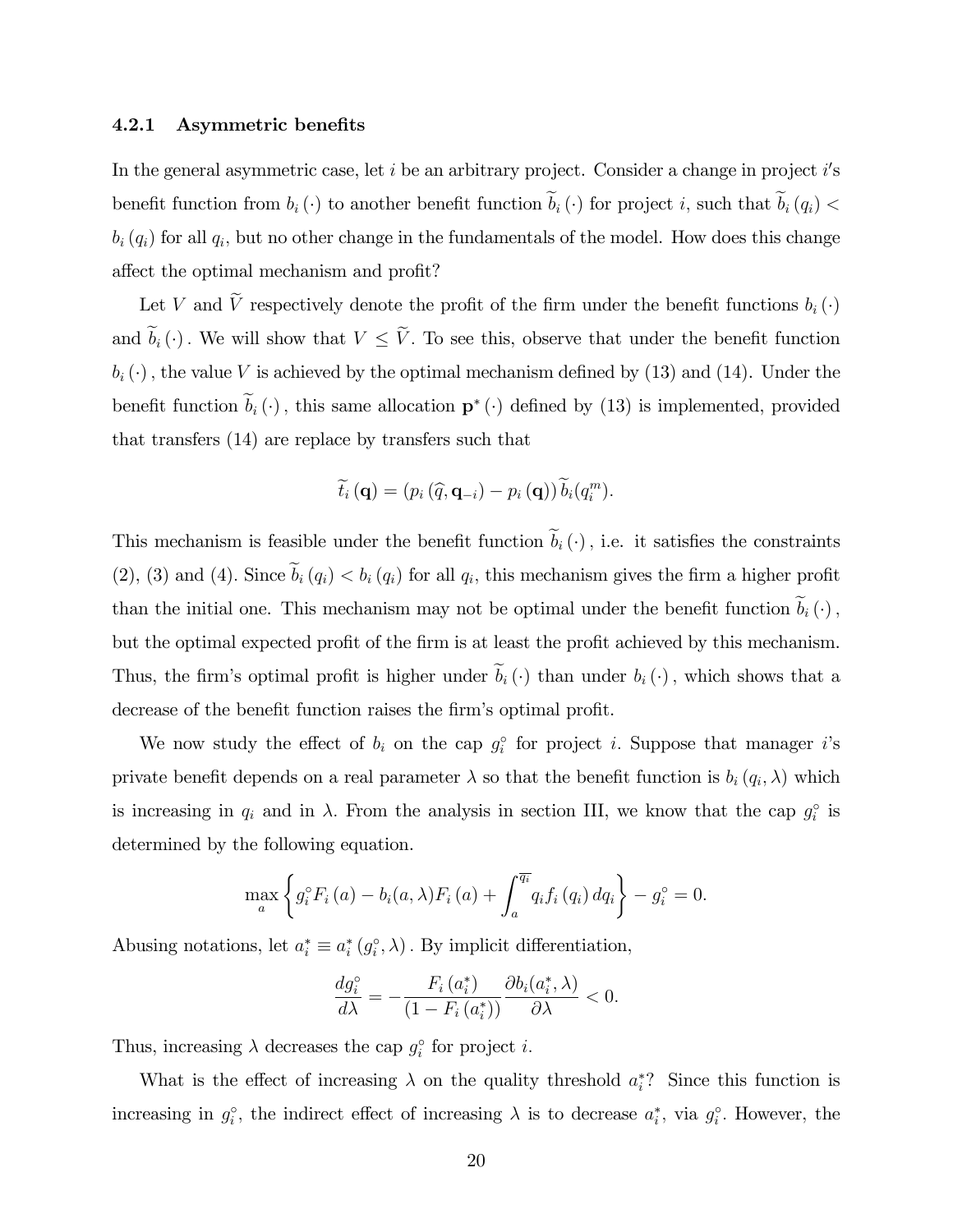direct effect is unclear as it also depends on how the shift changes the slope of  $b_i$ . One can sign this direct effect as well, under the additional assumption that increasing  $\lambda$  (weakly) increases both the private benefit  $b_i$  and its slope  $\partial b_i/\partial q_i$ . Notice that this includes the case of a vertical shift of the form  $b_i(q_i,\lambda) = b_i(q_i) + \lambda$ . Under these assumptions, the threshold  $a_i^*$  is decreasing in the shift  $\lambda$ .

Fixing the other project's reported qualities  $q_{-i}$ , the effect of an increase in  $\lambda$  (and thus in  $b_i(\cdot)$  on the set of qualities  $q_i$  at which project i is selected (and thus on the selection probability of project *i*) is nonmonotonic. It first enlarges it, but at some point may discontinuously reduce it to the empty set. To see this, consider the case where project *i* is the unique candidate project evaluated only against an outside option  $q^{\circ}$ , as in section III. An increase in  $\lambda$  decreases the optimal quality threshold  $a_i^*(q^{\circ})$  above which project *i* is selected, and therefore increases the selection probability of project *i.* But the value of the optimal threshold mechanism also decreases and at some point becomes inferior to the outside option mechanism. When this occurs, the selection probability of project *i* jumps down to zero.

The above results also enable us to compare caps and thresholds in an asymmetric problem. If two project have the same quality distributions, but one has a higher private benefit  $b_i(\cdot)$  than the other, it has a lower cap  $g_i^{\circ}$ . If in addition it also has a higher benefit slope  $\partial b_i/\partial q_i$ , it then also has a lower threshold  $a_i^*$ . These results are illustrated in the following example.

**Example 3** Let  $n = 2$  and  $m = 1$ . Consider the optimal mechanism when qualities are *drawn from the same distribution*  $F_1(.) = F_2(.)$ ; private benefits are constant  $b_2 > b_1 \geq 0$ ; also assume  $E(\mathbf{q}) > \underline{q}_i + b_i$  so that  $a_i^* > \underline{q}_i$ . Then  $g_1^{\circ} \ge g_2^{\circ}$  and  $a_1^* > a_2^*$ . We observe some *interesting properties of the optimal mechanism in this example. When both qualities exceed their corresponding cutoffs*  $q_i \geq a_i$ , *project* 1, belonging to the manager whose private benefit *is lower, is selected. This would give project manager 2 (who is most eager to be selected) less of an incentive to overstate his success probability. Therefore, there is a range of qualities for which project 1 is selected even though it has a lower quality. There is also a range of probabilities where project 2 has a lower quality than project 1 yet project 2 is selected. This will occur in the range where both probabilities are below their corresponding cutoffs,*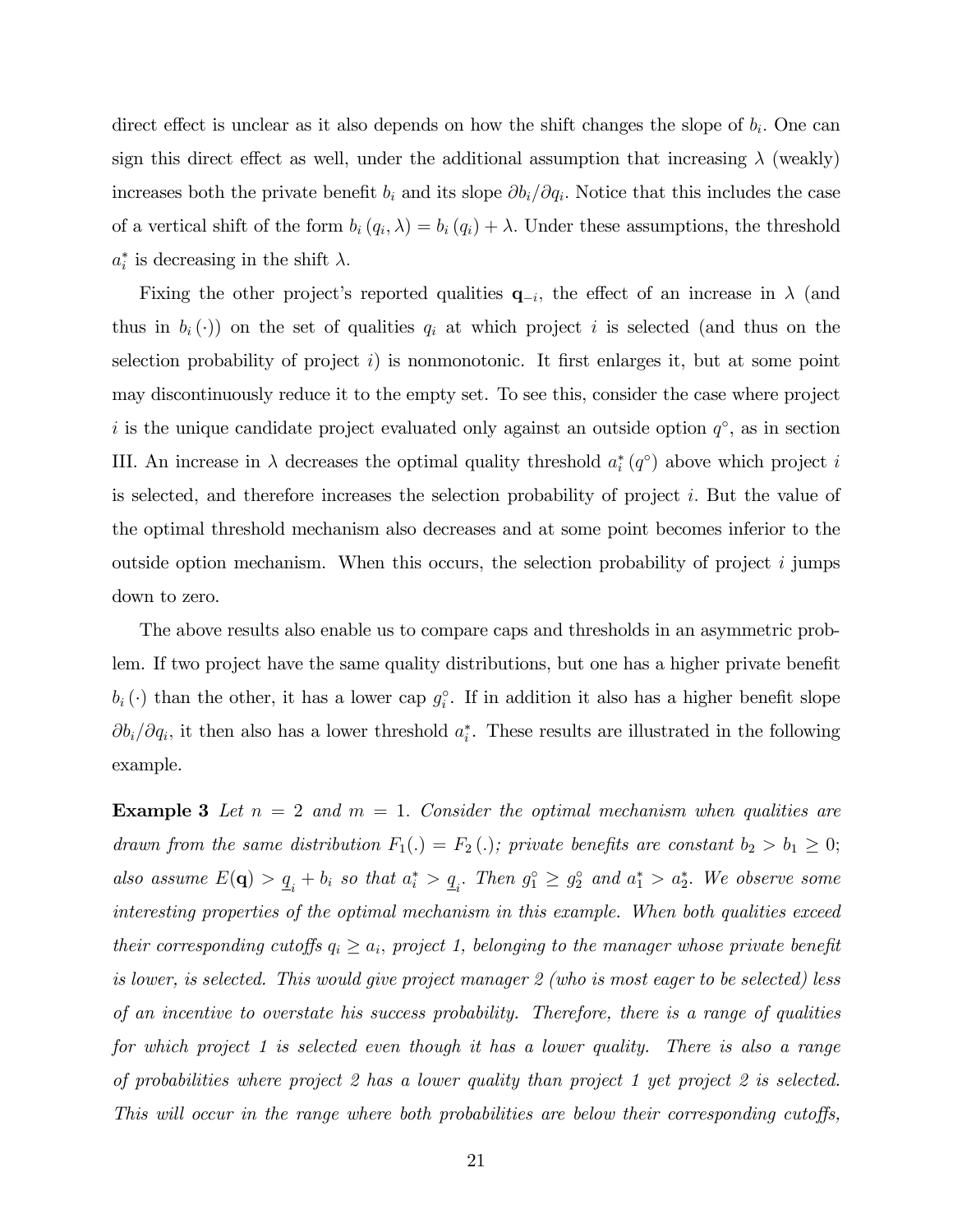$q_i < a_i^*$ , and  $(q_1, q_2)$  *lies below the* 45<sup>*o*</sup> *but above the*  $G_1(q_1) = G_2(q_2)$  *curve (which is given*) *by*  $q_2 = q_1 - (b_2 - b_1)$ *). In this case project 2 has a lower quality but a higher virtual quality than project 1*  $(q_2 < q_1 < q_2 + b_2 - b_1)$  *and it is selected despite the fact that project 1 has a higher quality.*

#### 4.2.2 Symmetric benefits

In the symmetric case, consider an upward shift on the common private benefit  $b(\cdot)$ , while the distribution  $F(\cdot)$  is held constant. Let the private benefit of all managers be  $b(q_i, \lambda)$ which is increasing in  $q_i$  and in  $\lambda$ . From the analysis of the asymmetric case, increasing  $\lambda$ decreases both the common cap  $g_i^{\circ}$  and the optimal expected profit of the firm. If in addition  $\partial b/\partial q_i$  is also increasing in  $\lambda$ , then increasing  $\lambda$  also decreases the common quality threshold *a.* This results in a larger pooling region at the top. The set of quality profiles at which the highest quality project is not necessarily selected grows.

#### 4.3 Changes in the distribution

One can study the effects of a first-order stochastic-dominant shift of the distribution  $F_i(\cdot)$  for an arbitrary project *i,* while holding all other parameters constant*.* Using similar arguments as in the previous subsection, one can show that such a shift increases the expected profit of the firm and project *i*'s cap  $g_i^{\circ}$ . The effect of the shift on the quality threshold  $a_i^* \equiv a_i^*(g_i^{\circ})$ is ambiguous, but under the additional assumption that  $b_i(\cdot)$  is a constant, one can show that the shift increases  $a_i^*$ . Notice however that the probability  $F_i(a_i^*)$  that the quality is lower than  $a_i^*$  can move in either direction, since  $a_i^*$  moves up but  $F_i(\cdot)$  moves down. An application of these results is given in the following example.

**Example 4** Let  $n = 2$  and  $m = 1$ . Consider the optimal mechanism when  $F_1(.)$  first-order *stochastically dominates*  $F_2(.)$  *but private benefits are constant and equal*  $b_2 = b_1 = b$ . Then  $g_1^{\circ} > g_2^{\circ}$  and  $a_1^* > a_2^*$ . When both qualities exceed their corresponding cutoffs, the virtual *qualities are*  $g_i^{\circ}$  *and so project 1 is selected.*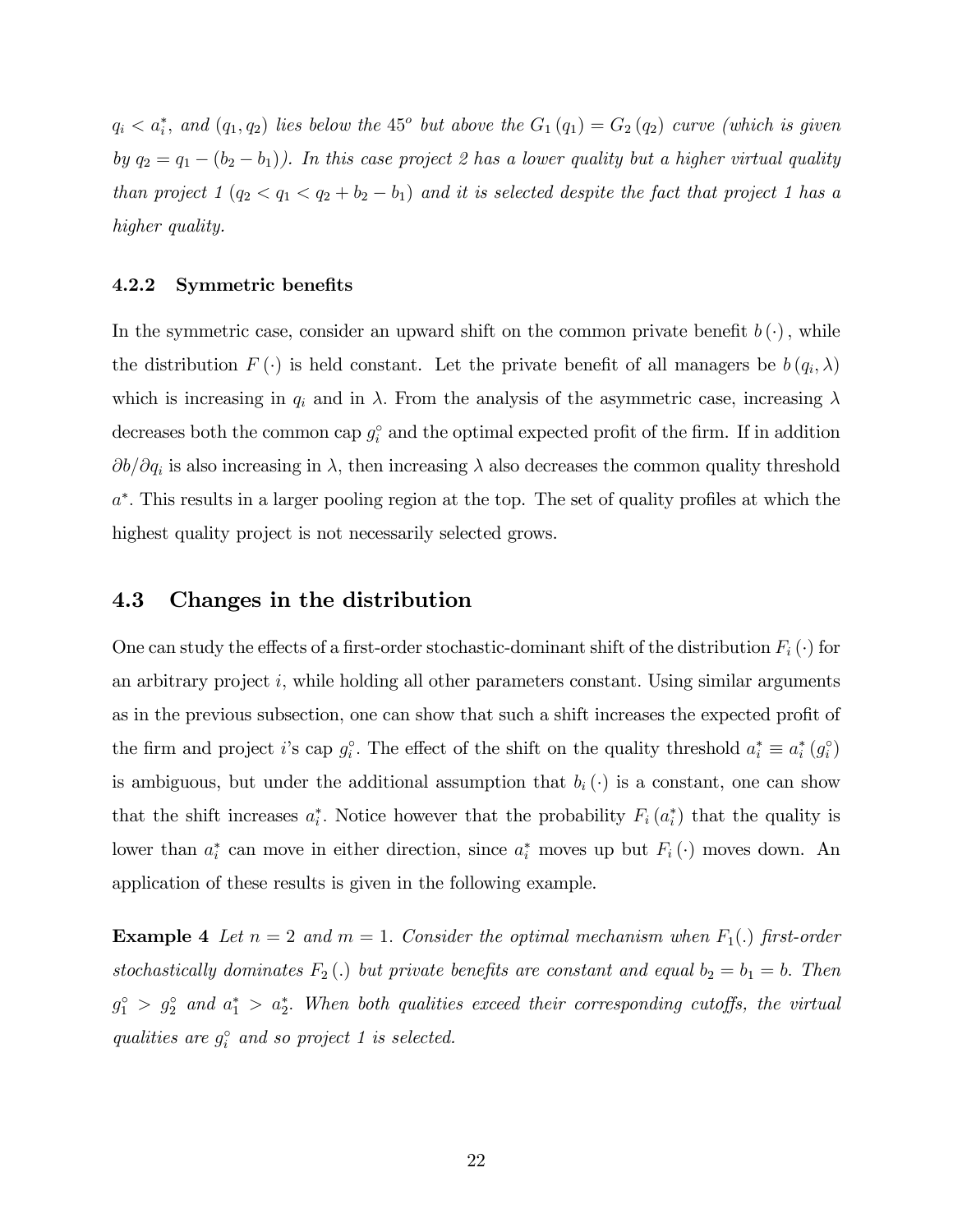Similarly, one can study the effect of a mean preserving spread on the distribution  $F_i(\cdot)$  for an arbitrary project  $i$ , while holding all other parameters constant.<sup>9</sup> Little can be said in this case, if the benefit  $b_i$  depends nontrivially on  $q_i$ . If  $b_i$  is constant, using again the same type of arguments as in the previous subsection, and the fact that the function max  $\{q^{\circ} - b_i, q_i\}$  is convex in  $q_i$  for any fixed  $q^{\circ}$ , one can show that such a spread increases the expected profit of the firm, project *i*'s cap  $g_i^{\circ}$  and the quality threshold  $a_i^* \equiv a_i^*(g_i^{\circ})$ . Here also, the probability  $F_i(a_i^*)$  that the quality is lower than  $a_i^*$  can move in either direction, since  $F_i(q_i)$  moves up or down depending on *qi.* An application of these results is given in the following example.

**Example 5** Let  $n = 2$  and  $m = 1$ . Consider the optimal mechanism when  $F_1(.)$  is a mean *preserving spread of*  $F_2(.)$  *but private benefits are constant and equal*  $b_2 = b_1 = b$ . Then  $g_1^{\circ} > g_2^{\circ}$  and  $a_1^* > a_2^*$ . When both qualities exceed their corresponding cutoffs, the virtual *qualities are*  $g_i^{\circ}$  *and so project 1 is selected.* 

# 5 Generalizations

In this section we informally describe directions in which our model can be generalized, and how the optimal mechanism would change. We provide corresponding formal derivations in an online appendix. We first allow transfers to be contingent on realization of project selection and outcomes. We next consider agents that have interests that are at least partially aligned with those of the firm. Finally we allow negative benefit functions so that some agents do not want to be selected.

#### 5.1 State contingent transfers

In the analyses in the previous sections we have considered mechanisms that only depend on reported qualities — the only information available to the firm when it is making a selection. In this section we ask whether the firm can do better if it were able to make transfers contingent on the realized return of the projects that were selected. For example, if project

<sup>&</sup>lt;sup>9</sup>Recall that  $\tilde{F}$  is a mean-preserving spread of  $F$  if the two distributions have the same expected value and for any concave function  $u(\cdot)$  of  $q_i$ , we have  $E_{\tilde{F}}[u(q_i)] \leq E_F[u(q_i)]$ .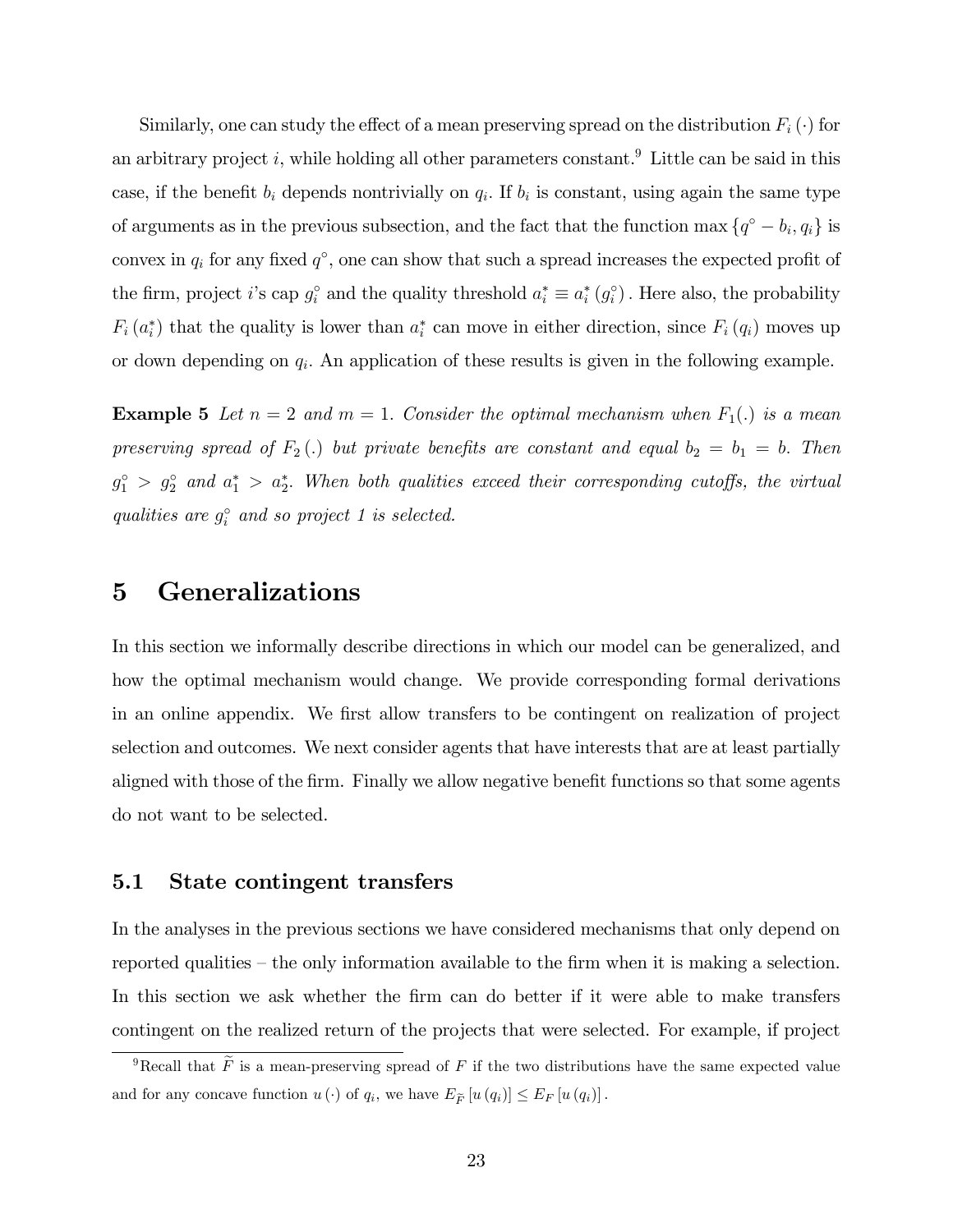quality represents the probability of success of the project, and the firm can observe ex-post whether the selected project succeeded, then the transfer can depend on success. If state dependent mechanisms are available, the firm would generally achieve a higher profit than when transfers can only depend on reported probabilities.

To consider state contingent transfers we introduce a state space describing possible realized returns of the financed projects. The project quality which is known to the managers is the expected return of the project. We provide an upper bound on the value that the firm can obtain when it can pay transfers contingent on the realization of both the project stochastic allocation, and the selected projects' outcomes. A state  $s = (\mathcal{M}, R)$  indicates the set of projects (if any) that were selected  $\mathcal{M} \subset \mathcal{N}$  and the realization of the return of the projects which were selected  $\mathbf{R} \in \mathbb{R}^{|\mathcal{M}|}$ . A mechanism is a function  $(\widehat{\mathbf{q}}, \mathbf{s}) \mapsto (\mathbf{p}(\widehat{\mathbf{q}}), \mathbf{t}(\widehat{\mathbf{q}}, \mathbf{s}))$ . We then write the constraint optimization problem, accounting for this larger space of mechanisms. We impose incentive constraints and the limited liability constraints which have to hold state by state.

The solution method for this problem follows similar steps as in sections II and III. We derive an upper bound for the optimal value, and then propose a mechanism that satisfies the constraints and (here only approximately) achieves the upper bound.

The optimal mechanism with state dependent transfers is characterized by a similar project selection rule as that with deterministic transfers. In particular, in the symmetric case, project selection is inefficient in the region where several managers report project qualities that exceed a cutoff. However, while with deterministic transfers the highest quality projects are selected for sure outside this region, with state dependent transfers, the firm could approach maximum profits if it allows low reported probability projects to be selected with some small probability, and highly rewards a favorable outcome in the unlikely event that the low quality project is selected. This can allow the firm to pay lower expected transfers to managers who report low quality and obtain a higher profit than with deterministic transfers. Interestingly, however, when private benefits are constant  $(b_i'(q_i) = 0)$  the optimal mechanism with state dependent transfers is identical to that when transfers can only depend on reported probabilities. Hence, in this special case, nothing is gained from allowing the richer set of mechanisms.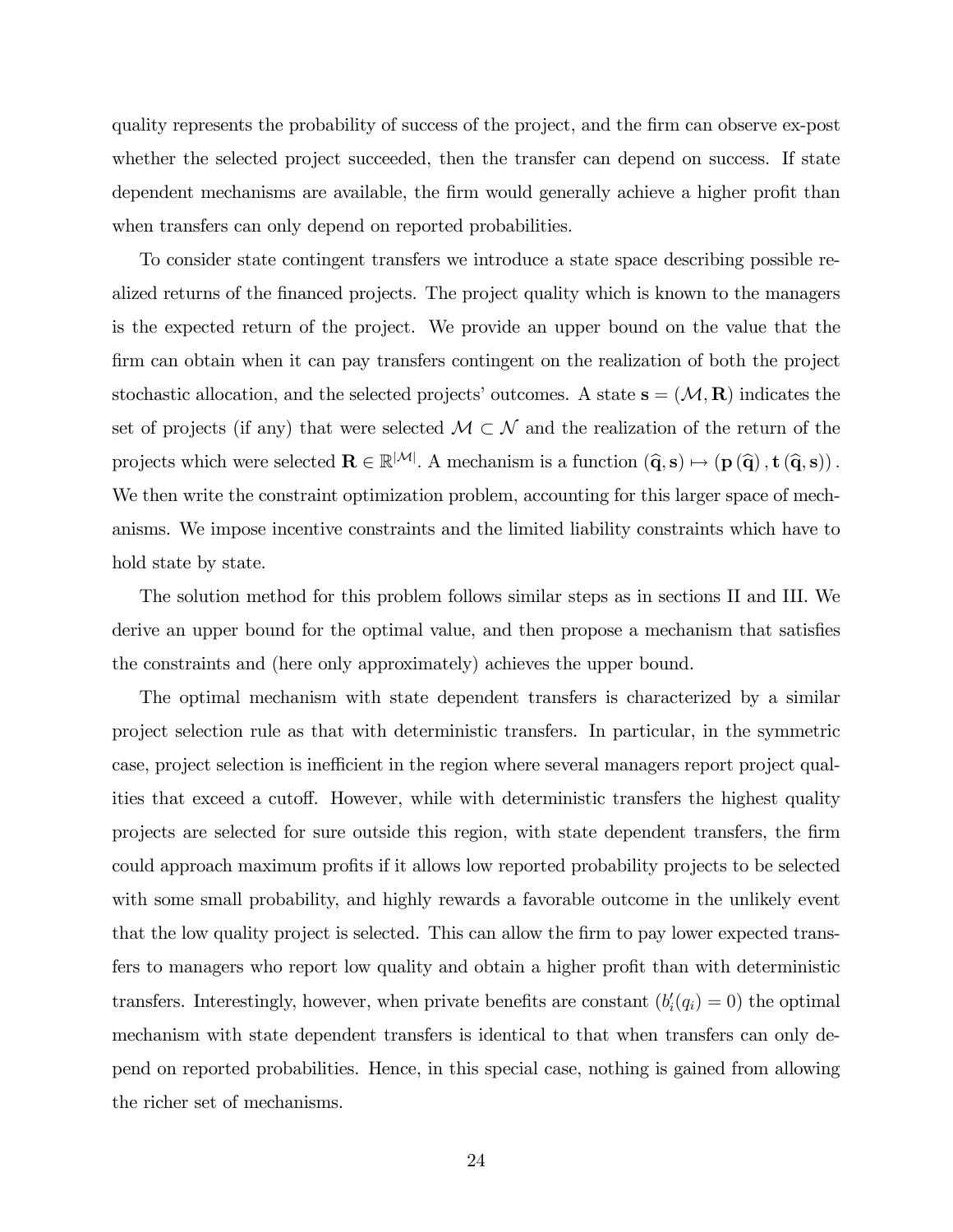### 5.2 Agents with partially aligned interests

In some environments, an agent might have interests that are at least partially aligned with those of the firm and so the agent might prefer some other agent's project to be implemented over his own, if the quality difference is high. In such situation, a manager enjoys some private benefit not only when his own project is selected, but also when another manager's project is selected. It is natural to assume that the benefit that manager *i* receives increases with the quality of the financed project. But for a given project quality, the manager's payoff is higher if his own project is selected. In the extreme case where manager *i*'s benefit functions are the same function whether his own project is implement or another manager's project, the agent prefers the highest quality project to be selected, regardless of whether it is his own project. In such a case, the interests of the agents and the financing agency are perfectly aligned. A mechanism that chooses the highest reported quality project and never offers transfers would be optimal. However, when at least for some qualities  $q_i$ , an agent enjoys his own project being financed more than someone else's project with the same quality, an adverse selection problem remains.

In section C of the online appendix we formally derive the optimal mechanism for this version of the model. We solve this model under the assumption that when another project's quality is not much higher, the benefit from being selected is higher than the benefit from the other project being selected. The analysis and results are similar to those in the previous sections. Any allocation implementable in the main model is implementable in the model with partially aligned interests, with lower transfers. This is because when another agent is selected, that serves as partial compensation to the nonselected agents. Thus, profits in model with partially aligned interests are higher.

#### 5.3 Agents that prefer not to be selected

In our model we have assumed that  $b_i(q_i)$  is positive so that agents always want to be selected. We did not include an individual rationality constraint because it was implied by the limited liability constraint. If the benefit function could take negative values for low project qualities, then the individual rationality constraint would bind in a range of project qualities. Negative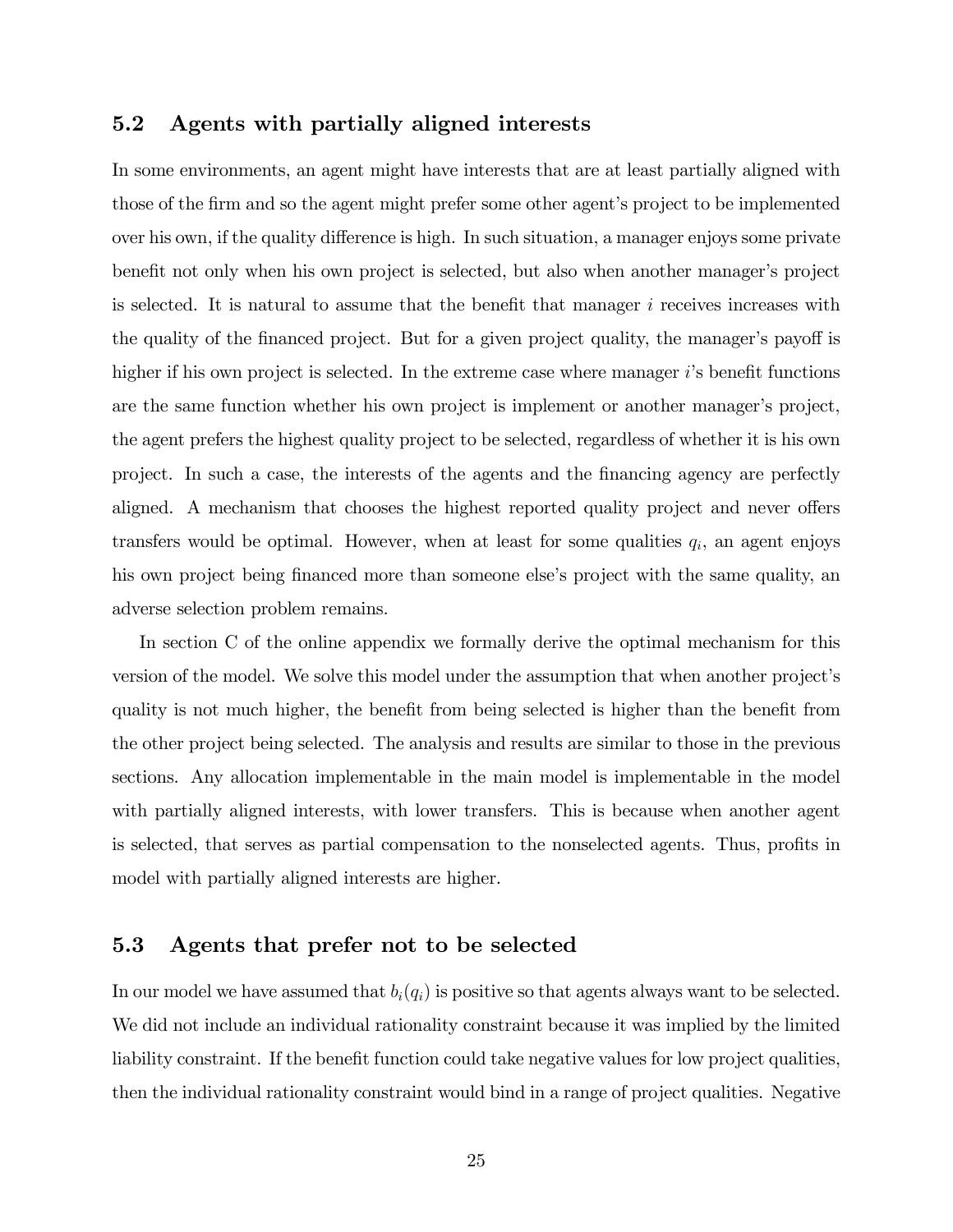benefit functions could arise for example when the agent suffers a loss from a project that fails, and the probability of success of the project is low. If the benefit functions are always negative, then the individual rationality constraint implies limited liability. In this case, the problem becomes similar to that described in Vincent and Manelli (1995).

Maintaining our assumption that benefit functions increase with project quality, we considered the case where  $b_i(q_i)$  is negative for low project qualities and positive for high qualities. In this problem, the individual rationality constraint binds when agents have low project qualities and the limited liability constraint binds when agents have high qualities. To guarantee that the incentive constraints hold, transfers need to compensate managers who want to be selected but are not selected, so that they would not overstate their probability of success; and transfers need to compensate managers who do not want to be selected but are selected so that they would not understate the quality of their project to avoid being selected. In section D of the online appendix we formally derive the optimal mechanism for this version of the model.

# 6 Related Literature

Our work is related to a large body of literature on auctions and mechanism design. In terms of our main application of interest, our work also relates to a literature on project selection. The main problem we study is similar to Myerson's (1981) optimal auction design, which maximizes a seller's utility. His problem is a linear program with incentive compatibility and individual rationality  $(IR)$  constraints. One important difference between our problem and Myerson's is that we consider a limited liability (LL) constraint, which, in our model, is stronger than individual rationality and therefore replaces it. We show how the optimal mechanism changes when IR is replaced by LL.

As in Myerson (1981) our solution selects the projects (bidders) with the highest "virtual" quality. The virtual quality for each player is a measure of the social value of selecting this player, net of the costs of providing truth-telling incentives. Importantly, it is a function of the type and commonly known characteristics of this particular player, but not of others.

The exact form of the function that transforms type (quality) into a virtual type in our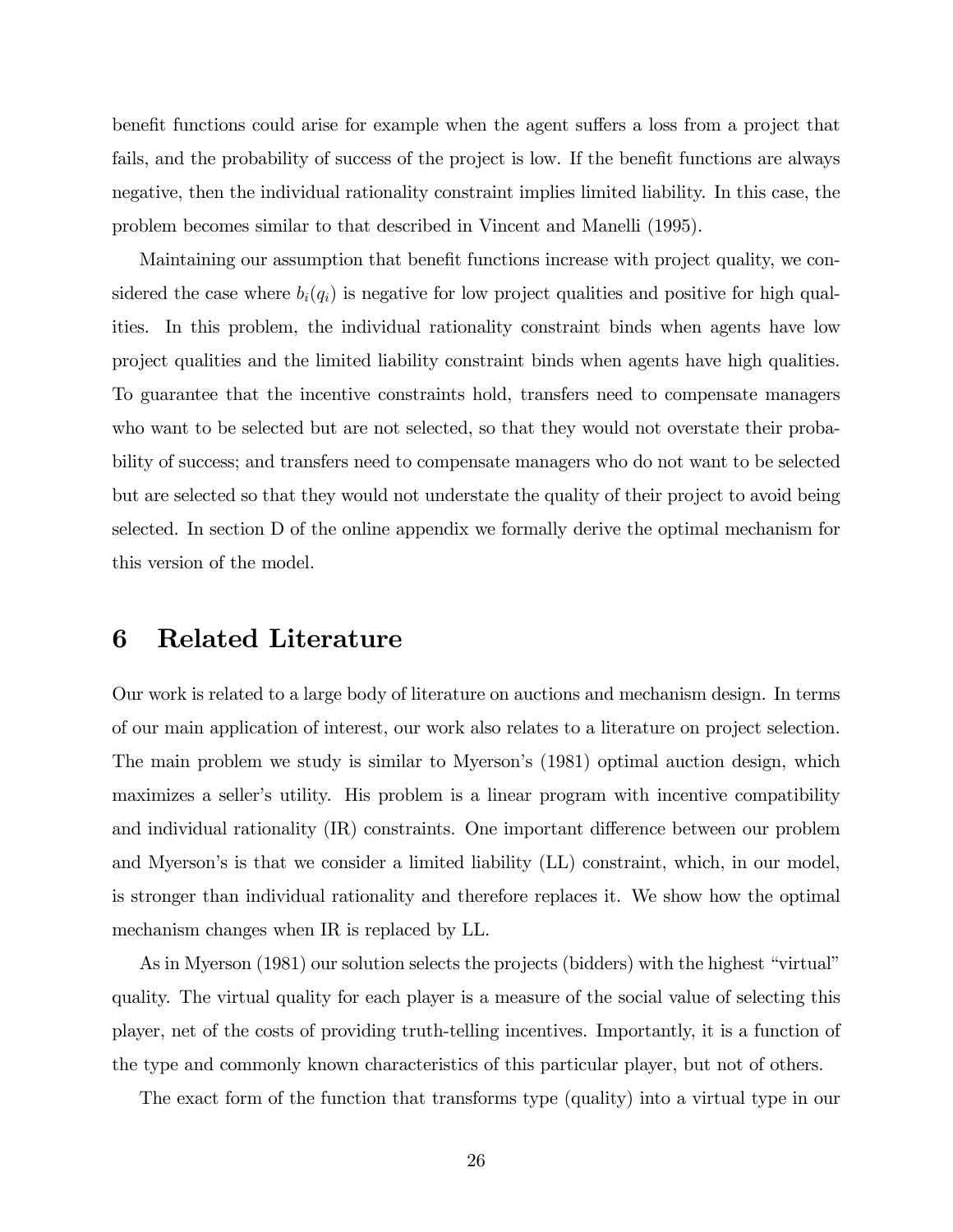model differs from Myerson's in two ways. The first is that his virtual valuation distorts the social value of selecting a player at the bottom, while our virtual quality distorts it at the top. The reason for this is that while IR is binding for low types (who contemplate on whether or not to participate), LL is binding for high types (who are never compensated). The second, more interesting, difference is that in our model, each project has its own specific quality threshold above which the virtual quality is constant. This interesting feature is not observed in Myerson's model and is the main consequence of replacing IR by LL. As a result, when a project's quality exceeds its threshold, the probability that it gets selected may be constant and less than one, which never occurs in Myerson's model.

Laffont and Robert (1996) and Maskin (2000) study optimal auctions under positive commonly-known budget constraints and IR. Laffont and Robert (1996) study revenue maximization. Maskin (2000) studies efficient auctions. In addition to these constraints, Maskin assumes that players cannot receive funds from the seller. One important difference with our work is that, unlike LL in our model, their budget constraint is not stronger than IR. Both constraints bind in different regions of the type space. The interaction between the two constraints makes these models quite complex to analyze in general. While the optimal mechanism can still be described as allocating the object to the player with the highest virtual valuation, the virtual valuations of the players are jointly determined. Each of them depends not only on the player's type and own observable characteristics but also on the observable characteristics of the other players. Laffont and Robert (1996) solve their model by restricting attention to the case where the players are ex-ante symmetric. Maskin (2000) only considers two asymmetric players. Because only LL binds in our model, we are able to analyze the general problem of selecting up to *m* among *n* ex-ante asymmetric projects. These authors show (like we do) that the virtual valuation functions are constant at the top. But because in our model, the virtual quality functions of the projects are determined separately, we can provide an interpretation for the quality thresholds and caps on virtual quality that has no counterpart in their models. In particular, we relate each project's quality threshold and virtual quality cap to the outside option level at which the cost and benefit of eliciting information on the project cancel out (section III) and to the optimal value of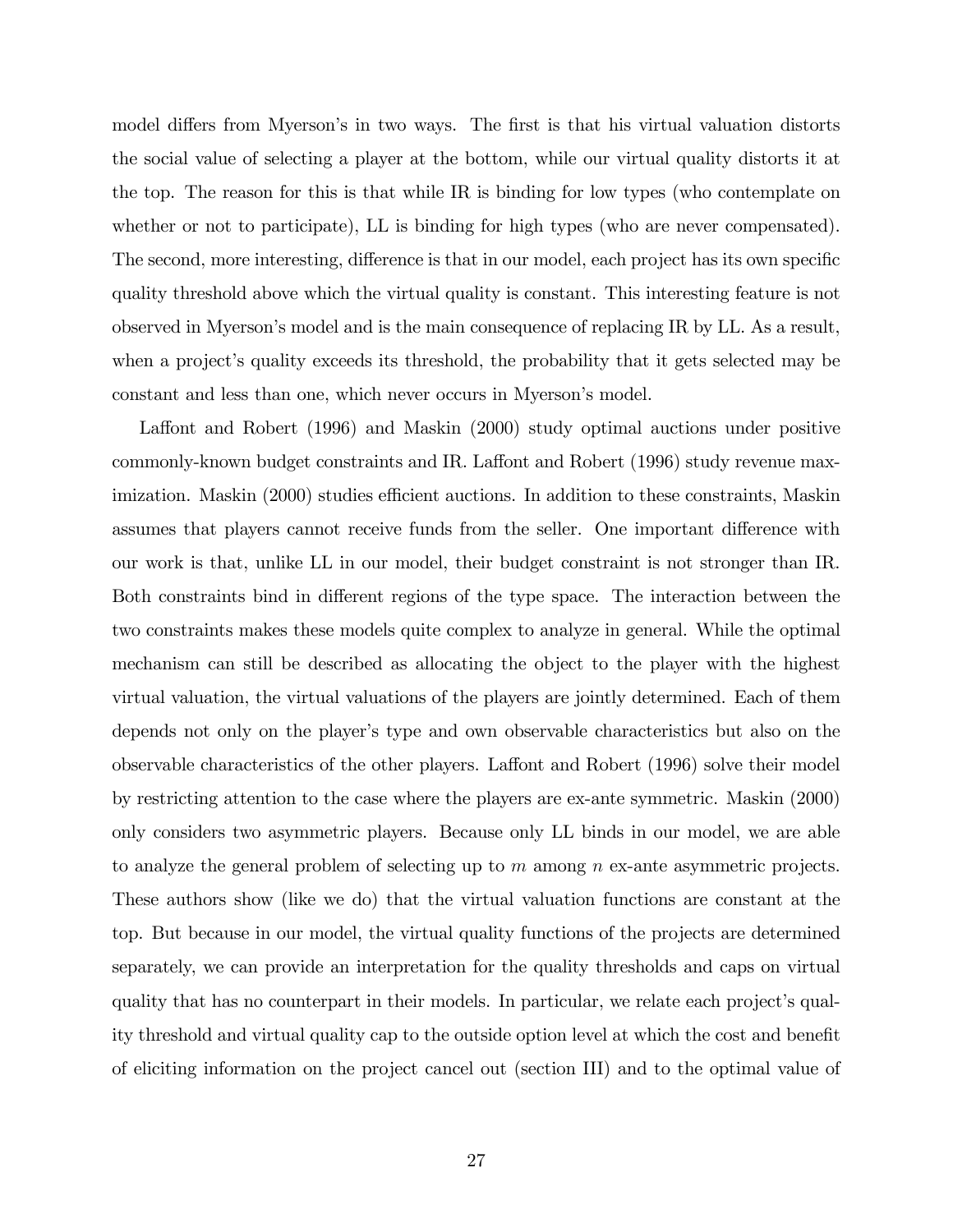selecting one among infinitely many ex-ante identical projects (Proposition 2).<sup>10</sup>

Manelli and Vincent (1995) (MV) study the problem of a firm procuring a good, when the potential sellers have private information on the quality of their good. The buyer in their model, as the firm in our model, has a payoff that increases with quality and decreases with transfers. An important difference is that in their model, sellers incur an opportunity cost when selected, which increases with quality. In contrast, in our model, managers benefit from being selected, and more so when quality is higher. Their assumption that seller utility decreases with quality makes sense in applications where the seller finds it is more costly to part from a higher quality good that he owns. In the applications we have in mind, the project manager has no way to benefit from his good (the project) unless it is financed, and conditional on being financed, the manager benefits more from working on a higher quality project. Another important difference between our models is that MV use an individual rationality constraint, while our model uses the limited liability constraint. We believe that the limited liability constraint is appealing for some application. It might not be feasible for a company to extract funds from an employee researcher. Note that because the benefit function is nonnegative, the LL constraint in our model is a stronger constraint than the IR constraint would be.

Combined, these differences in our models result in different optimal mechanisms. In our model, the probability of project selection is nondecreasing in project quality, while in MV (the expected value of) the probability of project selection is nonincreasing in quality. MV find conditions under which either a sequential offer institution or an auction are optimal, these are not optimal mechanisms in our setting, except when a constant mechanism is optimal.

Finally, we note that our solution concept (using dominant strategy incentive compatibility) is also different than MV (who use Bayesian incentive compatibility). However, it can be shown (see proof in the online appendix) that the dominant strategy incentive compatible optimal mechanism also solve the problem with Bayesian incentive compatibility constraints. Thus, this different approach does not contribute to the differences in results.

 $10A$  large literature, starting with Che and Gale (1998 and 2000) analyze auctions with budgets constraints, where bidders hold private information on their budget, which is not the case here.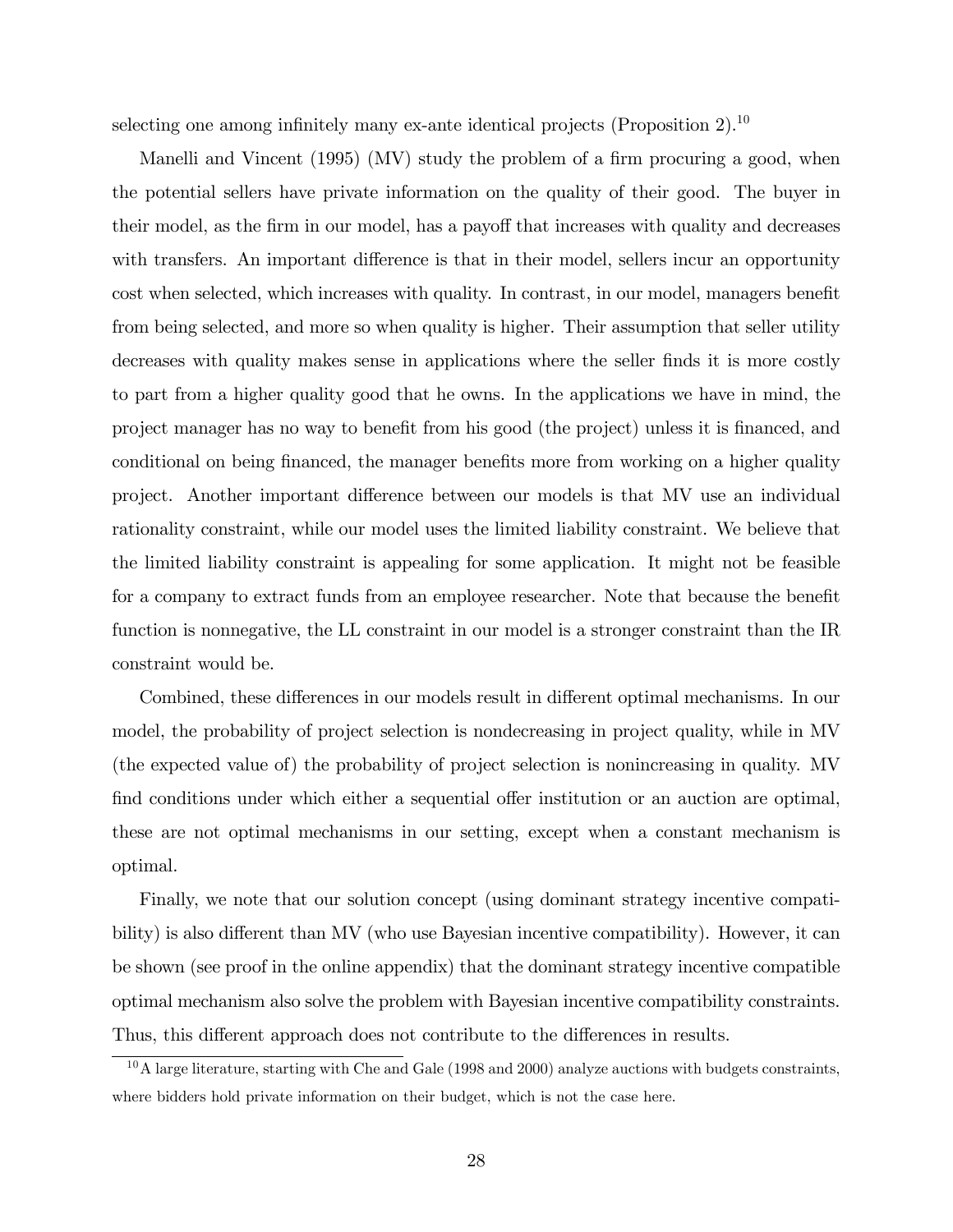Recently, a few papers studied the problem of choosing one of multiple projects, in the presence of asymmetric information. In Armstrong and Vickers (2010), the principal and the agent have different preference ordering over projects, the principal delegates the project choice to the agent, the principal can influence the agent's behavior by specifying the set of projects from which the agent can choose.<sup>11</sup> In Che, Dessein and Kartik  $(2010)$  the preferences of the principal and agent are the same, except that the agent does not value the principal's outside option. Projects have observed and unobserved characteristics. The agent sends cheap talk messages, and the principal has no commitment power. They find that the agent biases his recommendation toward better-looking projects. These papers differ from ours in several important ways, in particular they assume that a single agent holds information about the set of all projects, while in our model there are multiple agents. Additionally, their analysis does not allow transfers. In Mylovanov and Zapechelnyuk (2013) a firm needs to select among agents who hold private information about their value to the decision maker and want to be selected. There are no transfers, but the firm can impose ex post a cost on the selected agent, once his type is revealed. An important question they address is the minimal number of agents that the firm should allow to enter the mechanism, in order to achieve the optimal value.

There is a large literature that studies other aspects of project selection, in particular the incidence of moral hazard issues on the selection process. Some consider moral hazard before the selection process, when effort must be invested to improve the projects (Sappington, 1982). Others study moral hazard at the selection stage, when information about projects must be acquired at a cost (Lambert, 1986; Shin, 2008). Finally, others consider moral hazard after the selection is made, when the selected project is undertaken. Moral hazard after the selection process distorts incentives to reveal private information on quality at the selection stage (Antle and Eppen, 1985; Harris and Raviv, 1996; Zhang, 1997). In this paper, we abstract from moral hazard considerations, and focus on adverse selection alone.

 $11$ Nocke and Whinston's (2013) model is related to Armstrong and Vickers (2010), but focuses on mergers.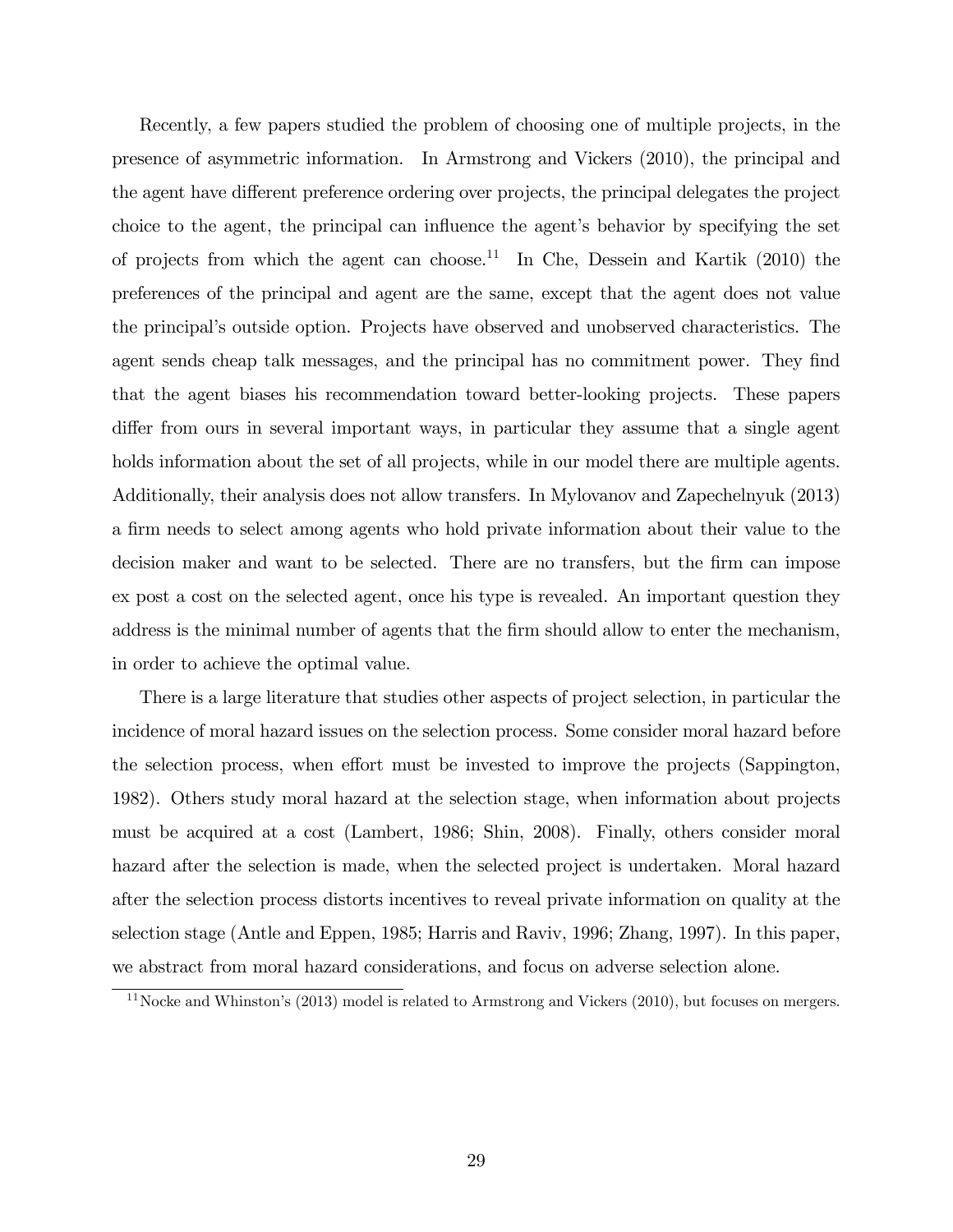# 7 Concluding Remarks

Private companies as well as government agencies often face the need to decide how to allocate limited resources to projects. The information that is needed to make decisions may be in the hands of project managers whose interests are typically not aligned with those of the firm. Project managers have more to gain if their own project is selected.

We derived an optimal mechanism to acquire information and decide which of a given set of projects to select. If the firm were fully informed it would always choose the highest quality projects, but in the presence of adverse selection, when information acquisition is costly, this is no longer true. In the optimal mechanism there is a region of reported probabilities in which more managers than can be selected report high qualities, such that in this region project selection is not sensitive to the project qualities. In the symmetric case, projects in this region are randomly selected. In the asymmetric model, a constant deterministic selection is made. Hence, the optimal mechanism involves inefficient project selection where a lower quality project can be selected over a high quality one. This practice allows the firm to save on costs of eliciting information (the incentive transfers) as it reduces the incentive to over state project qualities.

Information asymmetry in our analysis is of an adverse selection nature. Because managers compete for resources and want their own project to be selected, the firm must worry about managers overstating the quality of their project. In contrast in a situation with moral hazard and absent competition between managers, understating the quality of the project might be a concern as it can help hide low effort. In a moral hazard model, when transfers are used to induce effort, they typically reward success, while, in our setting, the firm might reward managers that are not selected to ensure truth-telling and achieve better allocation of resources. The optimal mechanism in our model may reward good outcomes of a manager who reported low quality, when state dependent mechanisms are possible.

A crucial feature of our model is that the firm is facing a selection from a prequalified pool of candidate projects. The firm is assumed to have some information about the distribution of qualities of each of the projects, and the number of candidates is fixed. If anyone could apply for the funds, a mechanism like we found would attract low quality candidates who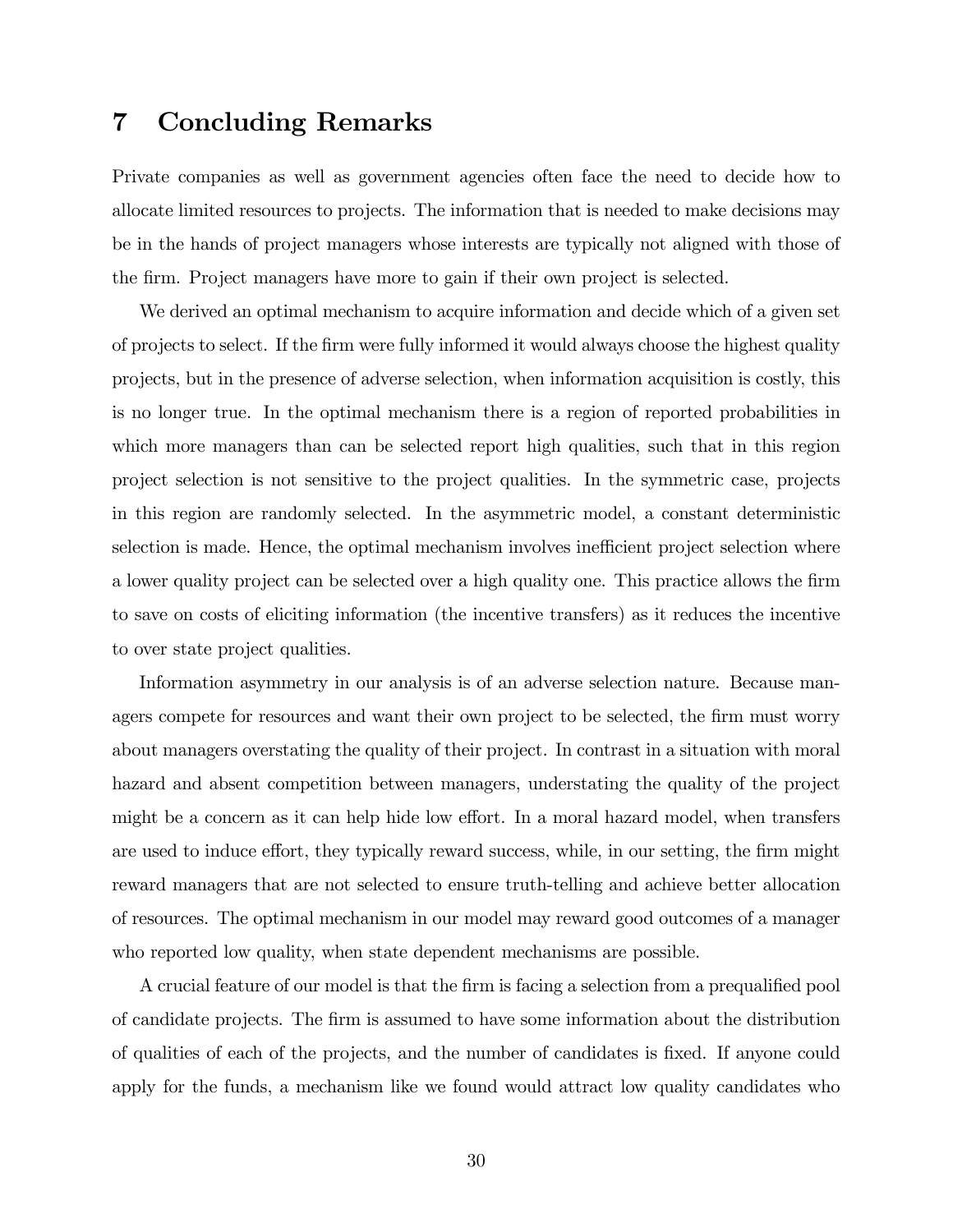would want to enter the competition for funds, not in hope of winning but rather with the intention of loosing and collecting a consolation prize — the transfers that reward truthful disclose. Facing such a pool of low expected quality candidates, not selecting any projects might be the optimal solution. A fixed pool of prequalified project managers can arise, for example, in a private company where project managers are prescreened employees of the company; when application for funding requires sufficient knowledge and there is a limited number of candidates with the capabilities to engage in a relevant research project (as is often the case with defense contracting); or as a final stage of a research funding process when the firm was able to employ a two (or more) stage procedure with early stages screening project managers whose quality comes from unfavorable distributions.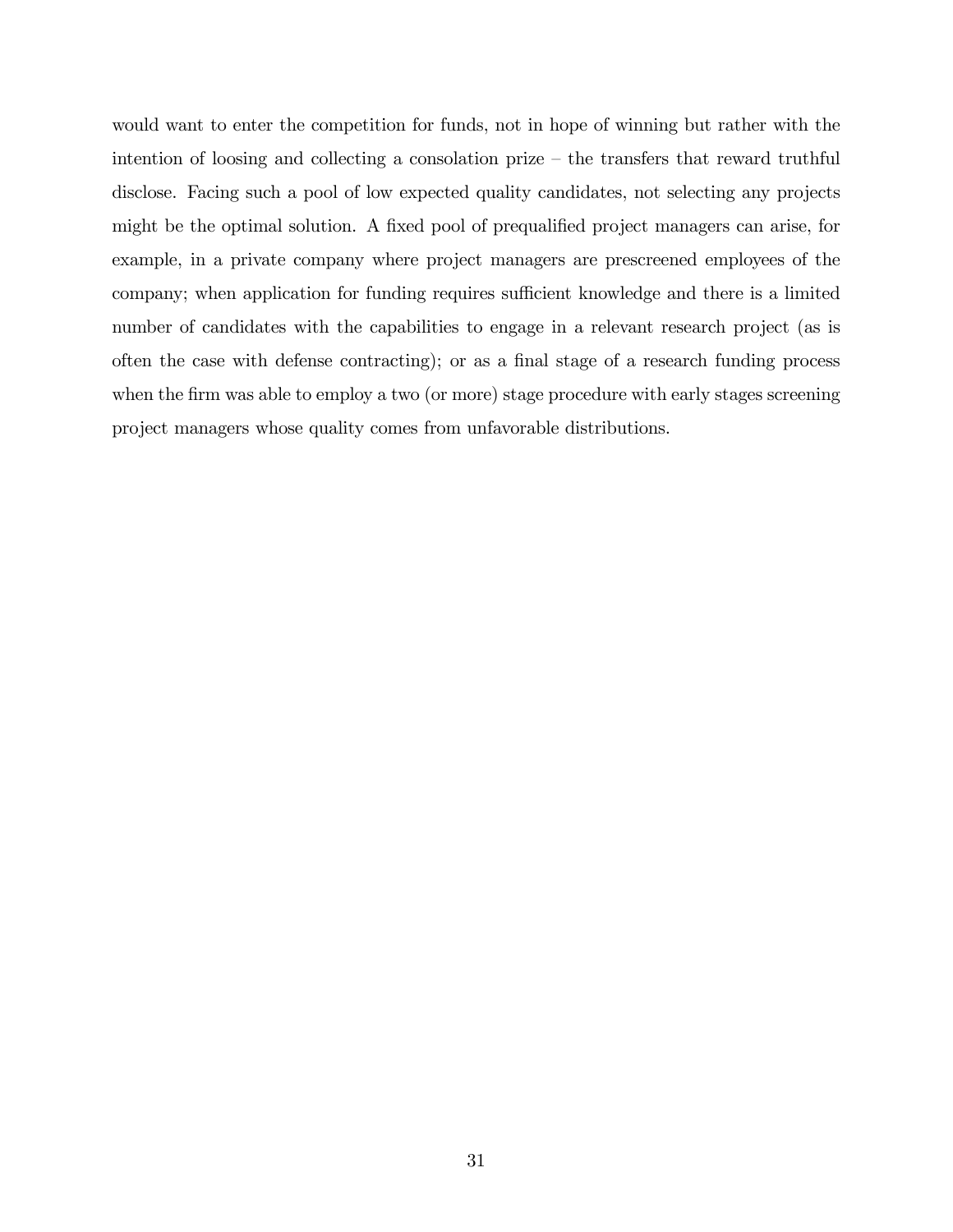# 8 Appendix: Proofs

**Proof of Lemma 1.** By (7), we know that for  $q^{\circ} < G_i(q_i)$ ,  $a_i^*(q^{\circ}) = q_i$ . Substitution into (6), we find that in this range, the function  $V^*(q^{\circ}) = \mathbb{E}[q_i]$ , and it does not depend on *q*<sup>°</sup>. Thus,  $V^*(q^{\circ}) - q^{\circ}$  is strictly decreasing in  $q^{\circ}$ . Similarly, by (6) and (7), for  $q^{\circ} > G_i(\overline{q_i})$ , we have  $V^*(q^{\circ}) = -b_i(\overline{q_i}) + q^{\circ}$  and so  $V^*(q^{\circ}) - q^{\circ} = -b_i(\overline{q_i})$  is a negative constant. For  $q^{\circ} \in [G_i(\underline{q_i}), G_i(\overline{q_i})]$ , from the envelope theorem, we have  $V^{*\prime}(q^{\circ}) = \partial V(a, q^{\circ})/\partial q^{\circ} =$  $F(a_i^*(q^{\circ})) < 1$ . The difference  $V^*(q^{\circ}) - q^{\circ}$  is decreasing in  $q^{\circ}$  in this interval as well. Hence, everywhere on  $\mathbb R$  this difference is either strictly decreasing or it equals a negative constant which implies that  $V^*(q^{\circ}) - q^{\circ}$  equals 0 at most once in R.

For low values of the outside option,  $q^{\circ} < \mathbb{E}[q_i]$ , we have  $V^*(q^{\circ}) \ge V(\underline{q_i}, q^{\circ}) = \mathbb{E}[q_i] > q^{\circ}$ , i.e. the optimal threshold mechanism dominates the outside option. For high values of the outside option,  $q^{\circ} \geq G_i(\overline{q_i})$ , we have  $a_i^*(q^{\circ}) = \overline{q_i}$ . In this case,  $V^*(q^{\circ}) = -b_i(\overline{q_i}) + q^{\circ} <$  $q<sup>o</sup>$ . Thus, for such values, the outside option mechanism dominates the optimal threshold mechanism. By the intermediate values theorem, there is a value of the outside option in the interval  $[\mathbb{E}[q_i], G_i(\overline{q_i})]$  for which the firm is indifferent between the outside option and the optimal threshold mechanism. By the previous paragraph, this value is unique in  $\mathbb{R}$ .

**Proof of proposition 1.** Suppose that  $x_i = g_i^{\circ} = \mathbb{E}(q_i)$  for all  $q_i$ , then in particular for  $\underline{q_i}$  we have  $x_i = \min \{ \underline{q_i} + b_i (\underline{q_i})$ ,  $\mathbb{E}(q_i) \} = \mathbb{E}(q_i)$ . This implies that  $\underline{q_i} + b_i (\underline{q_i}) \geq \mathbb{E}(q_i)$ , and thus  $b_i(q_i) \geq \mathbb{E}(q_i) - \underline{q_i}$ . Conversely, if  $b_i(q_i) \geq \mathbb{E}(q_i) - \underline{q_i}$ , then by (ai)  $a_i^* (\mathbb{E}(q_i)) = \underline{q_i}$ and  $V^* (\mathbb{E}(q_i)) = V (q_i, \mathbb{E}(q_i)) = \mathbb{E}(q_i)$ . Hence,  $g_i^{\circ} = \mathbb{E}(q_i)$ , and  $b_i (q_i) \ge g_i^{\circ} - \underline{q_i}$ . Therefore, for all  $q_i$ ,  $G(q_i) \ge G(q_i) = \underline{q_i} + b_i (q_i) \ge g_i^{\circ}$ , which implies by definition of  $x_i$  that  $x_i = g_i^{\circ}$ for all  $q_i$ . Combining these results,  $x_i = g_i^{\circ} = \mathbb{E}(q_i)$  for all  $q_i$ .

The following results are useful in the proof of Theorem 1.

**Lemma 3** Let the payoff of manager *i* in the optimal mechanism be

$$
M_i(\mathbf{q}) = t_i(\mathbf{q}) + b_i(\mathbf{q})p_i(\mathbf{q})
$$
\n(A1)

*The target function in (1) can be written as*

$$
\mathbb{E}_{\mathbf{q}}\left[\sum_{i=1}^n \left[G_i(q_i)p_i(\mathbf{q}) - M_i(\overline{q_i}, \mathbf{q}_{-i})\right]\right].
$$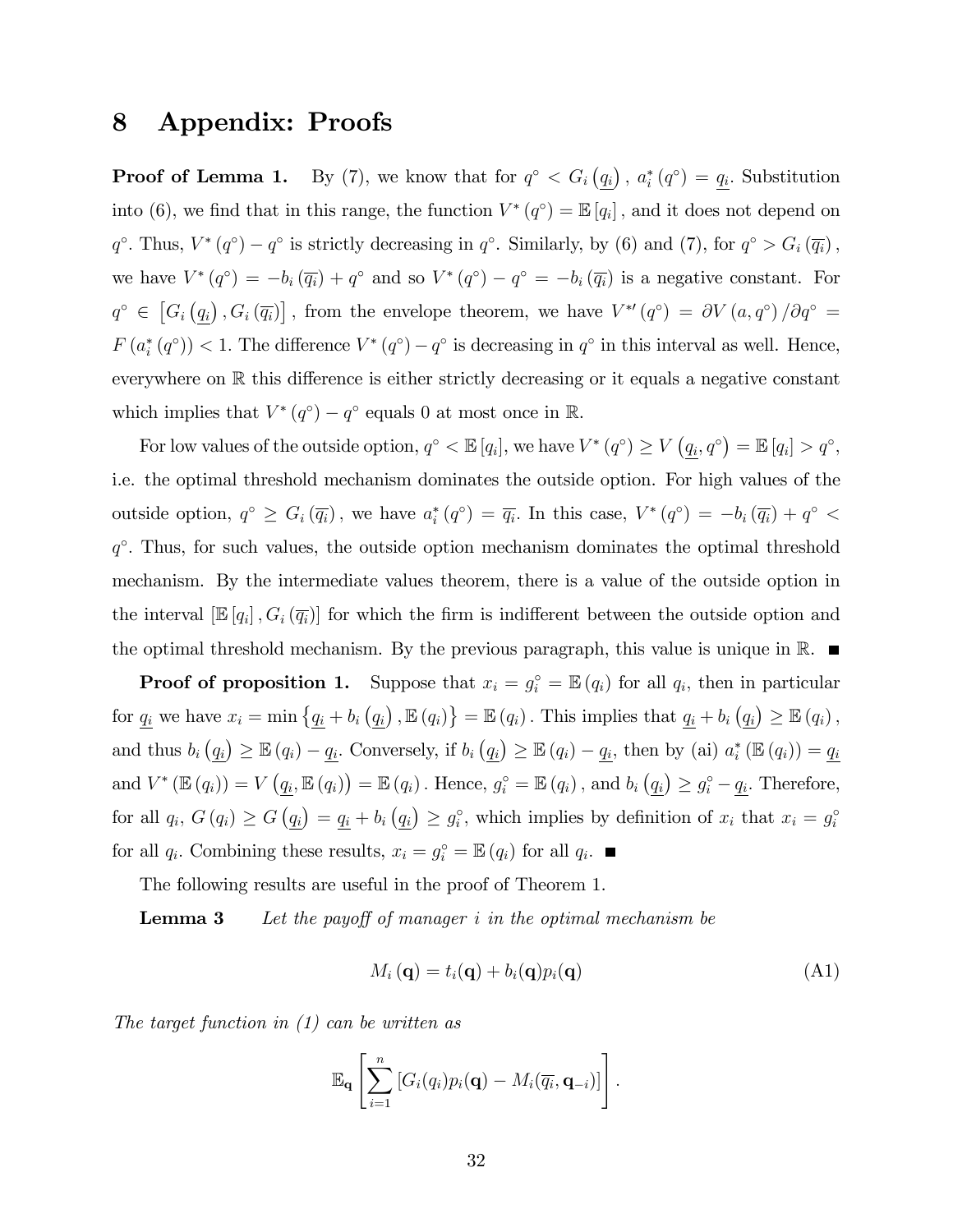Proof of Lemma 3. We apply the "Mirlees trick" (see Mirlees, 1974 and Fudenberg and Tirole, 1992) to prove this lemma. The series of transformations in this proof are familiar for this type of models, but we include them here for completeness.

*Step 1.* Consider first the incentive compatibility constraints (4) which we refer to as *ICi.* The utility of project manager *i* under a mechanism in which he reports truthfully is  $M_i(\mathbf{q})$ , which was defined in (A1). His utility of misreporting a type  $q_i'$  equals

$$
t_i(q'_i, \mathbf{q}_{-i}) + b_i(q_i)p_i(q'_i, \mathbf{q}_{-i}) = M_i(q'_i, \mathbf{q}_{-i}) + (b_i(q_i) - b_i(q'_i)) p_i(q'_i, \mathbf{q}_{-i}).
$$

From the incentive compatibility constraint, we know that

$$
M_i(\mathbf{q}) \ge M_i(q'_i, \mathbf{q}_{-i}) + (b_i(q_i) - b_i(q'_i)) p_i(q'_i, \mathbf{q}_{-i})
$$

i.e.

$$
M_i (q'_i, \mathbf{q}_{-i}) - M_i (\mathbf{q}) \le (b_i (q'_i) - b_i (q_i)) p_i (q'_i, \mathbf{q}_{-i}).
$$

Using the last inequality twice (once switching the roles of  $q_i$  and  $q'_i$ ), we get

$$
(b_i(q'_i) - b_i(q_i)) p_i(\mathbf{q}) \le M_i (q'_i, \mathbf{q}_{-i}) - M_i (\mathbf{q}) \le (b_i(q'_i) - b_i(q_i)) p_i(q'_i, \mathbf{q}_{-i}).
$$
 (A2)

*Step 2.* Consider now two qualities  $q_i, q'_i$  such that  $b_i(q_i) < b_i(q'_i)$  and fix  $q_{-i}$ , then  $p_i(q_i, \mathbf{q}_{-i}) \leq p_i(q_i', \mathbf{q}_{-i})$  holds.<sup>12</sup> Indeed, by (A2), we have

$$
[b_i(q'_i)-b_i(q_i)] [p_i(q'_i,\mathbf{q}_{-i})-p_i(\mathbf{q})] \geq 0.
$$

Because  $b_i(q_i') - b_i(q_i) > 0$ , this implies  $p_i(\mathbf{q}) \leq p_i(q_i', \mathbf{q}_{-i})$ .

*Step 3.* Dividing (A2) by  $q'_i - q_i$  and taking the limit as  $q'_i \rightarrow q_i$  we find that

$$
\frac{\partial M_i(\mathbf{q})}{\partial q_i} = b'_i(q_i) \, p_i(\mathbf{q}).
$$

<sup>&</sup>lt;sup>12</sup>Under the assumption that  $b(\cdot)$  is strictly increasing, one can show that  $IC_i$  holds if and only if  $p_i(\cdot, \cdot)$ is nondecreasing in *q<sup>i</sup>* and transfers satisfy the formula of Lemma 1*.* This result is classic for this type of mechanism design models (e.g. see Myerson, 1981). Here, the analysis is complicated by the fact that  $b(\cdot)$ can be constant on a subset of its domain.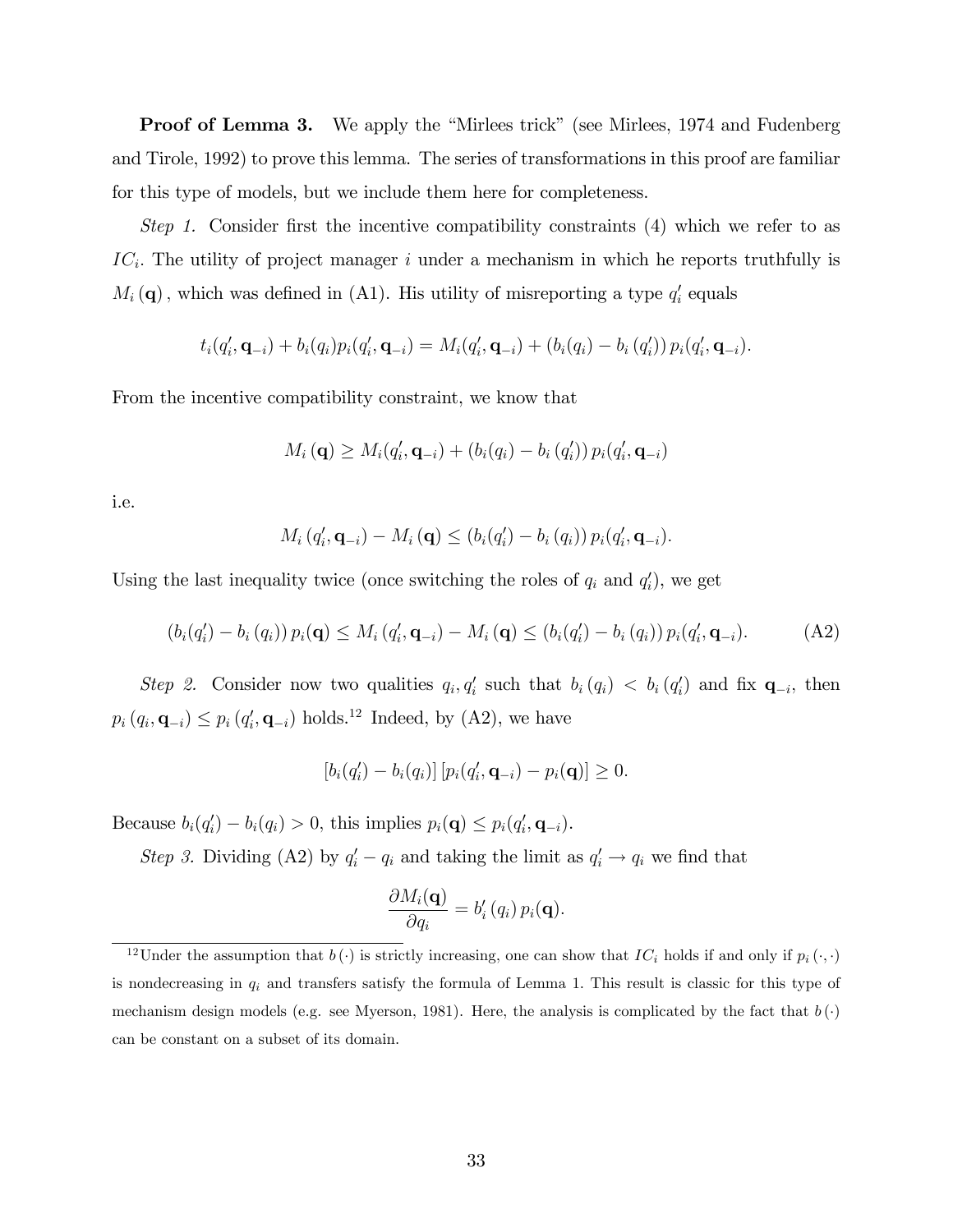The equality holds almost everywhere, and the right-hand side is continuous in *q<sup>i</sup>* almost everywhere.<sup>13</sup> From the Fundamental Theorem of Calculus, we obtain:

$$
M_i\left(q_i,\mathbf{q}_{-i}\right)=M_i(\overline{q_i},\mathbf{q}_{-i})-\int\limits_{q_i}^{\overline{q_i}}b_i'(\widetilde{q_i})p_i(\widetilde{q_i},\mathbf{q}_{-i})d\widetilde{q_i},
$$

substituting this into (A1) and rearranging yields the following expression.

$$
t_i(\mathbf{q}) = -\left(b_i(q_i)p_i(\mathbf{q}) - M_i(\overline{q_i}, \mathbf{q}_{-i}) + \int_{q_i}^{\overline{q_i}} b'_i(\widetilde{q_i})p_i(\widetilde{q_i}, \mathbf{q}_{-i})d\widetilde{q_i}\right).
$$
(A3)

*Step 4.* Fix  $\mathbf{q}_{-i}$ . We use integration by parts to show that:

$$
\int_{\underline{q_i}}^{\overline{q_i}} \left( \int_{q_i}^{\overline{q_i}} b_i'(\widetilde{q_i}) p_i(\widetilde{q_i}, \mathbf{q}_{-i}) d\widetilde{q_i} \right) f(q_i) dq_i = \int_{\underline{q_i}}^{\overline{q_i}} b_i'(q_i) p_i(q_i, \mathbf{q}_{-i}) F_i(q_i) dq_i.
$$
 (A4)

*Step 5.* Now, we substitute the transfers (A3) into the expected value of the profit made from agent *i*, conditional on  $\mathbf{q}_{-i}$ :

$$
\mathbb{E}_{q_i} [q_i p_i(\mathbf{q}) - t_i (\mathbf{q})]
$$
\n
$$
= \mathbb{E}_{q_i} \left[ q_i p_i(\mathbf{q}) + \left( b_i (q_i) p_i(\mathbf{q}) - M_i (\overline{q_i}, \mathbf{q}_{-i}) + \int_{q_i}^{\overline{q_i}} b'_i (\widetilde{q}_i) p_i (\widetilde{q}_i, \mathbf{q}_{-i}) d\widetilde{q}_i \right) \right]
$$
\n
$$
= \mathbb{E}_{q_i} [q_i p_i(\mathbf{q}) + b_i (q_i) p_i(\mathbf{q}) - M_i (\overline{q_i}, \mathbf{q}_{-i})] + \int_{q_i}^{\overline{q_i}} \left( \int_{q_i}^{\overline{q_i}} b'_i (\widetilde{q}_i) p_i (\widetilde{q}_i, \mathbf{q}_{-i}) d\widetilde{q}_i \right) f(q_i) dq_i
$$
\n
$$
= \mathbb{E}_{q_i} [q_i p_i(\mathbf{q}) + b_i (q_i) p_i(\mathbf{q}) - M_i (\overline{q_i}, \mathbf{q}_{-i})] + \int_{q_i}^{\overline{q_i}} b'_i (q_i) p_i (q_i, \mathbf{q}_{-i}) F_i (q_i) dq_i
$$
\n
$$
= \mathbb{E}_{q_i} [G_i (q_i) p_i(\mathbf{q}) - M_i (\overline{q_i}, \mathbf{q}_{-i})].
$$

Taking the expectation over  $\mathbf{q}_{-i}$  and adding up over *i* yields the desired equality.

Lemma 4 *At any mechanism that satisfies the constraints, the following holds, for each agent*  $i \in \mathcal{N}$ *.* 

$$
\mathbb{E}_{q_i}\left[G_i(q_i)p_i(\mathbf{q})-M_i(\overline{q_i},\mathbf{q}_{-i})\right] \leq \mathbb{E}_{q_i}\left[\min\left\{G_i(q_i),g_i^o\right\}p_i\left(\mathbf{q}\right)\right].
$$

<sup>13</sup>The limit of  $\frac{(b(q_i')-b(q_i))}{q_i'-q_i}p_i(q_i',\mathbf{q}_{-i})$  exists and equals  $b'(q_i)p_i(q_i',\mathbf{q}_{-i})$  for almost all  $q_i$ . Indeed, at any point of the set  $\{q_i : b'(q_i) = 0\}$ , the limit exists and equals 0, since  $p_i(\cdot)$  is bounded. As for the other points, a corollary of Step 2 is that  $p_i(\cdot)$  is locally nondecreasing at any  $q_i$  that is such that  $b'(q_i) > 0$  and thus is continuous almost everywhere in the set  $\{q_i : b'(q_i) > 0\}.$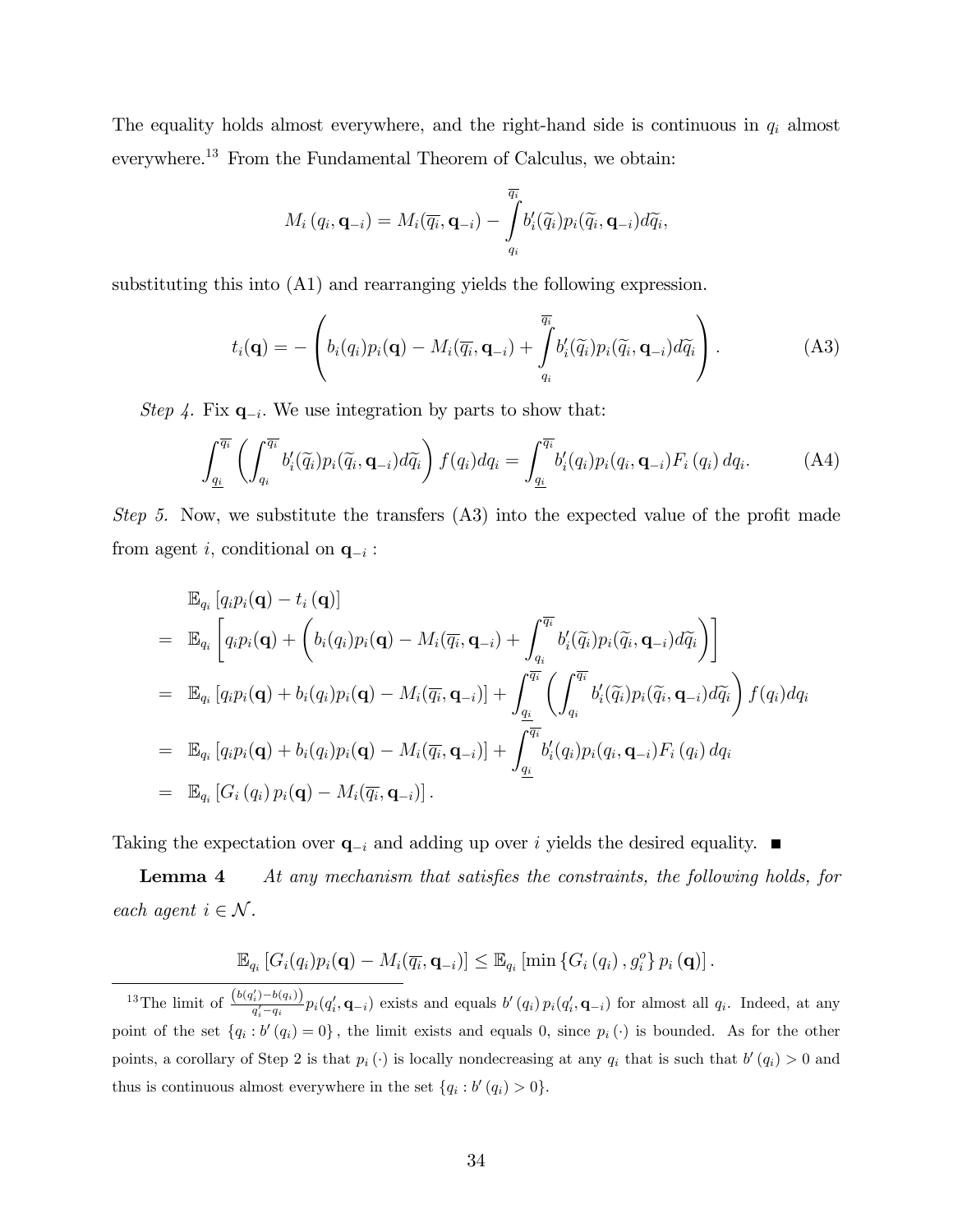**Proof of Lemma 4.** Let **q** be a vector of qualities. First, by  $IC_i$  we have  $t_i(\mathbf{q})$  +  $b_i(\overline{q_i}) p_i(\mathbf{q}) \leq M_i(\overline{q_i}, \mathbf{q}_{-i})$ , otherwise agent *i*'s type  $\overline{q_i}$  would have an incentive to misreport as  $q_i$ . By  $LL_i$ , we have  $t_i(\mathbf{q}) \geq 0$ , thus for all **q**,

$$
b_i\left(\overline{q_i}\right)p_i\left(\mathbf{q}\right) \le M_i\left(\overline{q_i}, \mathbf{q}_{-i}\right) \tag{A5}
$$

For all  $q_i > a_i^* (g_i^{\circ})$  we have  $G_i (q_i) > g_i^{\circ}$ , where  $a_i^* (\cdot)$  is defined in (7). Therefore,

$$
\left\{\int_{a_i^*(g_i^{\circ})}^{\overline{q_i}} G_i(q_i)p_i(\mathbf{q})f_i(q_i)dq_i - M_i(\overline{q_i}, \mathbf{q}_{-i})\right\} - \left\{\int_{a_i^*(g_i^{\circ})}^{\overline{q_i}} g_i^{\circ}p_i(\mathbf{q})f_i(q_i)dq_i\right\}
$$
\n
$$
= \int_{a_i^*(g_i^{\circ})}^{\overline{q_i}} (G_i(q_i) - g_i^{\circ}) p_i(\mathbf{q})f_i(q_i)dq_i - M_i(\overline{q_i}, \mathbf{q}_{-i})
$$
\n
$$
\leq \left[\int_{a_i^*(g_i^{\circ})}^{\overline{q_i}} (G_i(q_i) - g_i^{\circ}) f_i(q_i)dq_i - b_i(\overline{q_i})\right] \frac{M_i(\overline{q_i}, \mathbf{q}_{-i})}{b_i(\overline{q_i})} = 0.
$$

The inequality between the second and third lines is an implication of the constraint (A5)*.* The last equality holds by definition of the cap  $g_i^{\circ}$  (in (9)). Therefore,

$$
\int_{a_i^* (g_i^{\circ})}^{\overline{q_i}} G_i(q_i) p_i(\mathbf{q}) f_i(q_i) dq_i - M_i(\overline{q_i}, \mathbf{q}_{-i}) \leq \int_{a_i^* (g_i^{\circ})}^{\overline{q_i}} g_i^{\circ} p_i(\mathbf{q}) f_i(q_i) dq_i,
$$

which further implies

$$
\int_{\underline{q_i}}^{\overline{q_i}} G_i(q_i) p_i(\mathbf{q}) f_i(q_i) dq_i - M_i(\overline{q_i}, \mathbf{q}_{-i})
$$
\n
$$
\leq \int_{\underline{q_i}}^{a_i^*(g_i^{\circ})} G_i(q_i) p_i(\mathbf{q}) f_i(q_i) dq_i + \int_{a_i^*(g_i^{\circ})}^{\overline{q_i}} g_i^{\circ} p_i(\mathbf{q}) f_i(q_i) dq_i
$$
\n
$$
= \mathbb{E}_{q_i} [\min \{G_i(q_i), g_i^{\circ}\} p_i(\mathbf{q})].
$$

The last equality holds because, for all  $q_i < a_i^*(g_i^{\circ})$ , we have  $G_i(q_i) < g_i^{\circ}$ , and for all  $q_i > a_i^* (g_i^{\circ})$ , we have  $g_i^{\circ} > G_i (q_i)$ .

**Proof of Theorem 1.** The profit of the firm at some arbitrary mechanism satisfying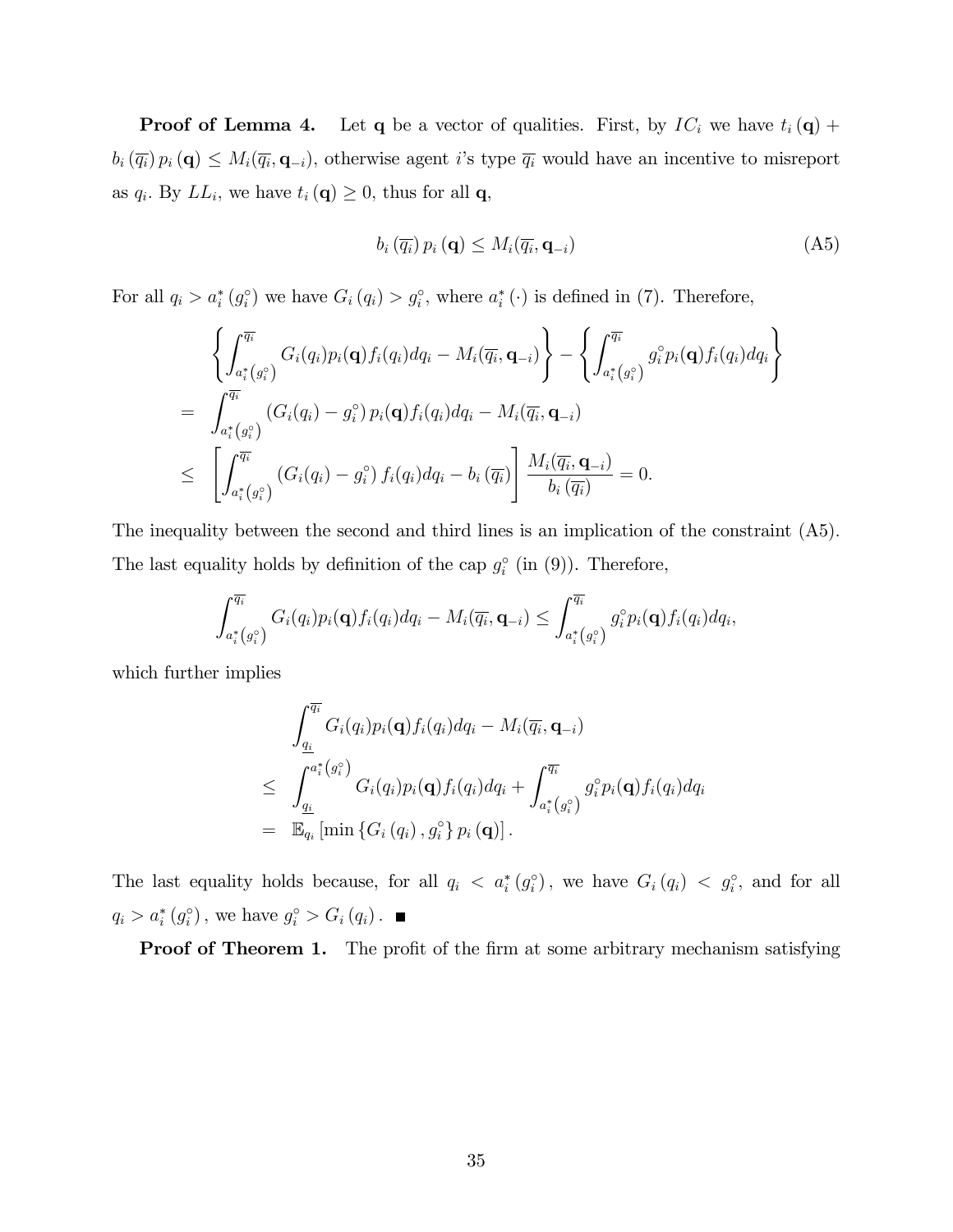$(2)-(4)$  equals

$$
\mathbb{E}_{\mathbf{q}}\left[\sum_{i=1}^{n}\left[G_{i}(q_{i})p_{i}(\mathbf{q})-M_{i}(\overline{q_{i}},\mathbf{q}_{-i})\right]\right]
$$
\n
$$
\leq \mathbb{E}_{\mathbf{q}}\left[\sum_{i=1}^{n}\min\left\{G_{i}(q_{i}), g_{i}^{\circ}\right\} p_{i}(\mathbf{q})\right]
$$
\n
$$
\leq \mathbb{E}_{\mathbf{q}}\left[S_{m}\left(\min\left\{G_{1}(q_{1}), g_{1}^{\circ}\right\}, \dots, \min\left\{G_{n}(q_{n}), g_{n}^{\circ}\right\}, \underbrace{0, \dots, 0}_{m \text{ times}}\right)\right]
$$
\n
$$
= \mathbb{E}_{\mathbf{q}}\left[S_{m}(\mathbf{x}(\mathbf{q}))\right].
$$

where the first expression for the profit was derived in Lemma A1, the first inequality holds by Lemma A2, and the second holds because of the feasibility constraints (2). Under the proposed mechanism, all the weak inequalities above hold as equalities, thus the mechanism achieves the optimal profit. The mechanism also satisfies the constraints  $(2)-(4)$ , therefore it is optimal.

**Proof of Proposition 2.** Recall  $x_i = \min \{ G_i(q_i), g_i^{\circ} \}$ . Note that  $\Pr(x_i \leq \overline{g_i^{\circ}}) = 1$ . Let  $\varepsilon > 0$ . We have

$$
\Pr\left(x_i \geq \overline{g_i^{\circ}} - \frac{\varepsilon}{m}\right)
$$
\n
$$
= \Pr\left(G_i\left(q_i\right) \geq \overline{g_i^{\circ}} - \frac{\varepsilon}{m} \mid g_i^{\circ} \geq \overline{g_i^{\circ}} - \frac{\varepsilon}{m}\right) \Pr\left(g_i^{\circ} \geq \overline{g_i^{\circ}} - \frac{\varepsilon}{m}\right)
$$
\n
$$
\geq \Pr\left(G_i\left(q_i\right) \geq \overline{g_i^{\circ}} - \frac{\varepsilon}{m} \mid g_i^{\circ} = \overline{g_i^{\circ}} - \frac{\varepsilon}{m}\right) \Pr\left(g_i^{\circ} \geq \overline{g_i^{\circ}} - \frac{\varepsilon}{m}\right).
$$

The last inequality is an implication of first order stochastic domination. Both terms of the product in the last line are positive. Therefore  $Pr(x_i \ge \overline{g_i^{\circ}} - \varepsilon/m) > 0$ . Since the *x<sub>i</sub>* are iid, by the law of large numbers  $\lim_{n\to+\infty} \Pr(x_{(m)}(q) \geq \overline{g_i^{\circ}} - \varepsilon/m) = 1$ . Therefore  $\lim_{n\to+\infty}$  Pr  $(|S_m(\mathbf{x}(\mathbf{q})) - m\overline{g_i^{\circ}}| \leq \varepsilon) = 1$ , as needed.

# 9 References

Antle, Rick and Gary D. Eppen. 1985. "Capital Rationing and Organizational Slack in Capital Budgeting." *Management Science* 31(2): 163—174.

Armstrong, Mark and John Vickers. 2010. "A Model of Delegated Project Choice." *Econometrica* 78(1): 213—244.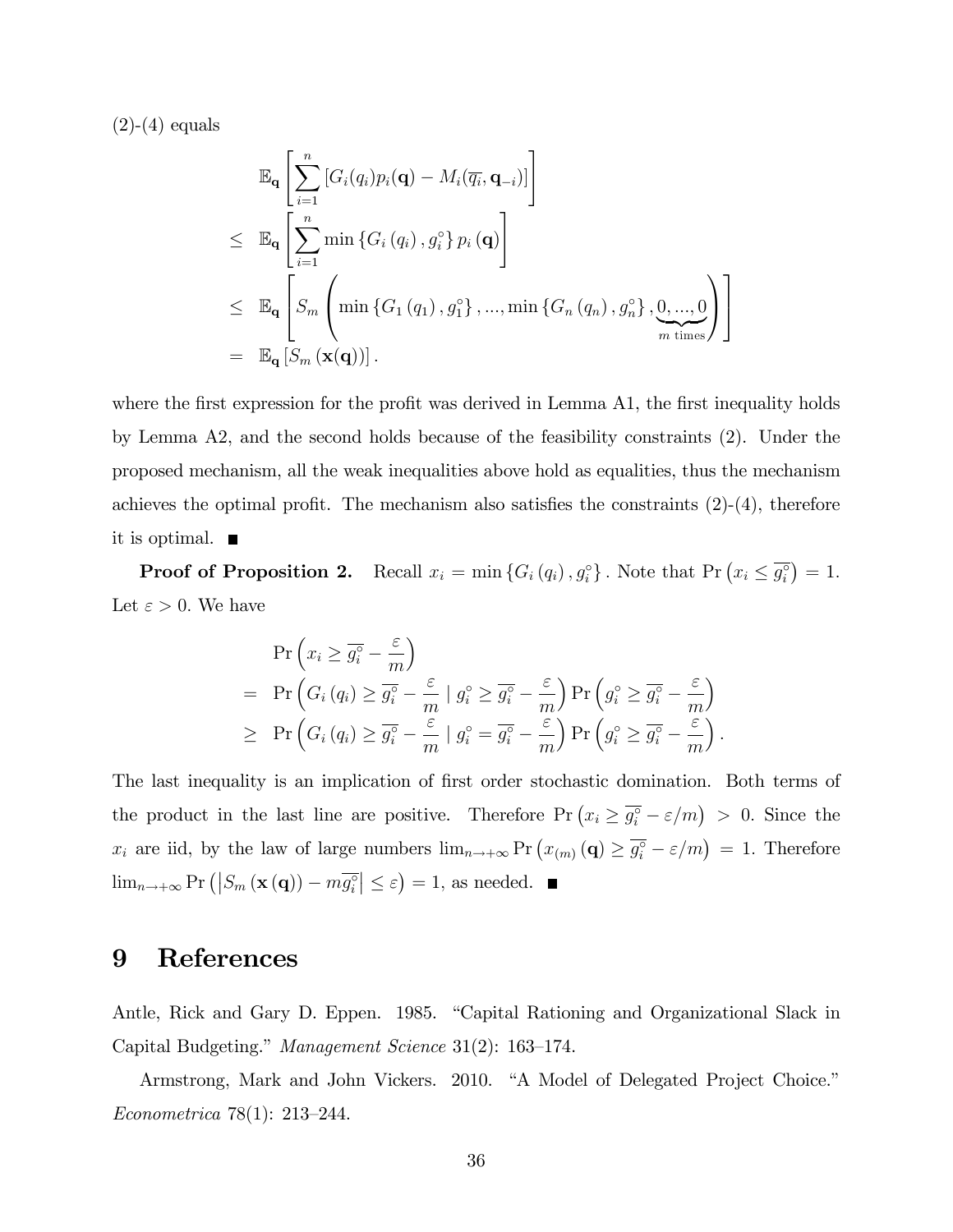Che, Yeon-Koo and Ian Gale. 1998. "Standard Auctions with Financially Constrained Bidders." *Review of Economic Studies* 65: 1—21.

Che, Yeon-Koo and Ian Gale. 2000. "The Optimal Mechanism for Selling to a Budget-Constrained Buyer." *Journal of Economic Theory* 92: 198—233.

Che, Yeon-Koo, Wouter Dessein, and Navin Kartik. 2013. "Pandering to Persuade." *American Economic Review*, 103(1): 47-79.

Fudenberg, Drew and Jean Tirole. 1992. "Game Theory." MIT Press.

Harris, Milton and Artur Raviv. 1996. "The Capital Budgeting Process: Incentives and Information." *The Journal of Finance* 51(4): 1139—1174.

Krishna, Vijay. 2002. "Auction theory." San Diego: Academic Press.

Lambert, Richard A. 1986. "Executive Effort and Selection of Risky Projects." *The RAND Journal of Economics* 17(1), 77—88.

Laffont, Jean-Jacques and Jacques Robert. 1996. "Optimal Auction with Financially Constrained Buyers." *Economic Letters* 52, 181—186.

Mirrlees, James A. 1974. "An exploration in the Theory or Optimal Income Taxation." *Review of Economics Studies*, 38: 175—208.

Mookherjee, Dilip and Stefan Reichlstein. 1992. "Dominant Strategy Implementation of Bayesian Incentive compatible Allocation Rules." *Journal of Economic Theory* 56: 378—399.

Manelli, Alejandro M. and Daniel R. Vincent. 1995. "Optimal Procurement Mechanisms." *Econometrica* 63(3): 591—620.

Manelli, Alejandro M. and , Daniel R. Vincent. 2010. "Bayesian and Dominant Strategy Implementation in the Independent Private Values Model." *Econometrica* 78(6): 1905-1938.

Maskin, Eric S. 2000. "Auctions, development, and privatization: Efficient auctions with liquidity-constrained buyers." *European Economic Review* 44(4-6): 667-681.

Moore, John. 1985. "Optimal Labour Contracts when Workers have a Variety of Privately Observed Reservation Wages." *The Review of Economic Studies* 52(1): 37-67.

Myerson, Roger B., 1981. "Optimal Auction Design." *Math. of Oper. Research* 6(1): 58—73.

Mylovanov, Tymofiy and Andriy Zapechelnyuk. 2013. "Optimality of non-competitive allocation rules."